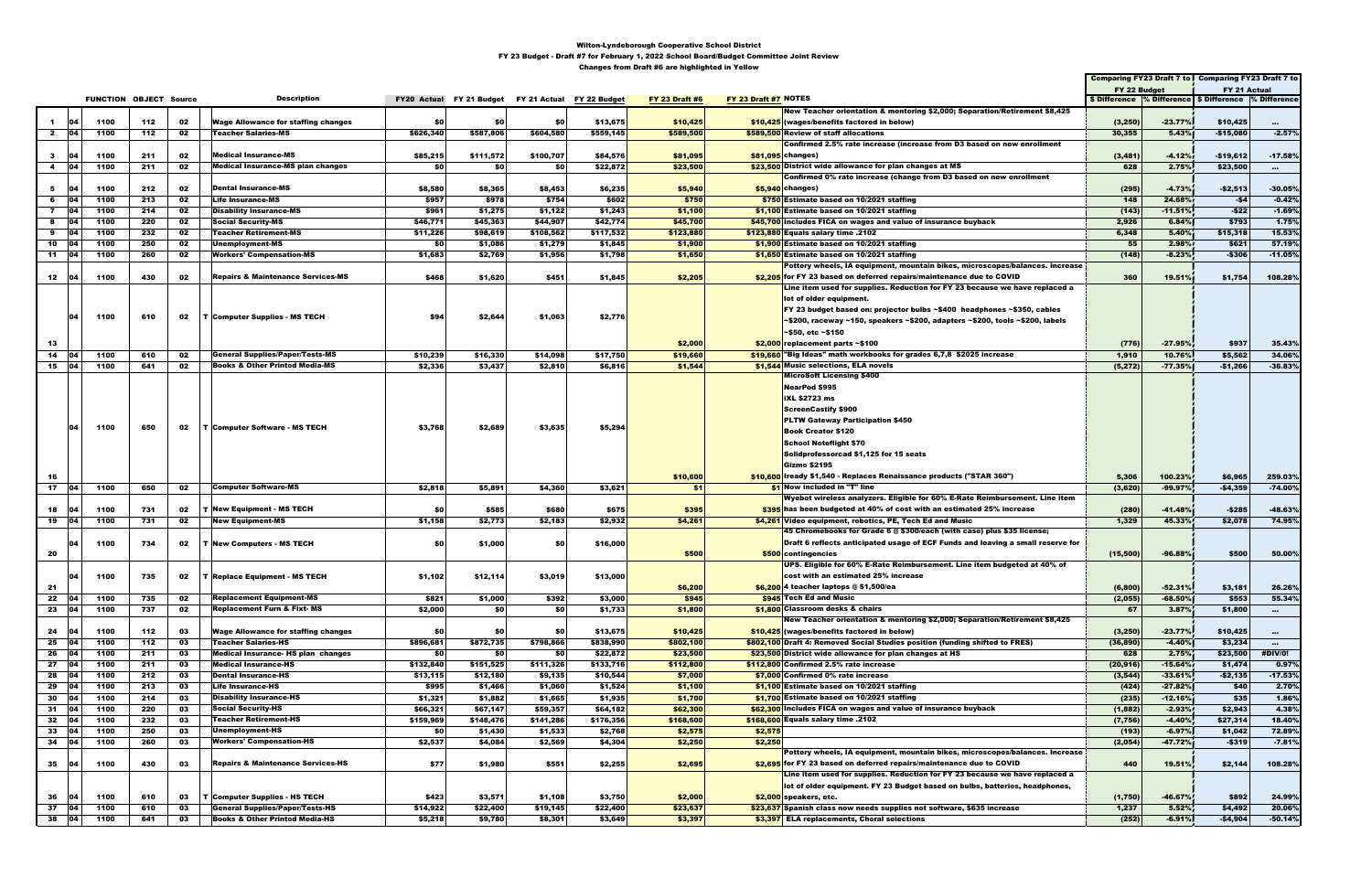|                 |                |             |                               |       |                                                |           |                                                    |            |             |                       |                      |                                                                                              |              |            | Comparing FY23 Draft 7 to Comparing FY23 Draft 7 to      |                   |
|-----------------|----------------|-------------|-------------------------------|-------|------------------------------------------------|-----------|----------------------------------------------------|------------|-------------|-----------------------|----------------------|----------------------------------------------------------------------------------------------|--------------|------------|----------------------------------------------------------|-------------------|
|                 |                |             |                               |       |                                                |           |                                                    |            |             |                       |                      |                                                                                              | FY 22 Budget |            | FY 21 Actual                                             |                   |
|                 |                |             | <b>FUNCTION OBJECT Source</b> |       | <b>Description</b>                             |           | FY20 Actual FY 21 Budget FY 21 Actual FY 22 Budget |            |             | <b>FY 23 Draft #6</b> | FY 23 Draft #7 NOTES |                                                                                              |              |            | \$ Difference % Difference   \$ Difference  % Difference |                   |
|                 |                |             |                               |       |                                                |           |                                                    |            |             |                       |                      | <b>MicroSoft Licensing \$500</b>                                                             |              |            |                                                          |                   |
|                 |                |             |                               |       |                                                |           |                                                    |            |             |                       |                      | <b>Adobe \$2,700</b>                                                                         |              |            |                                                          |                   |
|                 |                |             |                               |       |                                                |           |                                                    |            |             |                       |                      | NearPod \$1,215                                                                              |              |            |                                                          |                   |
|                 |                |             |                               |       |                                                |           |                                                    |            |             |                       |                      | <b>ScreenCastify \$1,100</b>                                                                 |              |            |                                                          |                   |
|                 |                | 1100        |                               |       |                                                |           |                                                    |            |             |                       |                      | <b>PLTW Gateway Participation \$550</b>                                                      |              |            |                                                          |                   |
|                 |                |             | 650                           | 03    | T Computer Software - HS TECH                  | \$2,827   | \$6,091                                            | \$4,153    | \$9,074     |                       |                      |                                                                                              |              |            |                                                          |                   |
|                 |                |             |                               |       |                                                |           |                                                    |            |             |                       |                      | Python Coding \$1,000                                                                        |              |            |                                                          |                   |
|                 |                |             |                               |       |                                                |           |                                                    |            |             |                       |                      | <b>Goformative \$408</b>                                                                     |              |            |                                                          |                   |
|                 |                |             |                               |       |                                                |           |                                                    |            |             |                       |                      | Locorobo precalc \$1,000                                                                     |              |            |                                                          |                   |
| 39              |                |             |                               |       |                                                |           |                                                    |            |             | \$8,600               |                      | \$8,600 Student television \$100                                                             | (474)        | $-5.22%$   | \$4,447                                                  | 73.00%            |
| 40 04           |                | 1100        | 650                           | 03    | <b>Computer Software-HS</b>                    | \$5,826   | \$3,345                                            | \$955      | \$7,080     | -\$1                  | - \$1                |                                                                                              | (7,079)      | $-99.99%$  | $-$954$                                                  | $-28.51%$         |
|                 |                |             |                               |       |                                                |           |                                                    |            |             |                       |                      | Wyebot wireless analyzers. Eligible for 60% E-Rate Reimbursement. Line item                  |              |            |                                                          |                   |
| 41              |                | 1100        | 731                           | 03    | T New Equipment - HS TECH                      | -\$0      | \$715                                              | \$831      | \$825       | \$395                 |                      | \$395 has been budgeted at 40% of cost with an estimated 25% increase                        | (430)        | $-52.12%$  | $-$436$                                                  | $-60.91%$         |
| 42 04           |                | 1100        | 731                           | 03    | <b>New Equipment-HS</b>                        | \$3,236   | \$5,989                                            | \$4,220    | \$6,702     | \$6,006               |                      | \$6,006 Video equipment, robotics, PE, Tech Ed and Music                                     | (696)        | $-10.38%$  | \$1,786                                                  | 29.81%            |
|                 |                |             |                               |       |                                                |           |                                                    |            |             |                       |                      | 45 Chromebooks for grade 9 @ \$300/each (with case) plus \$35 license                        |              |            |                                                          |                   |
|                 |                |             |                               |       |                                                |           |                                                    |            |             |                       |                      | 2 Workstations for Engineering/animation class; estimating \$2,000 for high-end              |              |            |                                                          |                   |
|                 | 04             | 1100        | 734                           | 03    | <b>T New Computers - HS TECH</b>               | SO.       | \$13,750                                           | <b>\$0</b> | \$16,000    |                       |                      | desktop;                                                                                     |              |            |                                                          |                   |
|                 |                |             |                               |       |                                                |           |                                                    |            |             |                       |                      | Draft 6 reflects anticipated usage of ECF Funds and leaving a small reserve for              |              |            |                                                          |                   |
| 43              |                |             |                               |       |                                                |           |                                                    |            |             | \$4,600               |                      | \$4,600 contingencies                                                                        | (11,400)     | $-71.25%$  | \$4,600                                                  | 33.45%            |
|                 |                |             |                               |       |                                                |           |                                                    |            |             |                       |                      | UPS. Eligible for 60% E-Rate Reimbursement. Line item budgeted at 40% of                     |              |            |                                                          |                   |
|                 |                |             |                               |       |                                                |           |                                                    |            |             |                       |                      | cost with an estimated 25% increase                                                          |              |            |                                                          |                   |
|                 | ۱o             | 1100        | 735                           | 03    | <b>T Replace Equipment - HS TECH</b>           | \$605     | \$12,114                                           | \$734      | \$13,000    |                       |                      |                                                                                              |              |            |                                                          |                   |
| 44              |                |             |                               |       |                                                |           |                                                    |            |             | \$4,900               |                      | $$4,900$ 3 teacher laptops $@$ \$,500/ea                                                     | (8, 100)     | $-62.31%$  | \$4,166                                                  | 34.39%            |
| 45              |                | 1100        | 735                           | 03    | <b>Replacement Equipment-HS</b>                | \$1,005   | \$1,000                                            | \$479      | \$3,000     | \$1,558               |                      | \$1,558 Calculators, hot plate, Tech Ed and Music                                            | (1, 442)     | $-48.07%$  | \$1,079                                                  | 107.94%           |
| 46              | - 104          | 1100        | 737                           | 03    | <b>Replacement Furn &amp; Fixt-HS</b>          | \$2,000   | \$0                                                | <b>\$0</b> | \$2,118     | \$2,200               |                      | \$2,200 Classroom desks & chairs                                                             | 82           | 3.87%      | \$2,200                                                  | $\sim$ 0.0 $\sim$ |
| 47 04           |                | 1100        | 112                           | -11   | <b>SUMMER ACADEMY- FRES</b>                    | \$0       | \$0                                                | <b>\$0</b> | \$20,000    | -\$1                  |                      | \$1 Has been grant funded in previous years                                                  | (19,999)     | $-100.00%$ | \$1                                                      | $\cdots$          |
|                 |                |             |                               |       |                                                |           |                                                    |            |             |                       |                      | New Teacher orientation & mentoring \$2,000; Separation/Retirement \$8,425                   |              |            |                                                          |                   |
| 48 04           |                | 1100        | 112                           | 11    | <b>Wage Allowance for staffing changes</b>     | SO I      | \$0                                                | \$0        | \$13,675    | \$10,425              |                      | \$10,425 (wages/benefits factored in below)                                                  | (3, 250)     | $-23.77%$  | \$10,425                                                 | $\sim$            |
|                 |                |             |                               |       |                                                |           |                                                    |            |             |                       |                      |                                                                                              |              |            |                                                          |                   |
|                 |                |             |                               |       |                                                |           |                                                    |            |             |                       |                      | Review of staff allocations; D4 includes funding for additional position; D5                 |              |            |                                                          |                   |
| 49              | $\blacksquare$ | <b>1100</b> | 112                           | $-11$ | <b>Teacher Salaries-FRES</b>                   | \$966,191 | \$990,040                                          | \$938,355  | \$1,024,105 | \$1,114,705           |                      | \$1,066,705 corrects the position from .8 to 1.0; D7 removes funding for additional position | 42,600       | 4.16%      | \$128,350                                                | 12.96%            |
| 50              | 04             | 1100        | 211                           | 11    | <b>Medical Insurance- FRES plan changes</b>    | - \$0     | -\$0                                               | <b>\$0</b> | \$22,872    | \$23,500              |                      | \$23,500 District wide allowance for plan changes at FRES                                    | 628          | 2.75%      | \$23,500                                                 | $\sim$ $\sim$     |
|                 |                |             |                               |       |                                                |           |                                                    |            |             |                       |                      | Confirmed 2.5% rate increase (change from D3 due to additional position); D7                 |              |            |                                                          |                   |
| 51              | 04             | 1100        | 211                           | $-11$ | <b>Medical Insurance-FRES</b>                  | \$258,953 | \$291,068                                          | \$222,993  | \$228,897   | \$265,250             |                      | \$243,775 removes funding for additional position                                            | 14,878       | 6.50%      | \$20,782                                                 | 7.14%             |
|                 |                |             |                               |       |                                                |           |                                                    |            |             |                       |                      | <b>Confirmed 0% rate increase (change from D3 due to additional position); D7</b>            |              |            |                                                          |                   |
|                 |                |             |                               |       | <b>Dental Insurance-FRES</b>                   | \$23,040  |                                                    |            |             |                       |                      |                                                                                              |              |            |                                                          |                   |
| 52 <sub>z</sub> | 04             | 1100        | 212                           | $-11$ |                                                |           | \$23,122                                           | \$17,506   | \$18,645    | \$20,450              |                      | \$18,955 removes funding for additional position                                             | 310          | 1.66%      | \$1,449                                                  | 6.27%             |
| 53              | 04             | 1100        | 213                           | $-11$ | <b>Life Insurance-FRES</b>                     | \$979     | \$1,675                                            | \$1,056    | \$1,702     | \$1,400               |                      | \$1,400 Review of staff allocations                                                          | (302)        | $-17.74%$  | \$344                                                    | 20.52%            |
| 54 04           |                | 1100        | 214                           | -11   | <b>Disability Insurance-FRES</b>               | \$1,328   | \$2,145                                            | \$1,768    | \$2,122     | \$2,200               |                      | \$2,200 Review of staff allocations                                                          | 78           | 3.68%      | \$433                                                    | 20.16%            |
|                 |                |             |                               |       |                                                |           |                                                    |            |             |                       |                      | D4 includes additional position; D5 corrects the position from .8 to 1.0; D7                 |              |            |                                                          |                   |
| 55 <sub>5</sub> | 04             | <b>1100</b> | 220                           | $-11$ | <b>Social Security-FRES</b>                    | \$69,625  | \$76,121                                           | \$68,793   | \$78,334    | \$86,195              |                      | \$82,525 removes funding for additional position                                             | 4,191        | 5.35%      | \$13,732                                                 | 18.04%            |
|                 |                |             |                               |       |                                                |           |                                                    |            |             |                       |                      | D4 includes additional position; D5 corrects the position from .8 to 1.0; D7                 |              |            |                                                          |                   |
| 56 <sub>5</sub> | <b>O4</b>      | 1100        | 232                           | $-11$ | <b>Teacher Retirement-FRES</b>                 | \$160,769 | \$176,850                                          | \$160,022  | \$215,267   | \$221,050             |                      | \$210,960 removes funding for additional position                                            | (4, 307)     | $-2.00%$   | \$50,938                                                 | 28.80%            |
| $57$ 04         |                | 1100        | 250                           | $-11$ | <b>Unemployment-FRES</b>                       | \$0       | \$1,250                                            | \$1,844    | \$3,379     | \$3,550               |                      | \$3,395 Review of staff allocations; D7 removes funding for additional position              | 16           | 0.47%      | \$1,551                                                  | 124.08%           |
| $58$ 04         |                | 1100        | 260                           | $-11$ | <b>Workers' Compensation-FRES</b>              | \$2,568   | \$4,553                                            | \$3,014    | \$3,012     | \$3,050               |                      | \$2,920 Review of staff allocations; D7 removes funding for additional position              | (92)         | $-3.05%$   | $-$94$                                                   | $-2.08%$          |
| 59              | $ 04\rangle$   | 1100        | 430                           | -11   | <b>Repairs &amp; Maintenance Services-FRES</b> | \$843     | \$185                                              | -\$0       | \$185       | \$150                 |                      | \$150 Piano Tuning                                                                           | (35)         | $-18.92%$  | \$150                                                    | 81.08%            |
|                 |                |             |                               |       |                                                |           |                                                    |            |             |                       |                      | Line item used for supplies. FY 23 Budget based on bulbs, batteries,                         |              |            |                                                          |                   |
| 60              | <b>04</b>      | 1100        | 610                           | 11    | <b>T</b> Computer Supplies - FRES TECH         | \$477     | \$2,283                                            | \$2,044    | \$2,397     | \$2,000               |                      | \$2,000 headphones, speakers, etc.                                                           | (397)        | $-16.56%$  | -\$44                                                    | $-1.93%$          |
| 61              | - 104          | 1100        | 610                           | 11    | <b>General Supplies/Paper/Tests-FRES</b>       | \$18,253  | \$18,000                                           | \$17,435   | \$22,500    | \$23,200              |                      | $$23,200$ \$100 per student @ 232 students                                                   | 700          | 3.11%      | \$5,765                                                  | 32.03%            |
| 62 04           |                | 1100        | 641                           | 11    | <b>Books &amp; Other Printed Media-FRES</b>    | \$14,662  | \$23,210                                           | \$21,875   | \$20,841    | \$21,179              |                      | \$21,179 Science (PLTW), decodable text for reading, 3 classroom libraries                   | 338          | 1.62%      | $-$696$                                                  | $-3.00%$          |
|                 |                |             |                               |       |                                                |           |                                                    |            |             |                       |                      | <b>MicroSoft Licensing \$600</b>                                                             |              |            |                                                          |                   |
|                 |                |             |                               |       |                                                |           |                                                    |            |             |                       |                      | <b>IXL \$5,000</b>                                                                           |              |            |                                                          |                   |
|                 |                |             |                               |       |                                                |           |                                                    |            |             |                       |                      | <b>PLTW Gateway Participation \$1,000</b>                                                    |              |            |                                                          |                   |
|                 |                |             |                               |       |                                                |           |                                                    |            |             |                       |                      | Learning A-Z \$2,950                                                                         |              |            |                                                          |                   |
|                 | 04             | 1100        | 650                           | 11    | T Computer Software - FRES TECH                | \$9,582   | \$12,000                                           | \$8,606    | \$2,518     |                       |                      | Reading A-Z \$1,350                                                                          |              |            |                                                          |                   |
|                 |                |             |                               |       |                                                |           |                                                    |            |             |                       |                      | Raz-Kids \$150                                                                               |              |            |                                                          |                   |
|                 |                |             |                               |       |                                                |           |                                                    |            |             |                       |                      |                                                                                              |              |            |                                                          |                   |
|                 |                |             |                               |       |                                                |           |                                                    |            |             |                       |                      | ScreenCastify \$2,000                                                                        |              |            |                                                          |                   |
| 63              |                |             |                               |       |                                                |           |                                                    |            |             | \$14,550              |                      | \$14,550 Iready \$1,500 - Replaces Renaissance ("STAR 360")                                  | 12,032       | 477.84%    | \$5,944                                                  | 49.53%            |
| 64 04           |                | 1100        | 650                           | 11    | <b>Computer Software-FRES</b>                  | \$2,720   | \$10,648                                           | \$9,503    | \$10,647    | \$1                   |                      | \$1 Included in "T" line item                                                                | (10, 646)    | -99.99%    | $-$9,502$                                                | $-89.23%$         |
|                 |                |             |                               |       |                                                |           |                                                    |            |             |                       |                      | Wyebot wireless analyzers. Eligible for 60% E-Rate Reimbursement. Line item                  |              |            |                                                          |                   |
| 65              | <b>104</b>     | 1100        | 731                           | 11    | <b>T New Equipment- FRES TECH</b>              | \$0       | \$0                                                | \$0        | \$1,500     | \$788                 |                      | $$788$ has been budgeted at 40% of cost with an estimated 25% increase                       | (712)        | $-47.47%$  | \$788                                                    | $\cdots$          |
| 66              | 04             | 1100        | 731                           | -11   | <b>New Equipment-FRES</b>                      | \$2,319   | \$2,693                                            | \$2,619    | \$2,790     | \$3,000               |                      | \$3,000 Sensory hallways (2)                                                                 | 210          | 7.52%      | \$381                                                    | 14.13%            |
|                 |                |             |                               |       |                                                |           |                                                    |            |             |                       |                      | Revised funding to purchase 50 Chromebooks to be shared on a media cart                      |              |            |                                                          |                   |
|                 |                |             |                               |       |                                                |           |                                                    |            |             |                       |                      | between Grades 1 and 2 (removed 1:1 funding);                                                |              |            |                                                          |                   |
|                 |                |             |                               |       |                                                |           |                                                    |            |             |                       |                      | Draft 6 reclects anticipated usage of ECF Funds and leaving a small reserve for              |              |            |                                                          |                   |
| 67              | $ 04\rangle$   | 1100        | 734                           |       | 11   T   New Computers - FRES TECH             | \$0       | \$200                                              | \$0        | \$16,000    | \$500                 |                      | \$500 contingencies                                                                          | (15,500)     | $-96.88$   | \$500                                                    | 250.00%           |
|                 |                |             |                               |       |                                                |           |                                                    |            |             |                       |                      |                                                                                              |              |            |                                                          |                   |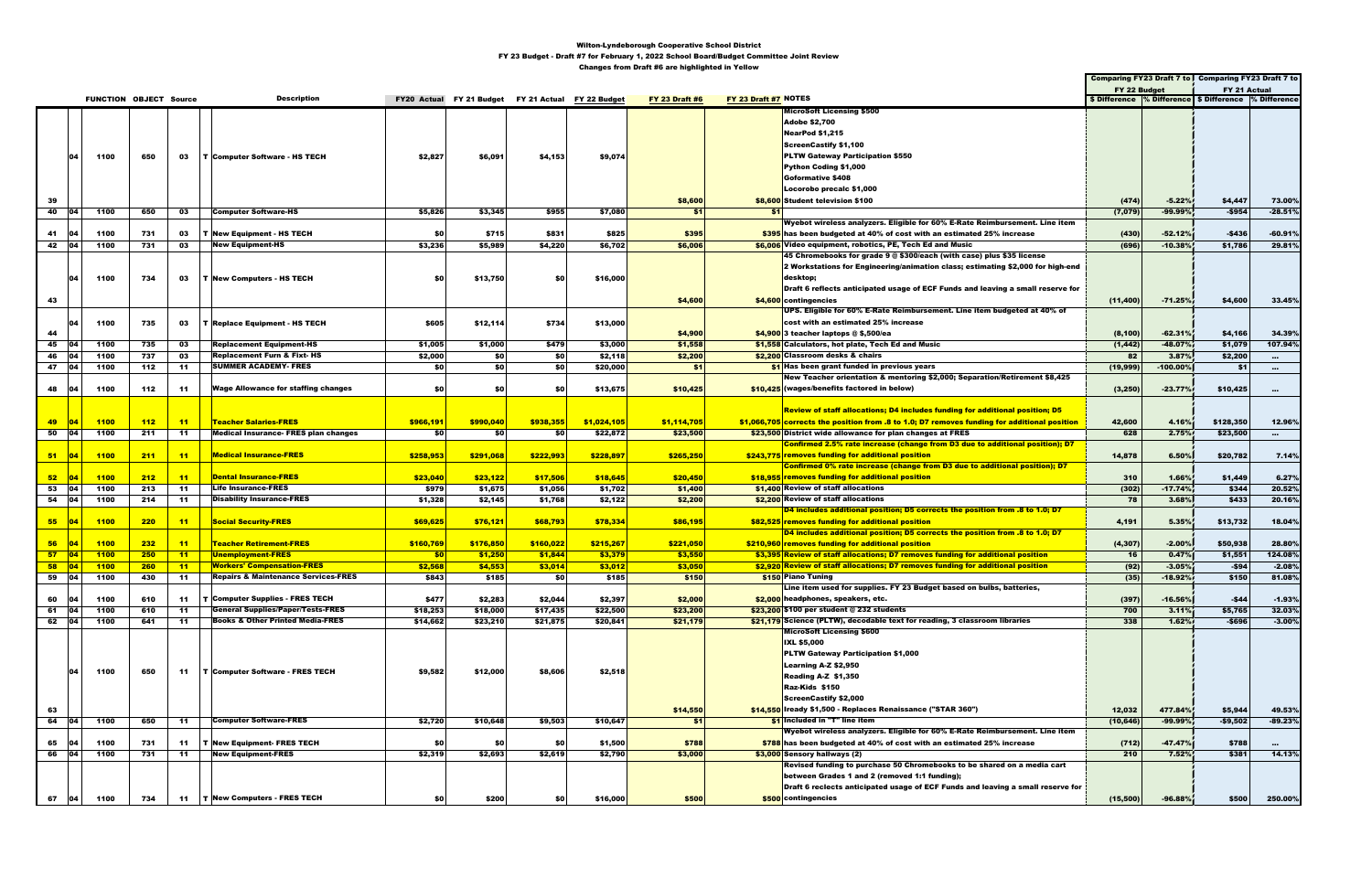|              |           |      |                               |       |                                              |           |                                                    |            |           |                       |                      |                                                                                            |                      |                 | Comparing FY23 Draft 7 to Comparing FY23 Draft 7 to       |                 |
|--------------|-----------|------|-------------------------------|-------|----------------------------------------------|-----------|----------------------------------------------------|------------|-----------|-----------------------|----------------------|--------------------------------------------------------------------------------------------|----------------------|-----------------|-----------------------------------------------------------|-----------------|
|              |           |      |                               |       |                                              |           |                                                    |            |           |                       |                      |                                                                                            | FY 22 Budget         |                 | FY 21 Actual                                              |                 |
|              |           |      | <b>FUNCTION OBJECT Source</b> |       | <b>Description</b>                           |           | FY20 Actual FY 21 Budget FY 21 Actual FY 22 Budget |            |           | <b>FY 23 Draft #6</b> | FY 23 Draft #7 NOTES |                                                                                            |                      |                 | \$ Difference % Difference   \$ Difference   % Difference |                 |
|              |           |      |                               |       |                                              |           |                                                    |            |           |                       |                      | 45 student Chromebooks @ \$250/ea; Management Licenses @ \$35/ea                           |                      |                 |                                                           |                 |
|              |           |      |                               |       |                                              |           |                                                    |            |           |                       |                      | Headphones (\$125)                                                                         |                      |                 |                                                           |                 |
|              | 04        | 1100 | 735                           |       | 11   T Replace Equipment - FRES TECH         | \$1,086   | \$13,680                                           | \$9,049    | \$14,364  | \$8,025               |                      | UPS. Eligible for 60% E-Rate Reimbursement. Expense has been budgeted at                   |                      |                 |                                                           |                 |
|              |           |      |                               |       |                                              |           |                                                    |            |           |                       |                      | $ \$8,025 $ 40% of cost with an estimated 25% increase                                     |                      |                 |                                                           |                 |
|              |           |      |                               |       |                                              |           |                                                    |            |           |                       |                      | 5 teacher laptops $@$ \$1,500/ea;                                                          |                      |                 |                                                           |                 |
| 68           |           |      |                               |       |                                              |           |                                                    |            |           |                       |                      | Draft 6 reflects anticipated use of ECF Funds and leaving a small contingency              | (6, 339)             | $-44.13%$       | -\$1,024                                                  | $-7.49%$        |
| 69           | 04        | 1100 | 735                           | -11   | <b>Replacement Equipment-FRES</b>            | \$4,757   | \$1,000                                            | \$913      | \$9,760   | \$2,119               |                      | \$2,119 chairs for grade 1, 2 bookcases, flexible seating rack                             | (7, 642)             | $-78.29%$       | \$1,206                                                   | 120.60%         |
| 70 04        |           | 1100 | 810                           | 11    | <b>Dues/Memberships-FRES</b>                 | \$1,246   | \$623                                              | \$129      | \$1,246   | \$457                 |                      | \$457 Spelling Bee, National Geographic Bee, Planbook for all teachers                     | (789)                | $-63.32%$       | \$328                                                     | 52.65%          |
|              |           |      |                               |       |                                              |           |                                                    |            |           |                       |                      | New Teacher orientation & mentoring \$2,000; Separation/Retirement \$8,425                 |                      |                 |                                                           |                 |
| 71           | - 104     | 1100 | 112                           | 12    | <b>Wage Allowance for staffing changes</b>   | -\$0      | \$0                                                | \$0        | \$13,675  | \$10,425              |                      | \$10,425 (wages/benefits factored in below)                                                | (3, 250)             | $-23.77%$       | \$10,425                                                  | $\sim$          |
| 72 04        |           | 1100 | 112                           | 12    | <b>Teacher Salaries-LCS</b>                  | \$168,978 | \$185,650                                          | \$173,650  | \$172,400 | \$157,205             | \$157,205            |                                                                                            | (15, 195)            | $-8.81%$        | $-$16,445$                                                | $-8.86%$        |
| 73           | - 04      | 1100 | 211                           | 12    | <b>Medical Insurance-LCS</b>                 | \$38,534  | \$40,235                                           | \$45,434   | \$46,873  | \$31,820              |                      | \$31,820 Confirmed 2.5% rate increase                                                      | (15,053)             | $-32.11%$       | $-$13,614$                                                | $-33.84%$       |
|              | 74   04   | 1100 | 211                           | 12    | <b>Medical Insurance-LCS</b>                 | \$0       | \$0                                                | \$0        | \$0       | \$12,500              |                      | \$12,500 District wide allowance for plan changes at LCS                                   | 12,500               | $\sim 10^{-11}$ | \$12,500                                                  | $\sim 10^{-11}$ |
| 75           | <b>04</b> | 1100 | 212                           | 12    | <b>Dental Insurance-LCS</b>                  | \$2,650   | \$2,652                                            | \$2,830    | \$2,830   | \$2,000               |                      | \$2,000 Confirmed 0% increase                                                              | (830)                | $-29.33%$       | $-$830$                                                   | $-31.30%$       |
| 76 04        |           | 1100 | 213                           | 12    | <b>Life Insurance-LCS</b>                    | \$155     | \$295                                              | \$198      | \$162     | \$300                 | \$300                |                                                                                            | 138                  | 85.19%          | \$102                                                     | 34.58%          |
| 77 04        |           | 1100 | 214                           | 12    | <b>Disability Insurance-LCS</b>              | \$220     | \$377                                              | \$347      | \$398     | \$400                 | \$400                |                                                                                            | $\overline{2}$       | 0.50%           | \$53                                                      | 14.05%          |
| 78   04      |           | 1100 | 220                           | 12    | <b>Social Security-LCS</b>                   | \$12,288  | \$14,585                                           | \$12,447   | \$12,188  | \$12,050              |                      | \$12,050 Includes FICA on wages and value of insurance buyback                             | (138)                | $-1.13%$        | -\$397                                                    | $-2.72%$        |
| 79 04        |           | 1100 | 232                           | 12    | Teacher Retirement-LCS                       | \$30,025  | \$33,847                                           | \$33,514   | \$36,238  | \$33,050              |                      | \$33,050 Equals salary times .2102                                                         | (3, 188)             | $-8.80%$        | $-$464$                                                   | $-1.37%$        |
| 80           |           | 1100 | 250                           | 12    | Unemployment-LCS                             | \$0       | \$296                                              | \$360      | \$568     | \$510                 | \$510                |                                                                                            | (58)                 | $-10.21%$       | \$150                                                     | 50.79%          |
| 81 04        |           | 1100 | 260                           | 12    | <b>Workers' Compensation-LCS</b>             | \$505     | \$874                                              | \$559      | \$554     | \$450                 | \$450                |                                                                                            | (104)                | $-18.77%$       | -\$109                                                    | $-12.43%$       |
|              |           |      |                               |       |                                              |           |                                                    |            |           |                       |                      | Line item used for supplies. FY 23 Budget based on bulbs, batteries,                       |                      |                 |                                                           |                 |
| 82           |           | 1100 | 610                           | 12    | <b>T</b> Computer Supplies - LCS TECH        | \$19      | \$430                                              | \$203      | \$714     | \$1,000               |                      | \$1,000 headphones, speakers, etc.                                                         | 286                  | 40.06%          | \$797                                                     | 185.25%         |
| 83           |           | 1100 | 610                           | 12    | General Supplies/Paper/Tests-LCS             | \$3,236   | \$3,600                                            | \$3,434    | \$4,800   | \$5,670               |                      | \$5,670 2 K Classroom Materials \$1,321; Specials Materials (Art, PE, Music,Library) \$1,1 | 870                  | 18.13%          | \$2,236                                                   | 62.12%          |
| 84 04        |           | 1100 | 641                           | 12    | <b>Books &amp; Other Printed Media-LCS</b>   | \$1,961   | \$7,656                                            | \$3,568    | \$2,865   | \$2,180               |                      | \$2,180 Fundations Consumables \$578; SAVVAS Math \$635; Let's Find Out Magazine \$36      | (685)                | $-23.91%$       | $-$1,388$                                                 | $-18.13%$       |
|              |           |      |                               |       |                                              |           |                                                    |            |           |                       |                      | <b>MicroSoft Licensing \$200</b>                                                           |                      |                 |                                                           |                 |
|              | ، ۱       | 1100 | 650                           | 12    | <b>T Computer Software - LCS TECH</b>        | \$208     | \$400                                              | \$435      | \$1,133   |                       |                      | Raz-Kids \$140                                                                             |                      |                 |                                                           |                 |
| 85           |           |      |                               |       |                                              |           |                                                    |            |           | \$1,840               |                      | \$1,840 Iready \$1,500 - Replaces Renaissance ("STAR 360")                                 | 707                  | 62.40%          | \$1,405                                                   | 351.29%         |
| 86           |           | 1100 | 650                           | 12    | <b>Computer Software-LCS</b>                 | \$1,813   | \$1,569                                            | \$2,306    | \$1,800   | \$1                   |                      | \$1 Now included in "T" line                                                               | (1,799)              | $-99.94%$       | $-$2,305$                                                 | $-146.90%$      |
| 87           |           | 1100 | 733                           | 12    | <b>New Furniture &amp; Fixtures-LCS</b>      | \$139     | \$0                                                | <b>\$0</b> | \$746     | \$205                 |                      | \$205 K Classroom Play Table                                                               | (541)                | $-72.52%$       | \$205                                                     | $\sim 10^{-1}$  |
| 88           |           | 1100 | 735                           | 12    | <b>Replacement Equipment-LCS</b>             | \$1,379   | \$1,000                                            | \$919      | \$500     | \$1                   | \$1                  |                                                                                            | (499)                | $-99.80%$       | $-$918$                                                   | $-91.76%$       |
| 89   04      |           | 1100 | 737                           | 12    | <b>Replacement Furn &amp; Fixtures - LCS</b> | \$560     | \$2,858                                            | \$2,714    | \$2,858   | \$575                 |                      | \$575 Storage and display teaching cart                                                    | (2, 283)             | $-79.88%$       | -\$2,139                                                  | $-74.85%$       |
| 90           | - 04      | 1110 | 211                           | 02    | <b>Medical Insurance-MS</b>                  | \$3,277   | \$0                                                | -\$0       | \$0       | \$1                   | - \$1                |                                                                                            | $\mathbf{1}$         | $\cdots$        | \$1                                                       | $\sim$          |
| $91 \t   04$ |           | 1110 | 211                           | 03    | <b>Medical Insurance-HS</b>                  | \$4,004   | \$0                                                | <b>\$0</b> | \$0       | \$1                   | \$1                  |                                                                                            | $\blacktriangleleft$ | $\cdots$        | \$1                                                       | $\sim$          |
| 92 04        |           | 1110 | 114                           | -11   | <b>Teacher Aide Salaries-FRES</b>            | \$20,547  | \$11,211                                           | \$1,238    | \$0       | \$1                   | \$1                  |                                                                                            | 1                    | $\cdots$        | -\$1,237                                                  | $-11.03%$       |
| 93           | - 04      | 1110 | 211                           | -11   | <b>Medical Insurance-FRES</b>                | \$395     | \$308                                              | \$989      | \$0       | \$1                   | \$1                  |                                                                                            | $\mathbf{1}$         | $\cdots$        | -\$988                                                    | $-320.62%$      |
| 94           |           | 1110 | 213                           | -11   | <b>Life Insruance- FRES</b>                  | \$70      | \$0                                                | <b>\$0</b> | \$0       | \$1                   | \$1                  |                                                                                            | $\mathbf{1}$         | $\cdots$        | - \$1                                                     | $\sim 10^{-1}$  |
| 95           |           | 1110 | 220                           | 11    | <b>Social Security-FRES</b>                  | \$1,565   | \$858                                              | \$95       | \$0       | \$1                   | \$1                  |                                                                                            | -1                   | $\cdots$        | -\$94                                                     | $-10.92%$       |
| 96           |           | 1110 | 250                           | -11   | Unemployment-FRES                            | \$0       | \$103                                              | \$0        | \$103     | \$1                   | - \$1                |                                                                                            | (102)                | $-99.03%$       | - \$1                                                     | 0.97%           |
| 97           |           | 1110 | 260                           | -11   | <b>Workers' Compensation-FRES</b>            | \$62      | \$68                                               | <b>\$0</b> | \$0       | \$1                   | \$1                  |                                                                                            | - 1                  | $\cdots$        | \$1                                                       | 1.47%           |
| 98           |           | 1110 | 114                           | 12    | <b>Teacher Aide Salaries-LCS</b>             | \$58,215  | \$60,722                                           | \$61,190   | \$59,490  | \$61,015              |                      | $$61,015$ 3 Classroom Aide's; D5 budgets for full contract (176+3)                         | 1,525                | 2.56%           | $-$175$                                                   | $-0.29%$        |
| 99           |           | 1110 | 211                           | 12    | <b>Medical Insurance-LCS</b>                 | \$17,436  | \$9,493                                            | \$17,426   | \$17,318  | \$15,910              |                      | \$15,910 Confirmed 2.5% rate increase                                                      | (1, 408)             | $-8.13%$        | $-$1,516$                                                 | $-15.97%$       |
| 100   04     |           | 1110 | 212                           | 12    | <b>Dental Insurance-LCS</b>                  | \$972     | \$1,607                                            | <b>\$0</b> | \$564     | \$1,150               |                      | \$1.150 Confirmed 0% rate increase                                                         | 586                  | 103.90%         | \$1,150                                                   | 71.56%          |
| 101   04     |           | 1110 | 213                           | 12    | Life Insurance-LCS                           | \$115     | \$107                                              | \$108      | \$162     | \$165                 | \$165                |                                                                                            | -3                   | 1.85%           | \$57                                                      | 53.05%          |
| 102 04       |           | 1110 | 214                           | 12    | <b>Disability Insurance-LCS</b>              | \$98      | \$137                                              | \$114      | \$137     | \$135                 | \$135                |                                                                                            | (2)                  | $-1.46%$        | \$21                                                      | 15.55%          |
| 103 04       |           | 1110 | 220                           | 12    | <b>Social Security-LCS</b>                   | \$4,259   | \$4,645                                            | \$4,509    | \$858     | \$4,670               |                      | \$4,670 D5 budgets for full contract (176+3)                                               | 3,812                | 444.29%         | \$161                                                     | 3.46%           |
|              |           |      |                               |       |                                              |           |                                                    |            |           |                       |                      | Line item needed to properly account for this expense; D5 budgets for full                 |                      |                 |                                                           |                 |
| 104          |           | 1110 | 231                           | 12    | <b>Teacher Adie Retirement-LCS</b>           | \$0       | \$0                                                | <b>\$0</b> | \$0       | \$6,210               |                      | \$6,210 contract (176+3)                                                                   | 6,210                | $\cdots$        | \$6,210                                                   | $\sim 10^{-1}$  |
| 105          |           | 1110 | 250                           | 12    | Unemployment-LCS                             | \$2,352   | \$203                                              | \$167      | \$203     | \$195                 | \$195                |                                                                                            | (8)                  | $-3.94%$        | \$28                                                      | 13.69%          |
| 106 04       |           | 1110 | 260                           | 12    | <b>Workers' Compensation-LCS</b>             | \$142     | \$285                                              | \$190      | \$137     | \$165                 | \$165                |                                                                                            | 28                   | 20.44%          | $-$ \$25                                                  | $-8.92%$        |
| 107 04       |           | 1120 | 114                           | 02    | <b>Substitute Teacher Salaries-MS</b>        | \$47,758  | \$30,000                                           | \$28,116   | \$30,000  | \$30,000              |                      | \$30,000 Compensation for as-needed and long-term substitute staff                         | $\sim$               | 0.00%           | \$1,884                                                   | 6.28%           |
| 108 04       |           | 1120 | 220                           | 02    | <b>Social Security-MS</b>                    | \$1,094   | \$2,295                                            | \$2,135    | \$2,295   | \$2,295               | \$2,295              |                                                                                            | $\sim$               | 0.00%           | \$160                                                     | 6.96%           |
| 109 04       |           | 1120 | 250                           | 02    | <b>Unemployment-MS</b>                       | \$0       | \$145                                              | \$107      | \$145     | \$95                  | \$95                 |                                                                                            | (50)                 | $-34.48%$       | $-$12$                                                    | $-7.94%$        |
| 110 04       |           | 1120 | 260                           | 02    | <b>Workers' Compensation-MS</b>              | \$35      | \$141                                              | \$109      | \$141     | \$85                  | \$85                 |                                                                                            | (56)                 | $-39.72%$       | $-$24$                                                    | $-16.94%$       |
| 111   04     |           | 1120 | 114                           | 03    | <b>Substitute Teacher Salaries-HS</b>        | \$9,445   | \$30,000                                           | \$25,840   | \$30,000  | \$30,000              |                      | \$30,000 Compensation for as-needed and long-term substitute staff                         | $\sim$               | 0.00%           | \$4,160                                                   | 13.87%          |
| 112 04       |           | 1120 | 220                           | 03    | <b>Social Security-HS</b>                    | \$720     | \$2,295                                            | \$2,025    | \$2,295   | \$2,295               | \$2,295              |                                                                                            | $\sim$               | 0.00%           | \$270                                                     | 11.78%          |
| 113 04       |           | 1120 | 250                           | 03    | Unemployment-HS                              | \$0       | \$145                                              | \$103      | \$145     | \$95                  | \$95                 |                                                                                            | (50)                 | $-34.48%$       | $-58$                                                     | $-5.19%$        |
| 114 04       |           | 1120 | 260                           | 03    | <b>Workers' Compensation-HS</b>              | \$19      | \$141                                              | \$104      | \$141     | \$85                  | \$85                 |                                                                                            | (56)                 | $-39.72%$       | $-$19$                                                    | $-13.31%$       |
| 115   04     |           | 1120 | 114                           | $-11$ | <b>Sub. Teacher Salaries-FRES</b>            | \$3,980   | \$30,000                                           | \$54,806   | \$30,000  | \$30,000              |                      | \$30,000 Compensation for as-needed and long-term substitute staff                         | $\sim$               | 0.00%           | $-$24,806$                                                | $-82.69%$       |
| 116   04     |           | 1120 | 220                           | 11    | <b>Social Security-FRES</b>                  | \$219     | \$2,295                                            | \$4,190    | \$2,295   | \$2,295               | \$2,295              |                                                                                            | $\sim$               | 0.00%           | -\$1,895                                                  | $-82.56%$       |
| 117 04       |           | 1120 | 250                           | $-11$ | <b>Unemployment-FRES</b>                     | \$0       | \$145                                              | \$179      | \$145     | \$95                  | \$95                 |                                                                                            | (50)                 | $-34.48%$       | $-$84$                                                    | $-58.05%$       |
| 118 04       |           | 1120 | 260                           | $-11$ | <b>Workers' Compensation-FRES</b>            | \$5       | \$141                                              | \$165      | \$141     | \$85                  | \$85                 |                                                                                            | (56)                 | $-39.72%$       | -\$80                                                     | $-56.70%$       |
| 119 04       |           | 1120 | 114                           | 12    | <b>Sub. Teacher Salaries-LCS</b>             | \$12,139  | \$30,000                                           | \$6,669    | \$30,000  | \$30,000              |                      | \$30,000 Compensation for as-needed and long-term substitute staff                         | $\sim$               | 0.00%           | \$23,331                                                  | 77.77%          |
| 120 04       |           | 1120 | 220                           | 12    | <b>Social Security-LCS</b>                   | \$929     | \$2,295                                            | \$510      | \$2,295   | \$2,295               | \$2,295              |                                                                                            | $\sim$               | 0.00%           | \$1,785                                                   | 77.77%          |
| 121 04       |           | 1120 | 250                           | 12    | <b>Unemployment-LCS</b>                      | \$0       | \$145                                              | \$22       | \$145     | \$95                  | \$95                 |                                                                                            | (50)                 | $-34.48%$       | \$73                                                      | 50.30%          |
| 122 04       |           | 1120 | 260                           | 12    | <b>Workers' Compensation-LCS</b>             | \$36      | \$141                                              | \$22       | \$141     | \$85                  | \$85                 |                                                                                            | (56)                 | $-39.72%$       | \$63                                                      | 44.57%          |
| 123 04       |           | 1210 | 810                           | 01    | <b>Medicaid Fees-SPED</b>                    | \$3,976   | \$7,000                                            | \$5,471    | \$7,000   | \$7,000               |                      | \$7,000 Medicaid Claims Service Fee - % of total claims                                    | $\sim$               | 0.00%           | \$1,529                                                   | 21.85%          |
|              |           |      |                               |       |                                              |           |                                                    |            |           |                       |                      |                                                                                            |                      |                 |                                                           |                 |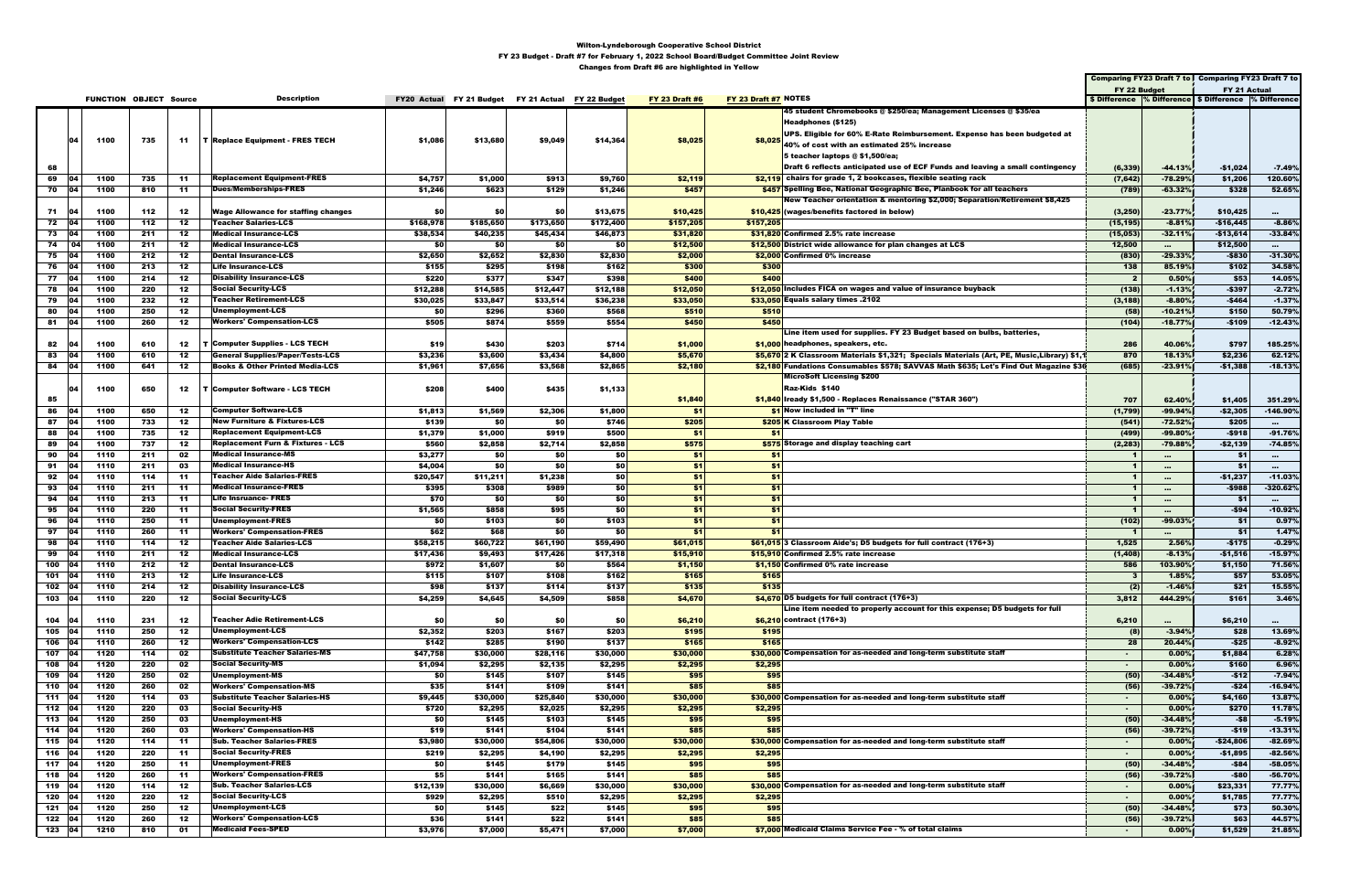|                  |              |                               |       |                                                   |                    |                    |                           |           |                       |                                                                                                  |                                                       |                    | Comparing FY23 Draft 7 to Comparing FY23 Draft 7 to |                    |
|------------------|--------------|-------------------------------|-------|---------------------------------------------------|--------------------|--------------------|---------------------------|-----------|-----------------------|--------------------------------------------------------------------------------------------------|-------------------------------------------------------|--------------------|-----------------------------------------------------|--------------------|
|                  |              |                               |       |                                                   |                    |                    |                           |           |                       |                                                                                                  | FY 22 Budget                                          |                    | FY 21 Actual                                        |                    |
|                  |              | <b>FUNCTION OBJECT Source</b> |       | <b>Description</b>                                | <b>FY20 Actual</b> | FY 21 Budget       | FY 21 Actual FY 22 Budget |           | <b>FY 23 Draft #6</b> | FY 23 Draft #7 NOTES                                                                             | \$ Difference % Difference \$ Difference % Difference |                    |                                                     |                    |
| $124$ 04         | 1210         | 112                           | 02    | <b>Special Education Teacher Salaries-MS</b>      | \$90,590           | \$92,635           | \$112,050                 | \$86,000  | \$96,065              | \$96,065 2 FTE                                                                                   | 10,065                                                | 11.70%             | $-$15,985$                                          | $-17.26%$          |
| 125 04           | 1210         | 211                           | 02    | <b>Medical Insurance-MS</b>                       | \$17,829           | \$17,050           | \$22,698                  | \$10,470  | \$6,500               | \$6,500 Confirmed 2.5% rate increase                                                             | (3,970)                                               | $-37.92%$          | -\$16,198                                           | $-95.01%$          |
| 126 04           | 1210         | 212                           | 02    | <b>Dental Insurance-MS</b>                        | \$2,717            | \$2,722            | \$2,822                   | \$2,058   | \$255                 | \$255 Confirmed 0% rate increase                                                                 | (1,803)                                               | $-87.61%$          | -\$2,567                                            | $-94.31%$          |
| 127              | 1210         | 213                           | 02    | <b>Life Insurance-MS</b>                          | \$147              | \$158              | \$156                     | \$158     | \$140                 | \$140                                                                                            | (18)                                                  | $-11.39%$          | $-$16$                                              | $-10.17%$          |
| 128              | 1210         | 214                           | 02    | Disability Insurance-MS                           | \$153              | \$202              | \$229                     | \$205     | \$150                 | \$150                                                                                            | (55)                                                  | $-26.83%$          | -\$79                                               | $-39.12%$          |
| 129              | 1210         | 220                           | 02    | <b>Social Security-MS</b>                         | \$6,980            | \$7,081            | \$8,591                   | \$6,536   | \$7,575               | \$7,575 Salary *.0765 on wages and health insurance buyback                                      | 1,039                                                 | 15.90%             | -\$1,016                                            | $-14.34%$          |
| 130<br>104       | 1210         | 232                           | 02    | <b>Teacher Retirement-MS</b>                      | \$16,048           | \$16,476           | \$23,766                  | \$18,077  | \$20,195              | 2102. \$20,195 Equals salary time                                                                | 2,118                                                 | 11.72%             | -\$3,571                                            | $-21.67%$          |
| 131<br>104       | 1210         | 250                           | 02    | Unemployment-MS                                   | \$0                | \$203              | \$202                     | \$283     | \$310                 | \$310                                                                                            | 27                                                    | 9.54%              | \$108                                               | 53.14%             |
| 132              | 1210         | 260                           | 02    | <b>Workers' Compensation-MS</b>                   | \$277              | \$421              | \$367                     | \$286     | \$265                 | \$265                                                                                            | (21)                                                  | $-7.34%$           | $-$102$                                             | $-24.20%$          |
| 133<br>04        | 1210         | 610                           | 02    | General Supplies/Paper/Tests-MS                   | \$0                | \$1,000            | \$1,000                   | \$1,000   | \$1,000               | \$1,000 Test Protocol Replacement per IDEA required replacement                                  | $\sim$                                                | $0.00\%$           | \$0                                                 | $0.00\%$           |
| 134<br>104       | 1210         | 641                           | 02    | <b>Books &amp; Other Printed Media-MS</b>         | \$698              | \$1,850            | \$1,819                   | \$1,500   | \$1,500               | \$1,500 Specialized Materials per IEPs including consumables                                     | $\sim$                                                | $0.00\%$           | $-$319$                                             | $-17.22%$          |
| 135              | 1210         | 650                           | 02    | Computer Software-MS                              | \$1,066            | \$3,500            | \$3,423                   | \$3,750   | \$3,750               | \$3,750 Student Software per IEPs including ACE, Edmark - 1 new student                          | $\sim$                                                | 0.00%              | \$327                                               | 9.34%              |
| 136<br>104       | 1210         | 733                           | 02    | New Furniture & Fixtures-MS                       | \$0                | \$1,000            | \$0                       | \$500     | \$500                 | \$500 Specialized equipent per IEPs                                                              | $\sim$                                                | 0.00%              | \$500                                               | 50.00%             |
| 137<br>104       | 1210         | 734                           | 02    | <b>SPED tech hardware- MS</b>                     | \$0                | \$0                | \$0                       | \$1,000   | \$1,000               | \$1,000 Devices for identified student outside the grant                                         | $\sim$                                                | 0.00%              | \$1,000                                             | $\sim$             |
| 138<br>04 ا      | 1210         | 112                           | 03    | Special Education Teacher Salaries- HS            | \$59,689           | \$58,135           | \$82,350                  | \$105,700 | \$106,535             | $$106,535$ 2 FTE                                                                                 | 835                                                   | 0.79%              | \$24,185                                            | 41.60%             |
| 139              | 1210         | 211                           | 03    | <b>Medical Insurance-HS</b>                       | \$16,720           | \$15,050           | \$21,180                  | \$31,343  | \$18,860              | \$18,860 Confirmed 2.5% rate increase                                                            | (12, 483)                                             | $-39.83%$          | -\$2,320                                            | $-15.42%$          |
| 140              | 1210         | 212                           | 03    | <b>Dental Insurance-HS</b>                        | \$1,270            | \$1,274            | \$1,442                   | \$2,058   | \$1,180               | \$1,180 Confirmed 0% rate increase                                                               | (878)                                                 | $-42.66%$          | -\$262                                              | $-20.58%$          |
| 141 04           | 1210         | 213                           | 03    | <b>Life Insurance-HS</b>                          | \$85               | \$99               | \$104                     | \$108     | \$190                 | \$190                                                                                            | 82                                                    | 75.93%             | \$86                                                | 86.57%             |
| 142<br>104       | 1210         | 214                           | 03    | <b>Disability Insurance-HS</b>                    | \$92               | \$127              | \$161                     | \$246     | \$245                 | \$245                                                                                            | (1)                                                   | $-0.41%$           | \$84                                                | 66.37%             |
| 143              | 1210         | 220                           | 03    | <b>Social Security-HS</b>                         | \$4,291            | \$4,448            | \$5,984                   | \$8,033   | \$8,235               | \$8,235 Salary *.0765 on wages and value of health insurance buyback                             | 202                                                   | 2.51%              | \$2,251                                             | 50.61%             |
| 144<br>104       | 1210         | 232                           | 03    | Teacher Retirement-HS                             | \$10,595           | \$10,348           | \$14,658                  | \$22,218  | \$22,395              | 2102. \$22,395 Equals salary time                                                                | 177                                                   | 0.80%              | \$7,737                                             | 74.76%             |
| 145<br>104       | 1210         | 250                           | 03    | Unemployment-HS                                   | \$0                | \$135              | \$135                     | \$348     | \$350                 | \$350                                                                                            | $\mathbf{2}$                                          | 0.57%              | \$215                                               | 159.24%            |
| 146              | 1210         | 260                           | 03    | <b>Workers' Compensation-HS</b>                   | \$179              | \$265              | \$265                     | \$339     | \$295                 | \$295                                                                                            | (44)                                                  | $-12.98%$          | \$30                                                | 11.46%             |
| 147<br>- 04      | 1210         | 610                           | 03    | <b>General Supplies/Paper/Tests-HS</b>            | <b>\$0</b>         | \$1,500            | \$1,500                   | \$1,000   | \$1,500               | \$1,500 Test Protocol Replacement per IDEA required replacement                                  | 500                                                   | 50.00%             | \$0                                                 | 0.01%              |
| 148<br>104       | 1210         | 641                           | 03    | <b>Books &amp; Other Printed Media-HS</b>         | \$222              | \$700              | \$687                     | \$500     | \$500                 | \$500 Specialized Materials per IEPs, including consumables                                      | $\blacksquare$                                        | 0.00%              | $-$187$                                             | $-26.69%$          |
| 149<br>04 ا      | 1210         | 731                           | 03    |                                                   | \$0                |                    | \$720                     | \$500     | \$500                 |                                                                                                  | $\sim$                                                | $0.00\%$           | -\$220                                              | $-29.37%$          |
| 104              |              | 734                           |       | New Equipment-HS<br><b>SPED tech hardware- HS</b> | \$0                | \$750<br>\$0       |                           |           |                       | \$500 Specialized equipment per IEPs<br>\$1,000 Devices for identified student outside the grant |                                                       | 0.00%              |                                                     |                    |
| 150<br>104       | 1210         |                               | 03    | Replacement Equipment-HS                          |                    |                    | \$0                       | \$1,000   | \$1,000               |                                                                                                  | ж.                                                    |                    | \$1,000                                             | $\sim$ 100 $\pm$   |
| 151<br>152       | 1210<br>1210 | 735<br>112                    | 03    |                                                   | \$110              | \$750<br>\$146,750 | \$760                     | \$500     | \$500                 | \$500 Replacement per IEPs                                                                       | $\sim$<br>12,825                                      | 0.00%<br>8.67%     | $-$ \$260                                           | $-34.61%$<br>3.72% |
|                  |              |                               | -11   | Special Educ Teacher Salaries- FRES               | \$142,838          |                    | \$155,269                 | \$147,900 | \$160,725             | $$160,725$ 3 FTE                                                                                 |                                                       |                    | \$5,456                                             |                    |
| 153              | 1210         | 211                           | -11   | <b>Medical Insurance-FRES</b>                     | \$31,250           | \$31,100           | \$10,129                  | \$12,470  | \$25,860              | \$25,860 Confirmed 2.5% rate increase                                                            | 13,390                                                | 107.38%<br>154.43% | \$15,731                                            | 50.58%             |
| 154<br>104       | 1210         | 212                           | -11   | <b>Dental Insurance-FRES</b>                      | \$2,311            | \$2,316            | \$651                     | \$564     | \$1,435               | \$1,435 Confirmed 0% rate increase                                                               | 871                                                   |                    | \$784                                               | 33.85%             |
| 155              | 1210         | 213                           | -11   | <b>Life Insurance-FRES</b>                        | \$239              | \$251              | \$198                     | \$251     | \$200                 | \$200                                                                                            | (51)                                                  | $-20.32%$          | -\$2                                                | 0.80%              |
| 156              | 1210         | 214                           | -11   | <b>Disability Insurance-FRES</b>                  | \$275              | \$322              | \$317                     | \$322     | \$320                 | \$320                                                                                            | (2)                                                   | $-0.62%$           | \$3                                                 | 0.78%              |
| 157              | 1210         | 220                           | -11   | <b>Social Security-FRES</b>                       | \$20,826           | \$11,226           | \$11,913                  | \$11,240  | \$12,450              | \$12,450 Salary *.0765 on wages and health insurance buyback                                     | 1,210                                                 | 10.77%             | \$537                                               | 4.79%              |
| 158<br>104       | 1210         | 232                           | -11   | <b>Teacher Retirement-FRES</b>                    | \$14,662           | \$26,122           | \$27,107                  | \$31,089  | \$33,785              | \$33,785 Equals salary time .2102                                                                | 2,696                                                 | 8.67%              | \$6,678                                             | 25.56%             |
| 159<br>104       | 1210         | 250                           | -11   | Unemployment-FRES                                 | \$0                | \$203              | \$418                     | \$488     | \$520                 | \$520                                                                                            | 32                                                    | 6.56%              | \$102                                               | 50.21%             |
| 160              | 1210         | 260                           | -11   | <b>Workers' Compensation-FRES</b>                 | \$432              | \$669              | \$506                     | \$475     | \$445                 | \$445                                                                                            | (30)                                                  | $-6.32%$           | $-$61$                                              | $-9.10%$           |
| 161<br>- 04      | 1210         | 610                           | -11   | General Supplies/Paper/Tests-FRES                 | \$466              | \$2,500            | \$1,914                   | \$2,000   | \$2,500               | \$2,500 Test Protocol Replacement per IDEA required replacement                                  | 500                                                   | 25.00%             | \$586                                               | 23.45%             |
| 162<br>104       | 1210         | 641                           | -11   | <b>Books &amp; Other Printed Media-FRES</b>       | \$0                | \$1,700            | \$1,696                   | \$1,300   | \$1,300               | \$1,300 Specialized Materials per IEPs, including consumables                                    | $\sim$                                                | 0.00%              | $-$396$                                             | $-23.28%$          |
| 163              | 1210         | 650                           | -11   | <b>Computer Software-FRES</b>                     | \$2,797            | \$3,500            | \$3,396                   | \$3,750   | \$3,750               | \$3,750 Student Software per IEPs including ACE, Edmark - 1 new student                          | $\sim$                                                | $0.00\%$           | \$354                                               | 10.11%             |
| 164              | 1210         | 731                           | $-11$ | <b>New Equipment-FRES</b>                         | \$496              | \$750              | \$750                     | \$750     | \$750                 | \$750 Specialized equipment per IEPs                                                             | $\blacksquare$                                        | 0.00%              | \$0                                                 | 0.00%              |
| 165   04         | 1210         | 734                           | -11   | <b>SPED tech hardware- FRES</b>                   | \$0                | -\$0               | \$0                       | \$1,200   | \$1,200               | $\frac{1}{2}$ ,200 Devices for identified student outside the grant                              | $\sim$                                                | 0.00%              | \$1,200                                             |                    |
| 166              | 1210         | 735                           | -11   | <b>Replacement Equipment-FRES</b>                 | \$O                | \$750              | \$918                     | \$500     | \$500                 | <b>\$500 Replacement per IEPs</b>                                                                | $\blacksquare$                                        | $0.00\%$           | -\$418                                              | $-55.67\%$         |
| 167<br>04        | 1210         | 112                           | 12    | <b>Special Education Teacher Salaries-LCS</b>     | \$37,800           | \$38,000           | \$39,200                  | \$38,000  | \$49,500              | \$49,500 1 FTE                                                                                   | 11,500                                                | 30.26%             | \$10,300                                            | 27.11%             |
| 168<br>04        | 1210         | 211                           | 12    | <b>Medical Insurance-LCS</b>                      | \$23,965           | \$21,966           | \$21,950                  | \$22,872  | \$21,475              | \$21,475 Confirmed 2.5% rate increase                                                            | (1, 397)                                              | $-6.11%$           | $-$475$                                             | $-2.16%$           |
| 04 <br>169       | 1210         | 212                           | 12    | <b>Dental Insurance-LCS</b>                       | \$1,677            | \$1,681            | \$1,493                   | \$1,538   | \$1                   | \$1 Estimate 5% increase based on 10/1 Enrollment                                                | (1, 537)                                              | -99.93%            | $-$1,492$                                           | $-88.78%$          |
| 170   04         | 1210         | 213                           | 12    | <b>Life Insurance-LCS</b>                         | \$84               | \$65               | \$66                      | \$65      | \$90                  | \$90                                                                                             | 25                                                    | 38.46%             | \$24                                                | 36.92%             |
| 171 04           | 1210         | 214                           | 12    | <b>Disability Insurance-LCS</b>                   | \$80               | \$84               | \$80                      | \$84      | \$85                  | \$85                                                                                             | $\blacksquare$                                        | 1.19%              | \$5                                                 | 6.19%              |
| 172   04         | 1210         | 220                           | 12    | <b>Social Security-LCS</b>                        | \$6,675            | \$2,908            | \$2,682                   | \$2,888   | \$3,780               | \$3,780 Salary *.0765 on wages                                                                   | 892                                                   | 30.89%             | \$1,098                                             | 37.77%             |
| 173 04           | 1210         | 232                           | 12    | <b>Teacher Retirement-LCS</b>                     | \$1,961            | \$6,764            | \$8,799                   | \$8,988   | \$10,405              | \$10.405 Equals salary time .2102                                                                | 1,417                                                 | 15.77%             | \$1,606                                             | 23.74%             |
| 174 04           | 1210         | 250                           | 12    | Unemployment-LCS                                  | \$0                | \$68               | \$88                      | \$125     | \$160                 | \$160                                                                                            | 35                                                    | 28.00%             | \$72                                                | 106.38%            |
| 175   04         | 1210         | 260                           | 12    | <b>Workers' Compensation-LCS</b>                  | \$119              | \$174              | \$126                     | \$122     | \$140                 | \$140                                                                                            | 18                                                    | 14.75%             | \$14                                                | 8.02%              |
| 176<br> 04       | 1210         | 610                           | 12    | <b>General Supplies/Paper/Tests-LCS</b>           | \$488              | \$900              | \$707                     | \$500     | \$500                 | \$500 Test Protocol Replacement per IDEA required replacement                                    | $\sim$                                                | 0.00%              | $-$207$                                             | $-23.00%$          |
| 177 04           | 1210         | 641                           | 12    | <b>Books &amp; Other Printed Media-LCS</b>        | \$151              | \$600              | \$599                     | \$300     | \$400                 | \$400 Specialized Materials per IEPs including consumables                                       | 100                                                   | 33.33%             | $-$199$                                             | $-33.17%$          |
| 178<br> 04       | 1210         | 650                           | 12    | <b>Computer Software-LCS</b>                      | \$1,872            | \$2,500            | \$2,460                   | \$2,500   | \$2,500               | \$2,500 Student Software per IEPs including ACE, Edmark                                          | $\sim$                                                | 0.00%              | \$40                                                | 1.60%              |
| 179   04         | 1210         | 731                           | 12    | <b>New Equipment-LCS</b>                          | \$0                | \$750              | \$594                     | \$750     | \$750                 | \$750 Specialized Equip per IEPs                                                                 | $\sim$                                                | 0.00%              | \$156                                               | 20.80%             |
| 180 04           | 1210         | 734                           | 12    | <b>SPED tech hardware- LCS</b>                    | <b>SO</b>          | \$0                | \$0                       | \$750     | \$750                 | \$750 Devices for identified student outside the grant                                           | $\sim$                                                | 0.00%              | \$750                                               | $\cdots$           |
|                  |              |                               |       |                                                   |                    |                    |                           |           |                       | Corrected staffing allocations (5 FTE plus half LNA); D5 budgets for full                        |                                                       |                    |                                                     |                    |
| 181              | 1211         | 114                           | 02    | <b>SPED Aide Salaries-MS</b>                      | \$130,447          | \$95,926           | \$124,927                 | \$90,180  | \$109,690             | \$109,690 contract (176+3)                                                                       | 19,510                                                | 21.63%             | $-$15,237$                                          | $-15.88%$          |
| 182<br>04        | 1211         | 211                           | 02    | <b>Medical Insurance-MS</b>                       | \$35,065           | \$30,443           | \$34,347                  | \$24,675  | \$43,000              | \$43,000 Confirmed 2.5% rate increase; D5 corrected SS Health Insurance stipend                  | 18,325                                                | 74.27%             | \$8,653                                             | 28.42%             |
| 183<br>04        | 1211         | 212                           | 02    | <b>Dental Insurance-MS</b>                        | \$634              | \$633              | \$1,399                   | \$665     | \$2,910               | \$2,910 Confirmed 0% rate increase                                                               | 2,245                                                 | 337.59%            | \$1,511                                             | 238.66%            |
| 184<br>104       | 1211         | 213                           | 02    | <b>Life Insurance-MS</b>                          | \$264              | \$169              | \$208                     | \$162     | \$200                 | \$200 Corrected from Draft #1                                                                    | 38                                                    | 23.46%             | $-58$                                               | $-4.88%$           |
| 185   04         | 1211         | 214                           | 02    | <b>Disability Insurance-MS</b>                    | \$212              | \$217              | \$237                     | \$225     | \$220                 | \$220                                                                                            | (5)                                                   | $-2.43%$           | $-$17$                                              | $-7.89%$           |
|                  |              |                               |       |                                                   |                    |                    |                           |           |                       | Correction based on staffing allocations; D5 accounts for full contract as well                  |                                                       |                    |                                                     |                    |
| 186              | 1211         | 220                           | 02    | <b>Social Security-MS</b>                         | \$9,428            | \$7,338            | \$9,015                   | \$6,854   | \$8,550               | \$8,550 as adjusted Health Insurance stipend value                                               | 1,696                                                 | 24.74%             | $-$465$                                             | $-6.33%$           |
| 187<br><b>O4</b> | 1211         | 231                           | 02    | <b>SPED Aid Retirement-MS</b>                     | \$0                | \$0                | \$0                       | \$0       | \$2,335               | \$2,335 Line item needed to properly account for this expense                                    | 2,335                                                 | $\cdots$           | \$2,335                                             | $\sim$ $\sim$      |
| 188   04         | 1211         | 250                           | 02    | <b>Unemployment-MS</b>                            | \$0                | \$338              | \$321                     | \$328     | \$350                 | \$350                                                                                            | 22                                                    | $6.71\%$           | \$29                                                | 8.71%              |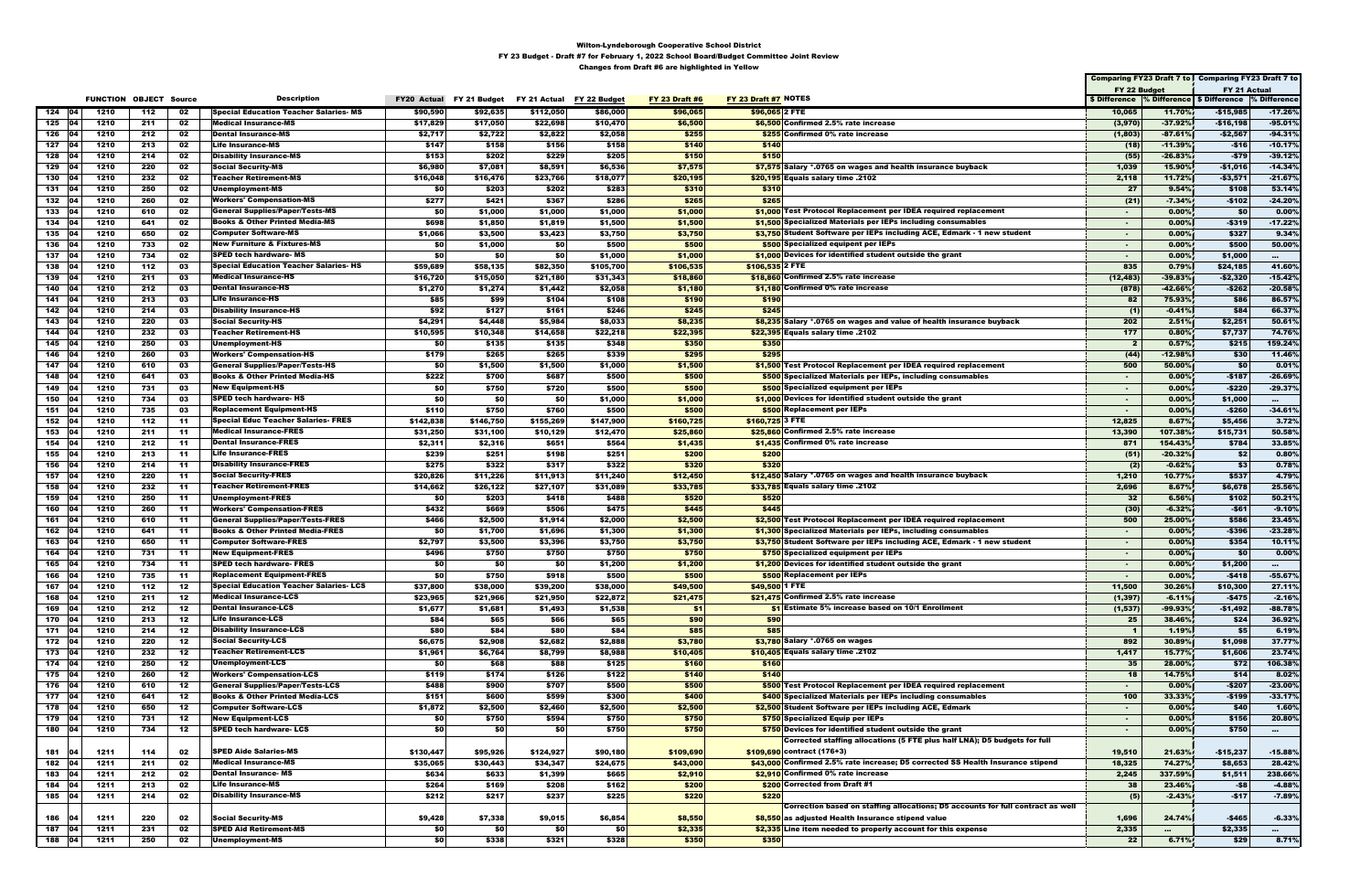|     |           |                               |     |     |                                                   |           |                          |                           |           |                       |                                                                                       |                |           | Comparing FY23 Draft 7 to   Comparing FY23 Draft 7 to |                 |
|-----|-----------|-------------------------------|-----|-----|---------------------------------------------------|-----------|--------------------------|---------------------------|-----------|-----------------------|---------------------------------------------------------------------------------------|----------------|-----------|-------------------------------------------------------|-----------------|
|     |           |                               |     |     |                                                   |           |                          |                           |           |                       |                                                                                       | FY 22 Budget   |           | FY 21 Actual                                          |                 |
|     |           | <b>FUNCTION OBJECT Source</b> |     |     | <b>Description</b>                                |           | FY20 Actual FY 21 Budget | FY 21 Actual FY 22 Budget |           | <b>FY 23 Draft #6</b> | FY 23 Draft #7 NOTES                                                                  |                |           | \$ Difference % Difference \$ Difference % Difference |                 |
|     | 189 04    | 1211                          | 260 | 02  | <b>Workers' Compensation-MS</b>                   | \$416     | \$450                    | \$402                     | \$438     | \$300                 | \$300                                                                                 | (138)          | $-31.51%$ | $-$102$                                               | $-22.61%$       |
|     |           |                               |     |     |                                                   |           |                          |                           |           |                       | Corrected staffing allocations (3 FTE plus half LNA); D5 budgets for full             |                |           |                                                       |                 |
| 190 |           | 1211                          | 114 | 03  | <b>SPED Aide Salaries-HS</b>                      | \$88,888  | \$104,981                | \$73,098                  | \$119,842 | \$76,960              | $$76,960$ contract (176+3)                                                            | (42, 882)      | $-35.78%$ | \$3,862                                               | 3.68%           |
| 191 | 104       | 1211                          | 211 | 03  | Medical Insurance-HS                              | \$1,860   | \$5,100                  | \$2,825                   | \$19,855  | \$19,890              | \$19,890 2.5% rate increase based on FTE positions; not 10/1 actual                   | - 35           | 0.18%     | \$17,065                                              | 334.61%         |
| 192 | 04        | 1211                          | 212 | 03  | <b>Dental Insurance-HS</b>                        | \$634     | <b>\$0</b>               | \$0                       | \$1,129   | \$1,715               | \$1,715 0% rate increase based on FTE positions; not 10/1 actual                      | 586            | 51.90%    | \$1,715                                               | $\sim 10^{-11}$ |
| 193 |           | 1211                          | 213 | 03  | Life Insurance-HS                                 | \$183     | \$185                    | \$128                     | \$162     | \$110                 | \$110                                                                                 | (52)           | $-32.10%$ | -\$18                                                 | $-9.57%$        |
| 194 | 104       | 1211                          | 214 | 03  | <b>Disability Insurance-HS</b>                    | \$217     | \$237                    | \$139                     | \$237     | \$110                 | \$110                                                                                 | (127)          | $-53.59%$ | -\$29                                                 | $-12.05%$       |
| 195 | 04        | 1211                          | 220 | 03  | <b>Social Security-HS</b>                         | \$6,676   | \$8,031                  | \$5,596                   | \$9,108   | \$5,975               | \$5,975 Equals salary times .076                                                      | (3, 133)       | $-34.40%$ | \$379                                                 | 4.72%           |
| 196 |           | 1211                          | 231 | 03  | <b>Employee Retirement</b>                        | \$0       | \$3,499                  | \$1,817                   | \$4,603   | \$5,310               | \$5,310 Equals .1406 of salary for those working 30 hours or more weekly              | 707            | 15.36%    | \$3,493                                               | 99.82%          |
| 197 | 104       | 1211                          | 250 | 03  | Unemployment-HS                                   | \$0       | \$338                    | \$185                     | \$345     | \$245                 | \$245                                                                                 | (100)          | $-28.99%$ | \$60                                                  | 17.79%          |
| 198 | 04        | 1211                          | 260 | 03  | <b>Workers' Compensation-HS</b>                   | \$272     | \$493                    | \$233                     | \$500     | \$210                 | \$210                                                                                 | (290)          | $-58.00%$ | $-$23$                                                | $-4.69%$        |
| 199 | 04        | 1211                          | 114 | -11 | <b>SPED Aide Salaries-FRES</b>                    | \$85,084  | \$157,729                | \$81,294                  | \$110,237 | \$84,425              | \$84,425 Corrected staffing allocations (4 FTE); D5 budgets for full contract (176+3) | (25, 812)      | $-23.41%$ | \$3,131                                               | 1.98%           |
|     |           |                               |     |     |                                                   |           |                          |                           |           |                       | Based on 10/2021 staffing and confirmed 2.5% rate estimated increase; D5              |                |           |                                                       |                 |
| 200 |           | 1211                          | 211 | 11  | <b>Medical Insurance-FRES</b>                     | \$18,211  | \$42,102                 | \$19,426                  | \$11,821  | \$24,860              | \$24,860 corrected SS Health Insurance stipend                                        | 13,039         | 110.30%   | \$5,434                                               | 12.91%          |
| 201 | 04        | 1211                          | 212 | 11  | <b>Dental Insurance- FRES</b>                     | \$34      | \$3,223                  | \$564                     | \$564     | \$565                 | \$565 Based on 10/2021 staffing and 0% rate estimated increase                        | $\blacksquare$ | 0.18%     | \$1                                                   | 0.02%           |
| 202 | 04        | 1211                          | 213 | 11  | <b>Life Insurance-FRES</b>                        | \$247     | \$282                    | \$144                     | \$282     | \$150                 | \$150                                                                                 | (132)          | $-46.81%$ | \$6                                                   | 2.01%           |
| 203 | 04        | 1211                          | 214 | 11  | <b>Disability Insurance-FRES</b>                  | \$121     | \$398                    | \$151                     | \$398     | \$155                 | \$155                                                                                 | (243)          | $-61.06%$ | \$4                                                   | 1.12%           |
| 204 | 04        | 1211                          | 220 | 11  | <b>Social Security-FRES</b>                       | \$5,501   | \$12,025                 | \$5,404                   | \$8,378   | \$6,535               | \$6,535 Equals salary times .076                                                      | (1, 843)       | $-22.00%$ | \$1,131                                               | 9.41%           |
| 205 | 04        | 1211                          | 231 | -11 | <b>Employee Retirement- FRES</b>                  | \$0       | \$3,499                  | \$0                       | \$4,604   | \$1                   | \$1 Based on 10/2021 staffing there are no eligible employees for NHRS                | (4, 603)       | -99.98%   | \$1                                                   | 0.03%           |
| 206 |           | 1211                          | 250 | 11  | Unemployment-FRES                                 | \$0       | \$541                    | \$249                     | \$530     | \$265                 | \$265                                                                                 | (265)          | $-50.00%$ | \$16                                                  | 3.03%           |
| 207 | 04        | 1211                          | 260 | -11 | <b>Workers' Compensation-FRES</b>                 | \$257     | \$768                    | \$264                     | \$750     | \$230                 | \$230                                                                                 | (520)          | $-69.33%$ | $-$ \$34                                              | $-4.42%$        |
| 208 | 04        | 1211                          | 114 | 12  | <b>SPED Aide Salaries-LCS</b>                     | \$34,813  | \$31,618                 | \$47,752                  | \$59,306  | \$40,395              | \$40,395 Corrected staffing allocations (2 FTE); D5 budgets for full contract (176+3) | (18, 911)      | $-31.89%$ | $-57,357$                                             | $-23.27%$       |
| 209 | 04        | 1211                          | 211 | 12  | Medical Insurance-LCS                             | \$366     | \$1,550                  | \$5,798                   | \$6,816   | \$7,610               | \$7,610 Confirmed 2.5% rate increase                                                  | 794            | 11.65%    | \$1,812                                               | 116.93%         |
| 210 |           | 1211                          | 212 | 12  | <b>Dental Insurance-LCS</b>                       | \$0       | <b>\$0</b>               | \$0                       | \$0       | \$565                 | \$565 Line item needed to properly account for this expense                           | 565            | $\sim$    | \$565                                                 | $\sim 10^{-1}$  |
| 211 | 04        | 1211                          | 213 | 12  | <b>Life Insurance-LCS</b>                         | \$23      | \$56                     | \$66                      | \$65      | \$55                  | \$55                                                                                  | (10)           | $-15.12%$ | $-511$                                                | $-18.93%$       |
| 212 |           | 1211                          | 214 | 12  | <b>Disability Insurance-LCS</b>                   | \$60      | \$71                     | \$65                      | \$85      | \$55                  | \$55                                                                                  | (30)           | $-35.29%$ | $-$10$                                                | $-13.52%$       |
| 213 | - 04      | 1211                          | 220 | 12  | <b>Social Security-LCS</b>                        | \$2,586   | \$2,419                  | \$3,526                   | \$4,507   | \$3,090               | \$3,090 Equals salary times .076; D5 budgets for full contract (176+3)                | (1, 417)       | $-31.44%$ | $-$436$                                               | $-18.03%$       |
|     |           |                               |     |     |                                                   |           |                          |                           |           |                       | Line item needed to properly account for this expense; D5 budgets for full            |                |           |                                                       |                 |
| 214 |           | 1211                          | 231 | 12  | <b>SPED Aid Retirement-LCS</b>                    | \$0       | \$0                      | \$0                       | \$0       | \$2,755               | $$2,755$ contract (176+3)                                                             | 2,755          | $\cdots$  | \$2,755                                               | $\sim$          |
| 215 | 104       | 1211                          | 250 | 12  | Unemployment-LCS                                  | \$0       | \$135                    | \$155                     | \$139     | \$130                 | \$130                                                                                 | (9)            | $-6.47%$  | $-$25$                                                | $-18.37%$       |
| 216 |           | 1211                          | 260 | 12  | <b>Workers' Compensation-LCS</b>                  | \$104     | \$148                    | \$154                     | \$154     | \$110                 | \$110                                                                                 | (44)           | $-28.57%$ | -\$44                                                 | $-29.39%$       |
| 217 | 104       | 1212                          | 122 | 02  | <b>SPED Tutors - Summer-MS</b>                    | \$8,148   | \$10,650                 | \$20,984                  | \$15,650  | \$19,500              | \$19,500 Extended School Year Services for Special Needs students                     | 3,850          | 24.60%    | $-$1,484$                                             | $-13.94%$       |
| 218 | 04        | 1212                          | 220 | 02  | <b>Social Security-MS</b>                         | \$623     | \$815                    | \$1,605                   | \$1,189   | \$1,495               | \$1,495 Equals salary times .076                                                      | 306            | 25.74%    | $-$110$                                               | $-13.54%$       |
| 219 |           | 1212                          | 232 | 02  | <b>Teacher Retirement-MS</b>                      | \$1,016   | \$445                    | \$52                      | \$3,906   | \$2,745               | \$2,745 Equals .1406 of salary for those working 30 hours or more weekly              | (1, 161)       | $-29.72%$ | \$2,693                                               | 605.20%         |
| 220 | 04        | 1212                          | 250 | 02  | Unemployment-MS                                   | \$0       | \$51                     | \$3                       | \$55      | \$65                  | \$65                                                                                  | 10             | 18.18%    | \$62                                                  | 122.08%         |
| 221 | 104       | 1212                          | 260 | 02  | <b>Workers' Compensation-MS</b>                   | \$17      | \$50                     | \$64                      | \$48      | \$55                  | \$55                                                                                  | $\overline{7}$ | 14.58%    | -\$9                                                  | $-17.22%$       |
| 222 | 04        | 1212                          | 122 | 03  | <b>SPED Tutors - Summer-HS</b>                    | \$0       | \$2,500                  | \$291                     | \$4,727   | \$9,500               | \$9,500 Extended School Year Services for Special Needs students                      | 4,773          | 100.97%   | \$9,209                                               | 368.35%         |
| 223 |           | 1212                          | 220 | 03  | <b>Social Security-HS</b>                         | \$O       | \$191                    | \$22                      | \$359     | \$730                 | <b>\$730 Equals salary times .076</b>                                                 | 371            | 103.34%   | \$708                                                 | 370.53%         |
| 224 | 104       | 1212                          | 232 | 03  | <b>Teacher Retirement-HS</b>                      | \$0       | \$2,892                  | \$1,118                   | \$583     | \$1,340               | \$1,340 Equals .1406 of salary for those working 30 hours or more weekly              | 757            | 129.85%   | \$222                                                 | 7.66%           |
| 225 |           | 1212                          | 250 | 03  | Unemployment-FRES                                 | \$0       | \$12                     | \$0                       | \$75      | \$30                  | \$30                                                                                  | (45)           | $-60.00%$ | \$30                                                  | 250.00%         |
| 226 |           | 1212                          | 250 | 03  | Unemployment-HS                                   | \$0       | \$78                     | \$27                      | \$11      | \$90                  | \$90                                                                                  | 79             | 718.18%   | \$63                                                  | 80.38%          |
| 227 | <b>04</b> | 1212                          | 260 | 03  | <b>Workers' Compensation-HS</b>                   | SO I      | \$12                     | \$1                       | \$13      | \$25                  | \$25                                                                                  | 12             | 92.31%    | \$24                                                  | 200.50%         |
| 228 |           | 1212                          | 122 | -11 | <b>SPED Tutors - Summer-FRES</b>                  | \$16,725  | \$16,245                 | \$30,286                  | \$21,245  | \$26,500              | \$26,500 Extended School Year Services for Special Needs students                     | 5,255          | 24.74%    | -\$3,786                                              | $-23.30\%$      |
| 229 | 04        | 1212                          | 220 | 11  | <b>Social Security-FRES</b>                       | \$1,279   | \$1,243                  | \$2,159                   | \$1,615   | \$2,030               | \$2,030 Equals salary times .076                                                      | 415            | 25.70%    | $-$129$                                               | $-10.38%$       |
| 230 |           | 1212                          | 232 | 11  | <b>Employee Retirement-FRES</b>                   | \$1,495   | \$1,896                  | \$2,774                   | \$2,465   | \$3,725               | \$3,725 Equals .1406 of salary for those working 30 hours or more weekly              | 1,260          | 51.12%    | \$951                                                 | 50.18%          |
| 231 | 104       | 1212                          | 260 | -11 | <b>Workers' Compensation-FRES</b>                 | \$42      | \$76                     | \$80                      | \$65      | \$85                  | \$85                                                                                  | - 20           | 30.77%    | <b>\$5</b>                                            | 6.32%           |
| 232 | 104       | 1212                          | 323 | 11  | <b>SPED Summer Cont. Svs - FRES</b>               | \$0       | \$10,815                 | \$8,919                   | \$18,456  | \$18,840              | \$18,840 Summer contracted service providers                                          | 384            | 2.08%     | \$9,922                                               | 91.74%          |
| 233 | 04        | 1212                          | 122 | 12  | <b>SPED Tutors - Summer-LCS</b>                   | \$3,720   | \$3,720                  | \$6,941                   | \$7,720   | \$12,700              | \$12.700 Extended School Year Services for Special Needs students                     | 4,980          | 64.51%    | \$5,759                                               | 154.80%         |
| 234 | <b>04</b> | 1212                          | 220 | 12  | <b>Social Security-LCS</b>                        | \$284     | \$285                    | \$531                     | \$587     | \$975                 | \$975 Equals salary times .076                                                        | 388            | 66.10%    | \$444                                                 | 155.78%         |
| 235 | 04        | 1212                          | 232 | 12  | <b>Teacher Retirement-LCS</b>                     | \$0       | \$662                    | \$456                     | \$861     | \$1,785               | \$1,785 Equals .1406 of salary for those working 30 hours or more weekly              | 924            | 107.32%   | \$1,329                                               | 200.76%         |
| 236 | 04        | 1212                          | 250 | 12  | Unemployment-LCS                                  | \$0       | \$18                     | <b>\$6</b>                | \$20      | \$45                  | \$45                                                                                  | 25             | 125.00%   | \$39                                                  | 215.39%         |
| 237 |           | 1212                          | 260 | 12  | <b>Workers' Compensation-LCS</b>                  | \$11      | \$17                     | \$22                      | \$80      | \$35                  | \$35                                                                                  | (45)           | $-56.25%$ | \$13                                                  | 74.65%          |
| 238 | 04        | 1290                          | 339 | 02  | 504 Special Programs-MS                           | \$1,440   | \$1,500                  | \$12,497                  | \$1,500   | \$1,500               | \$1,500 504 Specialized Equipment including FM systems                                | $\sim$         | 0.00%     | $-$10,997$                                            | $-733.12%$      |
| 239 | 04        | 1290                          | 610 | 02  | 504 Program Supplies - MS                         | \$787     | \$500                    | \$0                       | \$500     | \$500                 | \$500 504 supplies per 504 Plan and ADA requirements                                  | $\sim$         | 0.00%     | \$500                                                 | 100.00%         |
| 240 | 04        | 1290                          | 339 | 03  | <b>504 Special Programs-HS</b>                    | \$825     | \$2,000                  | \$10,921                  | \$2,000   | \$2,000               | \$2,000 504 Specialized Equipment including FM systems                                | $\sim$         | 0.00%     | $-$ \$8,921                                           | $-446.03%$      |
|     |           |                               |     |     |                                                   |           |                          |                           |           |                       | Out of district Special Education tuition; D7 reduces Out of District placement       |                |           |                                                       |                 |
| 241 | 04        | <b>1290</b>                   | 561 | 03  | <b>Public - In State Tuition-HS</b>               | \$158,482 | \$135,000                | \$130,941                 | \$135,000 | \$135,000             | \$98,000 line items by net \$110,000                                                  | (37,000)       | $-27.41%$ | $-$32,941$                                            | $-24.40%$       |
|     |           |                               |     |     |                                                   |           |                          |                           |           |                       | Out of district Special Education tuition; D7 reduces Out of District placement       |                |           |                                                       |                 |
| 242 |           | <b>1290</b>                   | 564 | 03  | <b>Private In &amp; Out of State Tuition-HS</b>   | \$143,898 | \$243,300                | \$66,758                  | \$238,300 | \$208,200             | \$135,200 line items by net \$110,000                                                 | (103, 100)     | $-43.26%$ | \$68,442                                              | 28.13%          |
| 243 | 104       | 1290                          | 610 | 03  | 504 Program Supplies - HS                         | \$962     | \$500                    | <b>\$0</b>                | \$500     | \$500                 | \$500 504 supplies per 504 Plan and ADA requirements                                  | $\sim$         | 0.00%     | \$500                                                 | 100.00%         |
| 244 | 104       | 1290                          | 339 | -11 | <b>504 Special Programs-FRES</b>                  | \$0       | \$3,500                  | \$4,851                   | \$3,500   | \$3,500               | \$3,500 504 Specialized Equipment including FM systems                                | $\sim$         | 0.00%     | $-$1,351$                                             | $-38.61%$       |
| 245 | 04        | 1290                          | 564 | 11  | <b>Private In &amp; Out of State Tuition-FRES</b> | \$22,392  | \$47,000                 | \$47,000                  | \$52,000  | \$154,000             | \$154,000 Out of district Special Education tuition                                   | 102,000        | 196.15%   | \$107,000                                             | 227.66%         |
| 246 | 04        | 1290                          | 610 | -11 | 504 Program Supplies - FRES                       | \$0       | \$500                    | \$130                     | \$500     | \$500                 | \$500 504 supplies per 504 Plan and ADA requirements                                  | $\sim$         | 0.00%     | \$370                                                 | 74.00%          |
| 247 | 04        | 1290                          | 610 | 12  | 504 Program Supplies - LCS                        | \$0       | \$500                    | \$50                      | \$500     | \$500                 | \$500 504 supplies per 504 Plan and ADA requirements                                  | $\sim$         | 0.00%     | \$450                                                 | 90.00%          |
| 248 | 04        | 1290                          | 731 | 12  | 504 Program Equipment - LCS                       | \$0       | \$1,000                  | \$0                       | \$1,000   | \$1,000               | \$1,000 504 Specialized Equipment including FM systems                                | $\sim$         | 0.00%     | \$1,000                                               | 100.00%         |
|     | 249 04    | 1390                          | 561 | 03  | <b>Vocational Education Tuition-HS</b>            | \$10,004  | \$10,000                 | \$10,227                  | \$15,000  | \$13,000              | \$13,000 Tuition for students attending CTE classes in other districts                | (2,000)        | $-13.33%$ | \$2,773                                               | 27.73%          |
|     |           |                               |     |     |                                                   |           |                          |                           |           |                       |                                                                                       |                |           |                                                       |                 |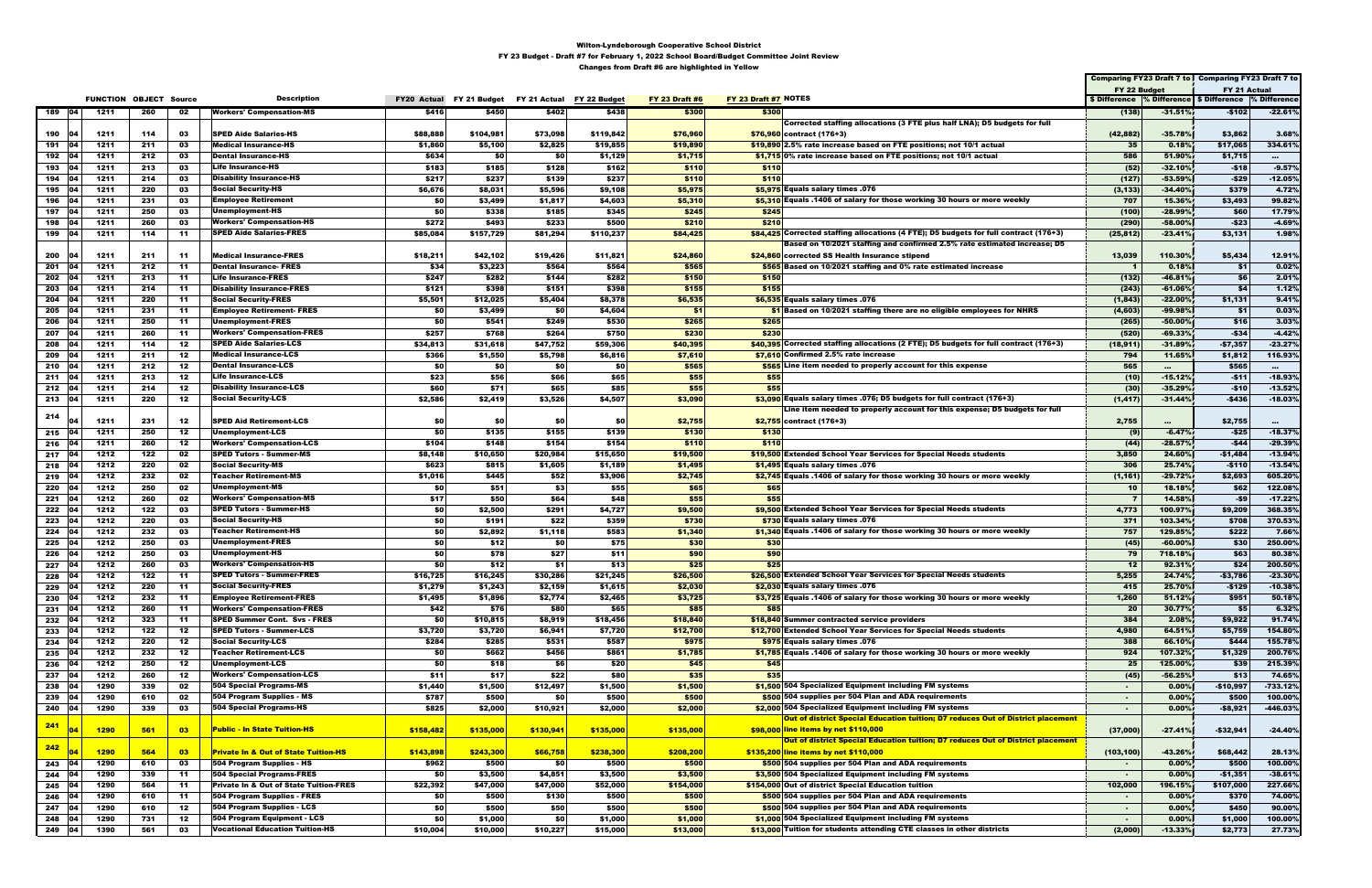|            |           |              |                               |          |                                               |                          |                   |                           |                   |                       |                                                                                                                                     |                 |                   | Comparing FY23 Draft 7 to   Comparing FY23 Draft 7 to    |                             |
|------------|-----------|--------------|-------------------------------|----------|-----------------------------------------------|--------------------------|-------------------|---------------------------|-------------------|-----------------------|-------------------------------------------------------------------------------------------------------------------------------------|-----------------|-------------------|----------------------------------------------------------|-----------------------------|
|            |           |              |                               |          |                                               |                          |                   |                           |                   |                       |                                                                                                                                     | FY 22 Budget    |                   | FY 21 Actual                                             |                             |
|            |           |              | <b>FUNCTION OBJECT Source</b> |          | <b>Description</b>                            | FY20 Actual FY 21 Budget |                   | FY 21 Actual FY 22 Budget |                   | <b>FY 23 Draft #6</b> | FY 23 Draft #7 NOTES                                                                                                                |                 |                   | \$ Difference % Difference   \$ Difference  % Difference |                             |
| 250        | 104       | 1390         | 591                           | 03       | <b>Services Purchased/Private Sources-</b>    | SO I                     | \$250             | <b>\$0</b>                | \$200             | \$1                   | <b>S12 HiSET tests</b>                                                                                                              | (199)           | -99.50%           | \$1                                                      | 0.40%                       |
| 251        | 04        | 1410         | 112                           | 02       | <b>Co-Curricular Salaries - Academic-MS</b>   | \$9,002                  | \$11,560          | \$8,359                   | \$11,560          | \$11,560              | \$11,560 Non-Athletic Co-Curricular Salaries; estimate based on FY22                                                                | $\sim$          | 0.00%             | \$3,201                                                  | 27.69%                      |
| 252        |           | 1410         | 220                           | 02       | <b>Social Security-MS</b>                     | \$658                    | \$884             | \$621                     | \$879             | \$885                 | \$885                                                                                                                               |                 | 0.68%             | \$264                                                    | 29.86%                      |
| 253        | 104       | 1410         | 232                           | 02       | <b>Teacher Retirement-MS</b>                  | \$1,530                  | \$2,058           | \$1,416                   | \$4,186           | \$2,430               | \$2,430 Equals .2102 times salary for those working more than 30 hrs. /wk.                                                          | (1,756)         | $-41.95%$         | \$1,014                                                  | 49.28%                      |
| 254        | 04        | 1410         | 250                           | 02       | Unemployment-MS                               | \$0                      | \$56              | \$26                      | \$56              | \$40                  | \$40                                                                                                                                | (16)            | $-28.57%$         | \$14                                                     | 24.52%                      |
| 255        |           | 1410         | 260                           | 02       | <b>Workers' Compensation-MS</b>               | \$27                     | \$54              | \$27                      | \$54              | \$30                  | \$30                                                                                                                                | (24)            | $-44.44%$         | \$3                                                      | 5.81%                       |
| 256        | 104       | 1410         | 610                           | 02       | <b>General Supplies/Paper-MS</b>              | \$157                    | \$1,000           | \$871                     | \$1,215           | \$1,912               | \$1,912 Drama scripts/royalties, Robotics, Musical Theater                                                                          | 697             | 57.37%            | \$1,041                                                  | 104.06%                     |
| 257        | 104       | 1410         | 810                           | 02       | <b>Dues &amp; Fees-MS</b>                     | \$287                    | \$716             | \$344                     | \$3,758           | \$2,255               | \$2,255 Music festival, NHS/NJHS, HOBY, Robotics, Science Olympiad, Geo Bee                                                         | (1, 503)        | -39.99%           | \$1,911                                                  | 266.93%                     |
| 258        | 04        | 1410         | 890                           | 02       | Miscellaneous-MS                              | \$O                      | \$220             | \$204                     | \$248             | \$248                 | \$248 Award paper, Geo Bee awards, NHS/NJHS                                                                                         | $\sim$          | 0.00%             | \$44                                                     | 20.02%                      |
| 259        |           | 1410         | 112                           | 03       | <b>Co-Curricular Salaries - Academic-HS</b>   | \$16,952                 | \$18,090          | \$14,466                  | \$18,090          | \$18,090              | \$18,090 Non-Athletic Co-Curricular Salaries; estimate based on FY22                                                                | $\sim$          | 0.00%             | \$3,624                                                  | 20.03%                      |
| 260        | 104       | 1410         | 220                           | 03       | <b>Social Security-HS</b>                     | \$1,240                  | \$1,384           | \$1,158                   | \$1,375           | \$1,385               | \$1,385                                                                                                                             | 10              | 0.73%             | \$227                                                    | 16.38%                      |
| 261        | 04        | 1410         | 231                           | 03       | <b>Employee Retirement-HS</b>                 | \$2,829                  | \$0               | \$0                       | \$0               | \$1                   | \$1                                                                                                                                 | -1              | $\cdots$          | \$1                                                      | $\sim$ 0.0 $\sim$           |
| 262        | 04        | 1410         | 232                           | 03       | <b>Teacher Retirement-HS</b>                  | \$0                      | \$3,220           | \$2,598                   | \$0               | \$3,805               | \$3,805 Equals .2102 times salary for those working more than 30 hrs. /wk.                                                          | 3,805           | $\cdots$          | \$1,207                                                  | 37.48%                      |
| 263        |           | 1410         | 250                           | 03       | Unemployment-HS                               | \$0                      | \$87              | \$50                      | \$87              | \$60                  | \$60                                                                                                                                | (27)            | $-31.03%$         | \$10                                                     | 11.89%                      |
| 264        | 104       | 1410         | 260                           | 03       | <b>Workers' Compensation-HS</b>               | \$52<br>\$20             | \$85              | \$50                      | \$85              | \$50                  | \$50                                                                                                                                | (35)            | $-41.18%$         | \$0                                                      | $-0.45%$                    |
| 265        | 104<br>04 | 1410         | 610                           | 03       | <b>General Supplies/Paper-HS</b>              |                          | \$1,500           | \$1,065                   | \$1,485           | \$2,338               | \$2,338 Drama scripts/royalties, Robotics, Musical Theater                                                                          | 853             | 57.44%            | \$1,273                                                  | 84.87%                      |
| 266        |           | 1410         | 810                           | 03       | <b>Dues &amp; Fees-HS</b>                     | \$1,048                  | \$1,718<br>\$330  | \$420                     | \$2,874           | \$2,755               | \$2,755 Music festival, NHS/NJHS, HOBY, Robotics, Science Olympiad, Geo Bee                                                         | (119)           | $-4.14%$          | \$2,335                                                  | 135.90%                     |
| 267        | - 04      | 1410         | 890                           | 03       | Miscellaneous-HS                              | \$0                      |                   | \$249                     | \$302             | \$302                 | \$302 Award paper, Geo Bee awards, NHS/NJHS<br><u>Non-Athletic Co-Curricular Salaries; estimate based on FY22; reflects FRES</u>    | $\sim$          | 0.00%             | \$53                                                     | 15.97%                      |
|            |           |              |                               |          |                                               |                          |                   |                           |                   |                       |                                                                                                                                     |                 |                   |                                                          |                             |
| 268        |           | 1410         | 112                           | $-11$    | <b>Co-Curricular Salaries - Academic FRES</b> | \$5,145                  | \$2,195           | \$7,090                   | \$2,195           | \$6,195               | \$4,695 Leadership Team; D7 reduced FRES Leadership by \$1,500 (based on 5                                                          |                 |                   |                                                          |                             |
|            |           |              |                               |          | <b>Social Security- FRES</b>                  |                          |                   |                           |                   |                       | members)                                                                                                                            | 2,500           | 113.90%           | $-$ \$2,395                                              | $-109.11%$                  |
| 269        | 04        | 1410         | 220                           | -11      |                                               | \$377                    | \$359             | \$507                     | \$167             | \$475                 | \$475                                                                                                                               | 308             | 184.43%           | $-$32$                                                   | $-8.91%$                    |
| 270        | 04        | 1410         | 231                           | 11       | <b>Employee Retirement-FRES</b>               | \$675                    | \$0               | \$0                       | \$2,675           | \$1                   | \$1<br>\$1,303 Equals .2102 times salary for those working more than 30 hrs. /wk.                                                   | (2,674)         | -99.96%           | \$1                                                      | $\cdots$                    |
| 271        | 04        | 1410         | 232                           | 11       | Teacher Retirement                            | \$100                    | \$836             | \$1,262                   | \$1,087           | \$1,303               |                                                                                                                                     | 216             | 19.87%            | \$41                                                     | 4.90%                       |
| 272        | - 04      | 1410         | 250                           | 11       | Unemployment Compensation                     | \$0                      | \$23              | \$23                      | \$23              | \$20                  | \$20                                                                                                                                | (3)             | $-13.04%$         | $-53$                                                    | $-13.00\%$                  |
| 273        | 04        | 1410         | 260                           | 11       | <b>Workers' Compensation</b>                  | \$15                     | \$22              | \$23                      | \$22              | \$20                  | \$20                                                                                                                                | (2)             | $-9.09%$          | $-53$                                                    | $-12.73%$                   |
| 274        | 104<br>04 | 1420         | 112                           | 02       | <b>Co-Curricular Salaries - Athletic-MS</b>   | \$13,135                 | \$17,791          | \$16,771                  | \$17,791          | \$17,791              | \$17,791 Coaching Salaries; estimate based on FY22                                                                                  | $\sim$          | 0.00%             | \$1,020                                                  | 5.73%                       |
| 275        |           | 1420         | 220                           | 02       | <b>Social Security-MS</b>                     | \$921                    | \$1,361           | \$1,243                   | \$1,352           | \$1,360               | \$1,360                                                                                                                             |                 | 0.59%             | \$117                                                    | 8.63%                       |
| 276        | 104       | 1420         | 232                           | 02       | Teacher Retirement-MS                         | \$1,516                  | \$1,242           | \$1,802                   | \$1,615           | \$3,740               | \$3,740 Equals .2102 times salary for those working more than 30 hrs. /wk.                                                          | 2,125           | 131.58%           | \$1,938                                                  | 156.02%                     |
| 277        | 104       | 1420         | 250                           | 02       | Unemployment-MS                               | \$0                      | \$86              | \$54                      | \$86              | \$60                  | \$60                                                                                                                                | (26)            | $-30.23%$         | \$6                                                      | 7.13%                       |
| 278        | 04        | 1420         | 260                           | 02       | <b>Workers' Compensation-MS</b>               | \$9                      | \$83              | \$51                      | \$83              | \$80                  | \$80                                                                                                                                | (3)             | $-3.61%$          | \$29                                                     | 34.78%                      |
| 279        |           |              |                               |          | <b>Contracted Services - MS</b>               |                          |                   |                           |                   |                       | Contracted services for field maintenance (Jim Rines); Draft 3 update reflects                                                      |                 |                   |                                                          |                             |
|            | 04        | 1420         | 330                           | 02       |                                               | \$8,392                  | \$7,875           | \$7,875                   | \$9,500           | \$12,200              | \$12,200 actual contract value                                                                                                      | 2,700           | 28.42%            | \$4,325                                                  | 54.92%                      |
| 280        |           |              |                               |          |                                               |                          |                   |                           |                   |                       | Field & fence maintenance, paint & lumber for out buildings                                                                         |                 |                   |                                                          |                             |
|            |           | 1420         | 430                           | 02       | <b>Repairs &amp; Maintenance Services-MS</b>  | \$894                    | \$2,000           | \$4,054                   | \$1,800           | \$10,575              | \$10,575 Draft 6 - Added estimated cost of Tennis Court removal (\$20,000 total)                                                    | 8,775           | 487.50%           | \$6,521                                                  | 326.07%                     |
| 281        | 104       | 1420         | 442                           | 02       | <b>Rental of Equipment-MS</b>                 | \$268                    | \$495             | \$693                     | \$450             | \$450                 | \$450 Portapotties                                                                                                                  | $\sim$          | 0.00%             | $-$243$                                                  | $-49.07%$                   |
| 282        | 04        | 1420         | 591                           | 02       | <b>Purchased Services/Private Sources-</b>    | \$4,716                  | \$10,698          | \$5,750                   | \$9,390           | \$10,761              | \$10,761 Officials, police coverage, Family ID \$500                                                                                | 1,371           | 14.60%            | \$5,011                                                  | 46.84%                      |
| 283        | 04        | 1420         | 610                           | 02       | <b>General Supplies/Paper-MS</b>              | \$3,042                  | \$4,087           | \$2,153                   | \$1,485           | \$1,485               | \$1,485 Med supplies, Awards, scorebooks, socks, hats<br>Bats, bases, helmets, V soccer uniforms (\$1,200), Baseball/Softball pants | $\sim$          | 0.00%             | $-$ \$668                                                | $-16.35%$                   |
|            |           |              |                               |          |                                               |                          |                   |                           |                   |                       | (\$600), GV Basketball uniforms (\$750), trifold mats (\$600), STORAGE                                                              |                 |                   |                                                          |                             |
| 284        |           | 1420         | 735                           | 02       | <b>Replacement Equipment-MS</b>               | \$4,090                  | \$0               | \$0                       | \$2,396           |                       | \$5,631 CONTAINER (\$8,000); Budgeted at 45% of total cost                                                                          |                 |                   |                                                          |                             |
|            | 04        |              |                               | 02       | <b>Dues &amp; Fees-MS</b>                     |                          | \$1,818           |                           | \$1,744           | \$5,631               | \$1,755 NHIAA, NHADA, Tri-County League, GSC, Coaches' associations                                                                 | 3,235<br>11     | 135.02%           | \$5,631                                                  | $\cdots$                    |
| 285        |           | 1420         | 810                           |          |                                               | \$1,271                  |                   | \$1,208                   |                   | \$1,755               |                                                                                                                                     |                 | 0.63%             | \$547                                                    | 30.07%                      |
| 286        |           |              |                               |          | Miscellaneous-MS                              |                          |                   |                           |                   |                       | Dinner for scholar athletes, mileage for AD meetings, lodging for sprin<br>\$331 meeting, flowers for Senior night                  |                 |                   |                                                          |                             |
|            | 04<br>04  | 1420<br>1420 | 890<br>112                    | 02<br>03 | <b>Co-Curricular Salaries - Athletic-HS</b>   | \$11<br>\$19,495         | \$338<br>\$33,887 | \$326<br>\$31,353         | \$365<br>\$33,887 | \$331<br>\$33,887     | \$33,887 Coaching Salaries; estimate based on FY22                                                                                  | (34)            | $-9.32%$<br>0.00% | \$5<br>\$2,534                                           | 1.56%<br>7.48%              |
| 287        | <b>04</b> | 1420         |                               | 03       | <b>Social Security-HS</b>                     | \$1,388                  | \$2,592           | \$2,356                   | \$2,575           | \$2,595               | \$2,595                                                                                                                             | $\sim$<br>20    | 0.78%             | \$239                                                    | 9.21%                       |
| 288        | 04        | 1420         | 220<br>232                    | 03       | <b>Teacher Retirement-HS</b>                  | \$2,116                  | \$1,517           | \$1,981                   | \$1,972           | \$7,120               | \$7,120 Equals .2102 times salary for those working more than 30 hrs. /wk.                                                          | 5,148           | 261.05%           | \$5,139                                                  | 338.75%                     |
| 289<br>290 | 04        | 1420         | 250                           | 03       | Unemployment-HS                               | \$0                      | \$164             | \$101                     | \$164             | \$115                 | \$115                                                                                                                               | (49)            | $-29.88%$         | \$14                                                     | 8.84%                       |
| 291        | 04        | 1420         | 260                           | 03       | <b>Workers' Compensation-HS</b>               | \$33                     | \$159             | \$91                      | \$159             | \$160                 | \$160                                                                                                                               | -1              | 0.63%             | \$69                                                     | 43.55%                      |
|            |           |              |                               |          |                                               |                          |                   |                           |                   |                       | Contracted services for field maintenance (Jim Rines); Draft 3 update reflects                                                      |                 |                   |                                                          |                             |
| 292        | 04        | 1420         | 330                           | 03       | <b>Contracted Services - HS</b>               | \$10,798                 | \$9,625           | \$9,625                   | \$11,000          | \$14,300              | \$14,300 actual contract value                                                                                                      | 3,300           | 30.00%            | \$4,675                                                  | 48.57%                      |
|            |           |              |                               |          |                                               |                          |                   |                           |                   |                       | Field & fence maintenance, paint & lumber for out buildings                                                                         |                 |                   |                                                          |                             |
| 293        |           | 1420         | 430                           | 03       | <b>Repairs &amp; Maintenance Services-HS</b>  | \$1,092                  | \$1,000           | \$4,954                   | \$2,200           | \$12,925              | \$12,925 Draft 6 - Added estimated cost of Tennis Court removal (\$20,000 total)                                                    | 10,725          | 487.50%           | \$7,971                                                  | 797.06%                     |
| 294        | 04        | 1420         | 442                           | 03       | <b>Rental of Equipment-HS</b>                 | \$328                    | \$605             | \$847                     | \$550             | \$550                 | \$550 Portapotties                                                                                                                  | $\sim$ $\sim$   | 0.00%             | $-$297$                                                  | $-49.07%$                   |
| 295        | 04        | 1420         | 591                           | 03       | <b>Purch. Services/Private Sources-HS</b>     | \$5,764                  | \$13,076          | \$7,426                   | \$11,477          | \$13,153              | \$13,153 Officials, police coverage, Family ID \$500                                                                                | 1,676           | 14.60%            | \$5,727                                                  | 43.79%                      |
| 296 04     |           | 1420         | 610                           | 03       | <b>General Supplies/Paper-HS</b>              | \$3,516                  | \$4,936           | \$2,632                   | \$1,710           | \$1,710               | \$1,710 Med supplies, Awards, scorebooks, socks, hats                                                                               | $\sim$          | 0.00%             | $-$922$                                                  | $-18.68%$                   |
|            |           |              |                               |          |                                               |                          |                   |                           |                   |                       | Bats, bases, helmets, V soccer uniforms (\$1,200), Baseball/Softball pants                                                          |                 |                   |                                                          |                             |
| 297        | 104       | 1420         | 735                           | 03       | <b>Replacement Equipment-HS</b>               | \$5,000                  | SO I              | \$0                       | \$2,629           |                       | (\$600), GV Basketball uniforms (\$750), trifold mats (\$600), STORAGE                                                              |                 |                   |                                                          |                             |
|            |           |              |                               |          |                                               |                          |                   |                           |                   | \$6,894               | $$6,894$ CONTAINER (\$8,000); Budgeted at 55% of total cost                                                                         | 4,265           | 162.23%           | \$6,894                                                  |                             |
| 298        | 04        | 1420         | 810                           | 03       | <b>Dues &amp; Fees-HS</b>                     | \$1,554                  | \$2,222           | \$1,477                   | \$2,131           | \$2,145               | \$2,145 NHIAA, NHADA, Tri-County League, GSC, Coaches' associations                                                                 | 14              | 0.66%             | \$668                                                    | $\sim$ 0.00 $\pm$<br>30.07% |
|            |           |              |                               |          |                                               |                          |                   |                           |                   |                       | Dinner for scholar athletes, mileage for AD meetings, lodging for spring                                                            |                 |                   |                                                          |                             |
| 299        | 04        | 1420         | 890                           | 03       | <b>Miscellaneous-HS</b>                       | \$13                     | \$413             | \$403                     | \$445             | \$404                 | \$404 meeting, flowers for Senior night                                                                                             |                 | $-9.21%$          | \$1                                                      | 0.34%                       |
|            | 104       | 1490         | 610                           | 02       | <b>Summer School Supplies - MS</b>            | \$0                      | \$500             | \$0                       | \$500             | \$500                 | \$500 Summer school                                                                                                                 | (41)            | 0.00%             | \$500                                                    | 100.00%                     |
| 300        | 104       | 1490         |                               |          | Dues & Fees (Camp Fee)-MS                     | \$0                      | \$5,000           | \$0                       |                   | \$5,000               | \$5,000 Sixth grade Science Camp trip                                                                                               | $\sim$          | 0.00%             | \$5,000                                                  | 100.00%                     |
| 301<br>302 | 04        | 1490         | 810<br>810                    | 02<br>03 | Dues & Fees (Camp Fee)-HS                     | \$0                      | \$0               | <b>\$0</b>                | \$5,000<br>\$0    | \$5,000               | \$5,000 DC/US History HS field trip                                                                                                 | $\sim$<br>5,000 |                   | \$5,000                                                  |                             |
|            |           | 2122         |                               |          | <b>Guidance Salaries-MS</b>                   |                          |                   |                           |                   |                       | \$44,800 1.0 School Counselor; D5 corrects per diem rate                                                                            |                 | $\cdots$          |                                                          | $\sim$                      |
| 303   04   |           |              | 112                           | 02       |                                               | \$45,312                 | \$21,000          | \$21,911                  | \$42,000          | \$44,800              |                                                                                                                                     | 2,800           | 6.67%             | \$22,889                                                 | 108.99%                     |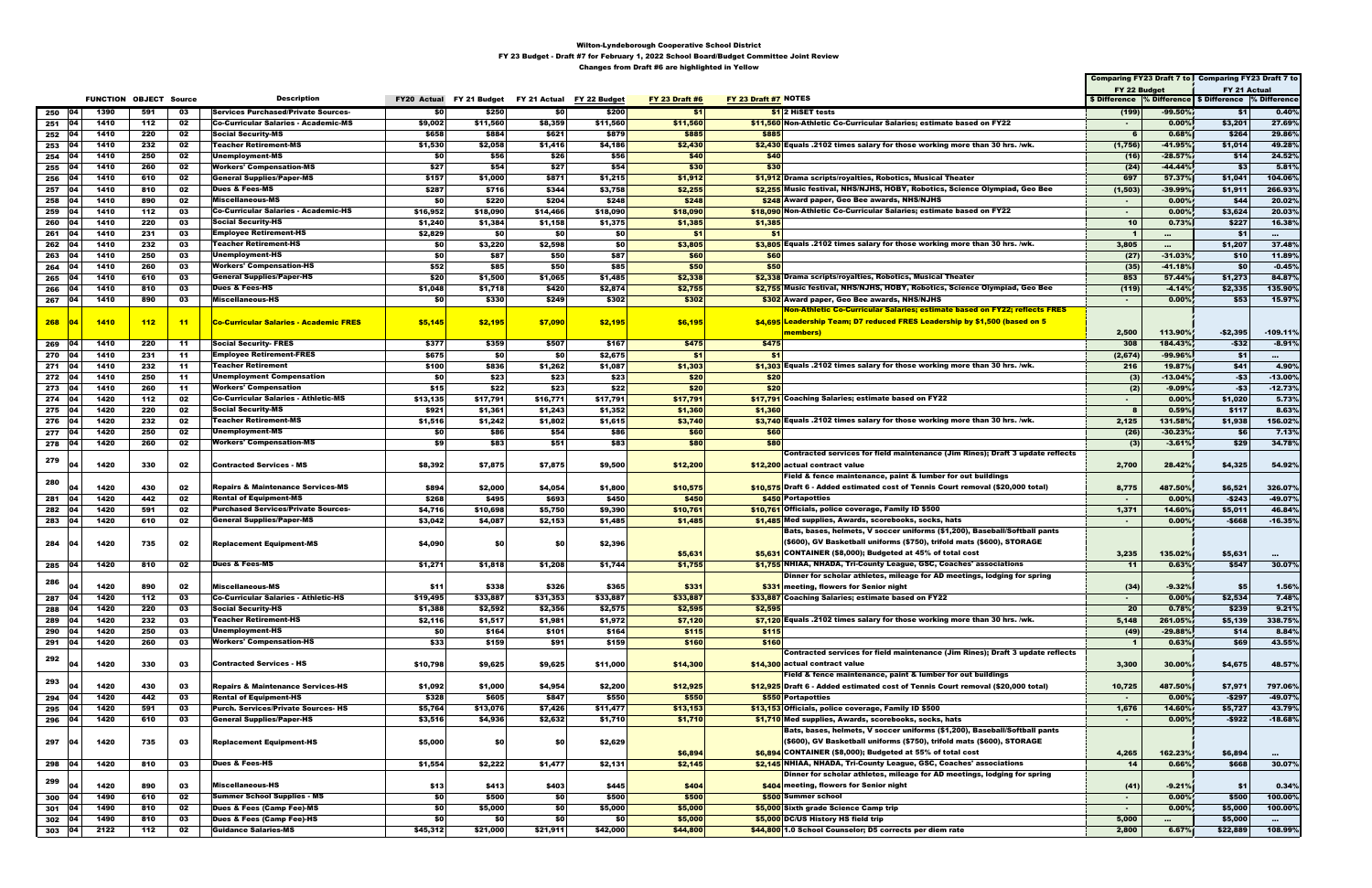|                          |              |                               |                  |                                                                                     |                      |                      |                                        |                      |                       |                                                                                                                         |                         |                    | Comparing FY23 Draft 7 to   Comparing FY23 Draft 7 to    |                         |
|--------------------------|--------------|-------------------------------|------------------|-------------------------------------------------------------------------------------|----------------------|----------------------|----------------------------------------|----------------------|-----------------------|-------------------------------------------------------------------------------------------------------------------------|-------------------------|--------------------|----------------------------------------------------------|-------------------------|
|                          |              |                               |                  |                                                                                     |                      |                      |                                        |                      |                       |                                                                                                                         | FY 22 Budget            |                    | FY 21 Actual                                             |                         |
|                          |              | <b>FUNCTION OBJECT Source</b> |                  | <b>Description</b>                                                                  | <b>FY20 Actual</b>   |                      | FY 21 Budget FY 21 Actual FY 22 Budget |                      | <b>FY 23 Draft #6</b> | FY 23 Draft #7 NOTES                                                                                                    |                         |                    | \$ Difference % Difference   \$ Difference  % Difference |                         |
| 04<br>304                | 2122         | 211                           | 02               | <b>Medical Insurance-MS</b><br>Dental Insurance-MS                                  | \$9,639              | \$10,984             | \$389                                  | \$8,628              | \$7,605               | \$7,605 Confirmed 2.5% rate increase                                                                                    | (1,023)                 | $-11.86%$          | \$7,216                                                  | 65.70%                  |
| 305<br>104<br>306<br>104 | 2122<br>2122 | 212<br>213                    | 02<br>02         | <b>Life Insurance-MS</b>                                                            | \$728<br>\$84        | \$301<br>\$40        | \$0<br>\$0                             | \$684<br>\$70        | \$565<br>\$75         | \$565 Confirmed 0% rate increase<br>\$75                                                                                | (119)<br>5              | $-17.40%$<br>7.14% | \$565<br>\$75                                            | 187.71%<br>187.50%      |
| 307<br>104               | 2122         | 214                           | 02               | <b>Disability Insurance-MS</b>                                                      | \$90                 | -\$0                 | \$0                                    | \$84                 | \$90                  | \$90                                                                                                                    | 6                       | 7.14%              | \$90                                                     | $\sim$ 100 $\pm$        |
| 308<br>104               | 2122         | 220                           | 02               | Social Security-MS                                                                  | \$3,122              | \$1,557              | \$1,706                                | \$3,213              | \$3,430               | \$3,430 D5 corrects per diem rate                                                                                       | 217                     | 6.75%              | \$1,724                                                  | 110.73%                 |
| 309<br>104               | 2122         | 232                           | 02               | Teacher Retirement-MS                                                               | \$7,651              | \$0                  | \$0                                    | \$8,828              | \$9,420               | \$9,420 Equals salary time .2102: D5 corrects per diem rate                                                             | 592                     | 6.71%              | \$9,420                                                  |                         |
| 310<br>104               | 2122         | 250                           | 02               | Unemployment-MS                                                                     | \$0                  | \$34                 | \$73                                   | \$135                | \$145                 | \$145                                                                                                                   | 10                      | 7.41%              | \$72                                                     | 212.62%                 |
| 311 04                   | 2122         | 260                           | 02               | <b>Workers' Compensation-MS</b>                                                     | \$1,029              | \$34                 | \$72                                   | \$132                | \$125                 | \$125                                                                                                                   | (7)                     | $-5.30%$           | \$53                                                     | 156.76%                 |
| $312 \quad 04$           | 2122<br>2122 | 321<br>323                    | 02<br>02         | Contracted Service-MS<br>Testing-MS                                                 | \$0                  | \$135                | \$0                                    | \$135                | \$135                 | \$135 Crisis Counseling                                                                                                 | $\sim$                  | 0.00%<br>0.00%     | \$135                                                    | 100.00%<br>66.09%       |
| $313$ 04<br>$314$ 04     | 2122         | 591                           | 02               | <b>Purchased Services/Private Sources-MS</b>                                        | \$1,353<br>\$0       | \$3,150<br>-\$0      | \$1,068<br>\$0                         | \$3,150<br>\$0       | \$3,150<br>\$1,125    | \$3,150 In-District academic testing<br>\$1,125 Speaker for Red Ribbon Week/ Unity Day/ Safety before Prom              | $\sim$<br>1,125         | $\sim$             | \$2,082<br>\$1,125                                       | $\sim$ 0.0 $\sim$       |
| $315$ 04                 | 2122         | 610                           | 02               | General Supplies/Paper/Tests-MS                                                     | \$498                | \$1,745              | \$957                                  | \$1,710              | \$1,755               | \$1,755 Gen Supplies -calendar, pencils, office supplies, Red Ribbon Week                                               | 45                      | 2.63%              | \$798                                                    | 45.75%                  |
| 316<br>104               | 2122         | 641                           | 02               | <b>Books &amp; Other Printed Media- MS</b>                                          | \$284                | \$0                  | \$0                                    | \$1,000              | -\$1                  | \$1 Counsleing pamphlets, media, etc.                                                                                   | (999)                   | -99.90%            | - \$1                                                    | $\sim$                  |
| $317$ 04                 | 2122         | 810                           | 02               | <b>Dues &amp; Fees-MS</b>                                                           | \$154                | \$0                  | \$0                                    | \$338                | \$338                 | \$338 ASCA and NHSCA MS Counselors Assoc.                                                                               | $\sim$                  | 0.00%              | \$338                                                    | $\cdots$                |
| 318                      |              |                               |                  |                                                                                     |                      |                      |                                        |                      |                       | 1.0 School Counselor; Draft 2 adjustment based on additional days per                                                   |                         |                    |                                                          |                         |
| 104                      | 2122         | 112                           | 03               | Guidance Salaries-HS                                                                | \$77,595             | \$80,611             | \$80,139                               | \$79,857             | \$85,055              | \$85,055 contract; D5 corrects per diem rate                                                                            | 5,198                   | 6.51%              | \$4,916                                                  | 6.10%                   |
| 104<br>319               | 2122         | 211                           | 03               | Medical Insurance-HS                                                                | \$22,013             | \$21,966             | \$22,100                               | \$22,872             | \$21,475              | \$21,475 Estimate 5% rate increase based on 10/1 Enrollment                                                             | (1, 397)                | $-6.11%$           | -\$625                                                   | $-2.85%$                |
| 320<br>104               | 2122<br>2122 | 212                           | 03               | Dental Insurance-HS                                                                 | \$1,669              | \$1,677              | \$1,493                                | \$1,480<br>\$54      | \$1,495<br>\$70       | \$1,495 Estimate 5% rate increase based on 10/1 Enrollment                                                              | 15<br>16                | 1.01%              | \$2<br>\$4                                               | 0.10%<br>3.96%          |
| $321$ 04<br>322<br>104   | 2122         | 213<br>214                    | 03<br>03         | Life Insurance-HS<br><b>Disability Insurance-HS</b>                                 | \$78<br>\$102        | \$101<br>\$129       | \$66<br>\$123                          | \$135                | \$135                 | \$70<br>\$135                                                                                                           | $\sim$                  | 29.63%<br>0.00%    | \$12                                                     | 9.12%                   |
| 323<br>104               | 2122         | 220                           | 03               | Social Security-HS                                                                  | \$5,613              | \$6,066              | \$5,816                                | \$6,069              | \$6,510               | \$6,510 D5 corrects per diem rate                                                                                       | 441                     | 7.27%              | \$694                                                    | 11.44%                  |
| 324<br>104               | 2122         | 232                           | 03               | <b>Teacher Retirement-HS</b>                                                        | \$13,819             | \$14,115             | \$15,861                               | \$16,786             | \$17,880              | \$17,880 Equals salary time .2102; D5 corrects per diem rate                                                            | 1,094                   | 6.52%              | \$2,019                                                  | 14.31%                  |
| 325<br>104               | 2122         | 250                           | 03               | Unemployment-HS                                                                     | \$0                  | \$167                | \$114                                  | \$263                | \$270                 | \$270                                                                                                                   | $\mathbf{z}$            | 2.66%              | \$156                                                    | 93.49%                  |
| 326<br>04                | 2122         | 260                           | 03               | <b>Workers' Compensation-HS</b>                                                     | \$204                | \$364                | \$232                                  | \$257                | \$240                 | \$240                                                                                                                   | (17)                    | $-6.61%$           | \$8                                                      | 2.27%                   |
| 327<br>104               | 2122         | 321                           | 03               | <b>Contracted Service-HS</b>                                                        | \$0                  | \$165                | \$0                                    | \$165                | \$165                 | <b>\$165</b> Crisis Counseling                                                                                          | $\sim$                  | 0.00%              | \$165                                                    | 100.00%                 |
| 328<br>104               | 2122         | 323                           | 03               | Testing-HS                                                                          | \$1,287              | \$3,850              | \$1,857                                | \$3,850              | \$3,850               | \$3,850 In District academic testing                                                                                    | $\blacksquare$          | 0.00%              | \$1,994                                                  | 51.78%                  |
| 329<br>104<br>104        | 2122<br>2122 | 591<br>610                    | 03               | <b>Purchased Ser./Private Sources- HS</b><br><b>General Supplies/Paper/Tests-HS</b> | \$0                  | -\$0                 | \$0                                    | \$0                  | \$1,375               | \$1,375 Speaker for Red Ribbon Week/ Unity Day/ Safety before Prom                                                      | 1,375<br>55             | $\sim$             | \$1,375<br>\$977                                         | $\sim$ 100 $\pm$        |
| 330<br>331<br>104        | 2122         | 810                           | 03<br>03         | Dues & Fees-HS                                                                      | \$710<br>\$368       | \$2,130<br>\$0       | \$1,168<br>\$0                         | \$2,090<br>\$412     | \$2,145<br>\$412      | \$2,145 Gen Supplies -calendar, pencils, office supplies, Red Ribbon Week<br>\$412 ASCA and NHSCA, HS Counselors Assoc. | $\sim$                  | 2.63%<br>0.00%     | \$412                                                    | 45.88%<br>$\sim$ $\sim$ |
| 332<br>104               | 2122         | 112                           | -11              | <b>Guidance Salaries-FRES</b>                                                       | \$69,800             | \$71,000             | \$68,999                               | \$41,000             | \$42,500              | \$42,500 1.0 School Counselor                                                                                           | 1,500                   | 3.66%              | $-$26,499$                                               | $-37.32%$               |
| 333<br>104               | 2122         | 211                           | -11              | Medical Insurance-FRES                                                              | \$16,419             | \$16,269             | \$10,745                               | \$2,000              | \$2,000               | \$2,000 Budget based on single plan (current plan is health insurance buy back)                                         | $\sim$                  | 0.00%              | -\$8,745                                                 | $-53.75%$               |
| 334<br>104               | 2122         | 212                           | -11              | <b>Dental Insurance-FRES</b>                                                        | \$973                | \$972                | \$520                                  | \$0                  | \$1                   | \$1 Based on current demographics                                                                                       | - 1                     |                    | $-5519$                                                  | $-53.38%$               |
| 335<br>104               | 2122         | 213                           | -11              | Life Insurance-FRES                                                                 | \$78                 | \$123                | \$47                                   | \$54                 | \$40                  | \$40                                                                                                                    | (14)                    | $-25.93%$          | -\$7                                                     | $-5.64%$                |
| 336<br>104               | 2122         | 214                           | -11              | <b>Disability Insurance-FRES</b>                                                    | \$125                | \$157                | \$75                                   | \$168                | \$50                  | \$50                                                                                                                    | (118)                   | $-70.24%$          | -\$25                                                    | $-15.94%$               |
| 337<br>104               | 2122         | 220                           | -11              | Social Security-FRES                                                                | \$4,961              | \$5,432              | \$5,266                                | \$3,116              | \$3,405               | \$3,405 Salary *.0765 on wages and health insurance buyback                                                             | 289                     | 9.27%              | $-$1,861$                                                | $-34.25%$               |
| 338<br>104               | 2122<br>2122 | 232<br>250                    | -11<br>-11       | <b>Teacher Retirement-FRES</b><br><b>Unemployment-FRES</b>                          | \$12,371<br>\$0      | \$12,638<br>\$68     | \$12,282                               | \$8,618<br>\$173     | \$8,935<br>\$140      | \$8,935 Equals salary time .2102<br>\$140                                                                               | 317                     | 3.68%<br>$-19.08%$ | $-$3,347$<br>\$44                                        | $-26.48%$<br>64.72%     |
| 339<br>340<br>104        | 2122         | 260                           | -11              | <b>Workers' Compensation-FRES</b>                                                   | \$209                | \$326                | \$96<br>\$225                          | \$169                | \$120                 | \$120                                                                                                                   | (33)<br>(49)            | $-28.99%$          | -\$105                                                   | $-32.12%$               |
| 341<br>104               | 2122         | 323                           | -11              | Testing-FRES                                                                        | \$3,891              | \$5,938              | \$0                                    | \$5,938              | \$5,938               | \$5,938 In-District academic testing                                                                                    | $\sim$                  | $0.00\%$           | \$5,938                                                  | 100.00%                 |
| 342<br>104               | 2122         | 610                           | -11              | General Supplies/Paper/Tests-FRES                                                   | \$0                  | \$311                | \$278                                  | \$250                | \$250                 | \$250 General Supplies - calendar, pencils, office supplies                                                             | $\sim$                  | $0.00\%$           | $-$28$                                                   | $-8.96%$                |
| 343<br>104               | 2122         | 641                           | -11              | <b>Books &amp; Other Printed Media- FRES</b>                                        | \$284                | \$0                  | \$0                                    | \$350                | \$200                 | \$200 Counsleing pamphlets, media, etc.                                                                                 | (150)                   | $-42.86%$          | \$200                                                    |                         |
| $344$   04               | 2122         | 810                           | -11              | <b>Dues &amp; Fees- FRES</b>                                                        | \$179                | SO I                 | \$0                                    | \$179                | \$179                 | \$179 ASCA and NHSCA                                                                                                    | $\sim$                  | 0.00%              | \$179                                                    | $\sim$                  |
| 345<br>104               | 2122         | 323                           | 12               | Testing-LCS                                                                         | \$1,080              | \$100                | \$0                                    | \$1,750              | -\$1                  | -\$1                                                                                                                    | (1,749)                 | $-99.94%$          | - \$1                                                    | 1.00%                   |
| 346<br>04                | 2129         | 114                           | 02               | <b>Guidance Secretary Salary-MS</b>                                                 | \$14,761             | \$15,918             | \$14,600                               | \$14,765             | \$15,515              | \$15,515 .45 FTE Middle School                                                                                          | 751                     | 5.08%              | \$915                                                    | 5.75%                   |
| 347<br>104<br>348<br>104 | 2129<br>2129 | 211<br>212                    | 02<br>02         | <b>Medical Insurance-MS</b><br><b>Dental Insurance-MS</b>                           | \$10,230<br>\$754    | \$11,022<br>\$754    | \$7,358<br>\$392                       | \$7,624<br>\$390     | \$7,160<br>\$390      | \$7,160 Confirmed 2.5% rate increase<br>\$390 Confirmed 0% rate increase                                                | (464)<br>$\sim$         | $-6.09%$<br>0.00%  | $-$198$<br>$-52$                                         | $-1.80%$<br>$-0.27%$    |
| 104<br>349               | 2129         | 213                           | 02               | <b>Life Insurance-MS</b>                                                            | \$24                 | \$28                 | \$17                                   | \$15                 | \$20                  | \$20                                                                                                                    | 5                       | 33.33%             | \$3                                                      | 9.25%                   |
| 350                      | 2129         | 214                           | 02               | <b>Disability Insurance-MS</b>                                                      | \$26                 | \$36                 | \$28                                   | \$34                 | \$30                  | \$30                                                                                                                    | (4)                     | $-11.76%$          | \$2                                                      | 6.89%                   |
| 351<br>04                | 2129         | 220                           | 02               | <b>Social Security-MS</b>                                                           | \$1,011              | \$1,218              | \$1,014                                | \$1,122              | \$1,190               | \$1,190 Equals salary times .076                                                                                        | 68                      | 6.06%              | \$176                                                    | 14.47%                  |
| 352<br> 04               | 2129         | 231                           | 02               | <b>Employee Retirement-MS</b>                                                       | \$1,647              | \$1,778              | \$1,631                                | \$2,076              | \$2,185               | \$2.185 Equals .1406 times salary for those working more than 30 hrs. /wk.                                              | 109                     | 5.25%              | \$554                                                    | 31.17%                  |
| 353<br>104               | 2129         | 250                           | 02               | <b>Unemployment-MS</b>                                                              | \$0                  | \$68                 | \$30                                   | \$64                 | \$50                  | \$50                                                                                                                    | (14)                    | $-21.88%$          | \$20                                                     | 30.12%                  |
| 354<br>104               | 2129         | 260                           | 02               | <b>Workers' Compensation-MS</b>                                                     | \$46                 | \$75                 | \$47                                   | \$73                 | \$40                  | \$40                                                                                                                    | (33)                    | $-45.21%$          | $-57$                                                    | $-9.24%$                |
| 355<br> 04<br>104        | 2129<br>2129 | 114<br>211                    | 03<br>03         | <b>Guidance Secretary Salary-HS</b><br><b>Medical Insurance-HS</b>                  | \$18,048             | \$15,918<br>\$10,944 | \$17,674<br>\$8,901                    | \$18,046<br>\$9,318  | \$18,965<br>\$8,750   | \$18,965 .55 FTE High School<br>\$8.750 Confirmed 2.5% rate increase                                                    | 920                     | 5.10%<br>$-6.10%$  | \$1,291<br>$-$151$                                       | 8.11%<br>$-1.38%$       |
| 356<br>357<br>104        | 2129         | 212                           | 03               | <b>Dental Insurance-HS</b>                                                          | \$12,150<br>\$922    | \$922                | \$474                                  | \$477                | \$480                 | \$480 Confirmed 0% rate increase                                                                                        | (568)<br>- 3            | 0.63%              | \$6                                                      | 0.61%                   |
| 358<br>104               | 2129         | 213                           | 03               | <b>Life Insurance-HS</b>                                                            | \$19                 | \$28                 | \$21                                   | \$19                 | \$35                  | \$35                                                                                                                    | 16                      | 84.21%             | \$14                                                     | 49.82%                  |
| 359<br>104               | 2129         | 214                           | 03               | <b>Disability Insurance-HS</b>                                                      | \$33                 | \$36                 | \$33                                   | \$41                 | \$38                  | \$38                                                                                                                    | (3)                     | $-7.32%$           | \$5                                                      | 12.94%                  |
| 360<br>104               | 2129         | 220                           | 03               | <b>Social Security-HS</b>                                                           | \$1,236              | \$1,218              | \$1,227                                | \$1,371              | \$1,450               | \$1,450 Equals salary times .076                                                                                        | 79                      | 5.76%              | \$223                                                    | 18.29%                  |
| 361<br>04                | 2129         | 231                           | 03               | <b>Employee Retirement-HS</b>                                                       | \$2,014              | \$1,778              | \$1,974                                | \$2,537              | \$2,670               | \$2,670 Equals .1406 times salary for those working more than 30 hrs. /wk.                                              | 133                     | 5.24%              | \$696                                                    | 39.13%                  |
| 362<br>04                | 2129         | 250                           | 03               | <b>Unemployment-HS</b>                                                              | \$0                  | \$68                 | \$35                                   | \$70                 | \$65                  | \$65                                                                                                                    | (5)                     | $-7.14%$           | \$30                                                     | 43.41%                  |
| 363<br>104               | 2129         | 260                           | 03               | <b>Workers' Compensation-HS</b>                                                     | \$72                 | \$75                 | \$57                                   | \$77                 | \$50                  | \$50                                                                                                                    | (27)                    | $-35.06%$          | $-57$                                                    | $-9.07%$                |
| $364$ 04<br>104          | 2134<br>2134 | 112<br>211                    | $^{\circ}$<br>02 | <b>Nurses Salary-MS</b><br><b>Medical Insurance-MS</b>                              | \$26,741<br>\$13,258 | \$26,379<br>\$10,983 | \$26,325<br>\$9,945                    | \$26,325<br>\$10,292 | \$28,645<br>\$9,665   | \$31,950 Draft 7 - increase based on contract review<br>\$9,665 Confirmed 2.5% rate incrase                             | 5,625<br>(627)          | 21.37%<br>$-6.09%$ | \$5,625<br>$-$280$                                       | 21.32%<br>$-2.55%$      |
| 365<br>366<br>104        | 2134         | 212                           | 02               | <b>Dental Insurance-MS</b>                                                          | \$754                | \$754                | \$672                                  | \$627                | \$675                 | \$675 Confirmed 9.% rate increase                                                                                       | 48                      | 7.66%              | \$3                                                      | 0.40%                   |
| 367 04                   | 2134         | 213                           | 02               | <b>Life Insurance-MS</b>                                                            | \$38                 | \$46                 | \$30                                   | \$24                 | \$35                  | \$35                                                                                                                    | 11                      | 44.03%             | \$5                                                      | 11.35%                  |
| $368$ 04                 | 2134         | 214                           | $^{\circ}$       | <b>Disability Insurance-MS</b>                                                      | \$56                 | \$59                 | \$55                                   | \$61                 | \$60                  | <b>S65 Draft 7 - increase based on contract review</b>                                                                  | $\overline{\mathbf{4}}$ | 7.08%              | \$10                                                     | 16.54%                  |
| $369$ 04                 | 2134         | <b>220</b>                    | $\overline{02}$  | <b>Social Security-MS</b>                                                           | \$2,071              | \$2,014              | \$1,793                                | \$2,001              | \$2,195               | \$2,445 Draft 7 - increase based on contract review                                                                     | 444                     | 22.19%             | \$652                                                    | 32.37%                  |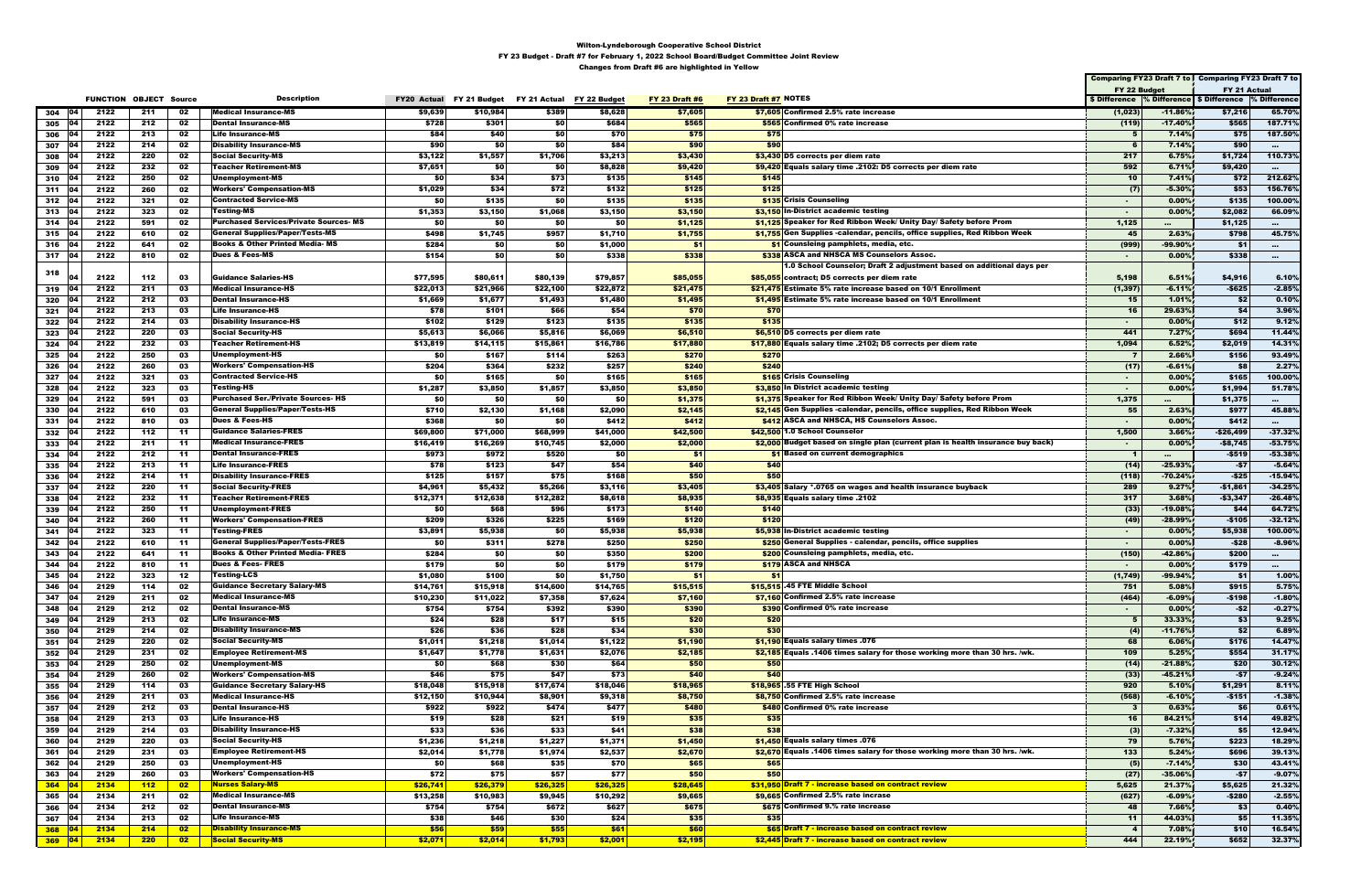|                   |      |                               |                          |                                                |                    |            |                                        |          |                       |                      |                                                                                |                         |           | Comparing FY23 Draft 7 to Comparing FY23 Draft 7 to   |                   |
|-------------------|------|-------------------------------|--------------------------|------------------------------------------------|--------------------|------------|----------------------------------------|----------|-----------------------|----------------------|--------------------------------------------------------------------------------|-------------------------|-----------|-------------------------------------------------------|-------------------|
|                   |      |                               |                          |                                                |                    |            |                                        |          |                       |                      |                                                                                | FY 22 Budget            |           | FY 21 Actual                                          |                   |
|                   |      | <b>FUNCTION OBJECT Source</b> |                          | <b>Description</b>                             | <b>FY20 Actual</b> |            | FY 21 Budget FY 21 Actual FY 22 Budget |          | <b>FY 23 Draft #6</b> | FY 23 Draft #7 NOTES |                                                                                |                         |           | \$ Difference % Difference \$ Difference % Difference |                   |
| 370 $ 04 $        | 2134 | 232                           | 02                       | <b>Teacher Retirement-MS</b>                   | \$4,760            | \$4,686    | \$4,686                                | \$5,534  | \$6,025               |                      | \$6,715 Draft 7 - increase based on contract review                            | 1,181                   | 21.34%    | \$2,029                                               | 43.30%            |
| 371 04            | 2134 | 250                           | 02                       | Unemployment-MS                                | \$0                | \$68       | \$46                                   | \$86     | \$95                  | \$95                 |                                                                                | 9                       | 10.47%    | \$49                                                  | 71.74%            |
| 372 04            | 2134 | 260                           | 02                       | <b>Workers' Compensation-MS</b>                | \$86               | \$122      | \$85                                   | \$122    | \$80                  | \$80                 |                                                                                | (42)                    | $-34.43%$ | -\$5                                                  | $-3.89%$          |
| 373<br>104        | 2134 | 323                           | 02                       | <b>Nurses Cont. Svs-MS</b>                     | \$0                | \$881      | \$0                                    | \$809    | \$1                   |                      | \$1 Included in Substitutes funding                                            | (808)                   | $-99.88%$ | \$1                                                   | 0.11%             |
| 374   04          | 2134 | 430                           | 02                       | Repairs & Maintenance Services-MS              | \$29               | \$68       | \$63                                   | \$68     | \$79                  |                      | \$79 Calibration- audiometer                                                   | $-11$                   | 16.18%    | \$16                                                  | 23.53%            |
| $375$ 04          | 2134 | 610                           | 02                       | <b>General Supplies/Paper-MS</b>               | \$189              | \$412      | \$288                                  | \$407    | \$410                 |                      | \$410 Nursing supplies                                                         | - 3                     | 0.74%     | \$122                                                 | 29.53%            |
| 376<br><b>04</b>  | 2134 | 650                           | 02                       | ∣ ⊤  Computer Software - MS TECH               | \$313              | \$320      | \$320                                  | \$329    | \$420                 |                      | \$420 SNAP (Nurses' Software)                                                  | 91                      | 27.66%    | \$100                                                 | 31.25%            |
| 377   04          | 2134 | 810                           | 02                       | <b>Dues &amp; Fees-MS</b>                      | \$68               | \$0        | \$0                                    | \$68     | \$68                  |                      | <b>\$68 NASN Dues and NHSNA</b>                                                | $\sim$                  | 0.00%     | \$68                                                  | $\sim 100$        |
| $378$ 04          | 2134 | 112                           | $\overline{\mathbf{03}}$ | <b>Nurses Salary-HS</b>                        | \$32,683           | \$32,175   | \$32,175                               | \$32,175 | \$35,010              |                      | \$39,050 Draft 7 - increase based on contract review                           | 6,875                   | 21.37%    | \$6,875                                               | 21.37%            |
| <b>04</b><br>379  | 2134 | 211                           | 03                       | <b>Medical Insurance-HS</b>                    | \$14,163           | \$10,983   | \$12,155                               | \$12,580 | \$11,810              |                      | \$11,810 Confirmed 2.5% rate increase                                          | (770)                   | $-6.12%$  | $-$345$                                               | $-3.14%$          |
| <b>104</b>        | 2134 | 212                           | 03                       | <b>Dental Insurance-HS</b>                     | \$922              | \$922      | \$821                                  | \$821    | \$825                 |                      | \$825 Confirmed 0% rate increase                                               | $\overline{\mathbf{4}}$ | 0.49%     | \$4                                                   | 0.39%             |
| 380<br>104        |      |                               |                          |                                                | \$46               |            |                                        | \$30     | \$40                  |                      |                                                                                |                         |           | \$4                                                   |                   |
| 381               | 2134 | 213                           | 03                       | Life Insurance-HS                              |                    | \$56       | \$36                                   |          |                       | \$40                 |                                                                                | 10                      | 34.68%    |                                                       | 6.75%             |
| $382$ 04          | 2134 | 214                           | $\overline{\mathbf{03}}$ | <mark>Disability Insurance-HS</mark>           | \$68               | \$72       | \$68                                   | \$74     | \$70                  |                      | <b>\$80 Draft 7 - increase based on contract review</b>                        |                         | 7.85%     | \$12                                                  | 17.17%            |
| $383$ 04          | 2134 | 220                           | $\overline{\mathbf{03}}$ | <b>Social Security-HS</b>                      | \$2,354            | \$2,461    | \$2,192                                | \$2,445  | \$2,680               |                      | \$2,990 Draft 7 - increase based on contract review                            | 545                     | 22.29%    | \$798                                                 | 32.44%            |
| $384$ 04          | 2134 | 232                           | $_{03}$                  | <b>Teacher Retirement-HS</b>                   | \$5,653            | \$5,727    | \$5,727                                | \$6,763  | \$7,360               |                      | \$8,210 Draft 7 - increase based on contract review                            | 1,447                   | 21.40%    | \$2,483                                               | 43.35%            |
| 385<br><b>04</b>  | 2134 | 250                           | 03                       | Unemployment-HS                                | \$0                | \$68       | \$57                                   | \$106    | \$115                 | \$115                |                                                                                | -9                      | 8.49%     | \$58                                                  | 86.01%            |
| <b>04</b><br>386  | 2134 | 260                           | 03                       | <b>Workers' Compensation-HS</b>                | \$104              | \$150      | \$103                                  | \$150    | \$95                  | \$95                 |                                                                                | (55)                    | $-36.67%$ | $-58$                                                 | $-5.65%$          |
| 387<br>104        | 2134 | 323                           | 03                       | Nurses Cont. Svs-HS                            | \$0                | \$881      | \$0                                    | \$988    | \$1                   |                      | <b>\$1</b> Budgeted through Substitutes Line Item                              | (987)                   | $-99.90%$ | \$1                                                   | 0.11%             |
| 388<br>∣04        | 2134 | 430                           | 03                       | <b>Repairs &amp; Maintenance Services-HS</b>   | \$36               | \$83       | \$77                                   | \$83     | \$96                  |                      | \$96 Calibration- audiometer                                                   | 13                      | 15.66%    | \$19                                                  | 22.89%            |
| 389<br><b>104</b> | 2134 | 610                           | 03                       | <b>General Supplies/Paper-HS</b>               | \$153              | \$508      | \$352                                  | \$498    | \$500                 |                      | \$500 Nursing supplies                                                         | -2                      | 0.40%     | \$148                                                 | 29.06%            |
| 390<br>104        | 2134 | 650                           | 03                       | <b>T</b> Computer Software-HS                  | \$454              | \$464      | \$464                                  | \$477    | \$420                 |                      | \$420 SNAP (Nurses' Software)                                                  | (57)                    | $-11.95%$ | -\$44                                                 | $-9.48%$          |
| 391<br>104        | 2134 | 810                           | 03                       | <b>Dues &amp; Fees-HS</b>                      | \$91               | <b>\$0</b> | \$0                                    | \$83     | \$83                  |                      | <b>\$83 NASN Dues and NHSNA</b>                                                |                         | 0.00%     | \$83                                                  | <b>CONTRACTOR</b> |
| 392<br>104        | 2134 | 112                           | -11                      | <b>Nurses Salary-FRES</b>                      | \$63,550           | \$65,139   | \$54,500                               | \$54,500 | \$50,250              | \$50,250             |                                                                                | (4, 250)                | $-7.80%$  | $-$4,250$                                             | $-6.52%$          |
| 393<br>104        | 2134 | 211                           | -11                      | <b>Medical Insurance-FRES</b>                  | \$26,744           | \$21,966   | \$18,442                               | \$19,060 | \$21,475              |                      | \$21,475 Confirmed 2.% rate increase                                           | 2,415                   | 12.67%    | \$3,033                                               | 13.81%            |
| 394<br>104        | 2134 | 212                           | -11                      | <b>Dental Insurance-FRES</b>                   | \$1,925            | \$1,677    | \$1,244                                | \$1,244  | \$1,495               |                      | \$1,495 Corrected to reflect actual enrollment                                 | 251                     | 20.18%    | \$251                                                 | 14.94%            |
| 395<br>0۵         | 2134 | 213                           | -11                      | Life Insurance-FRES                            | \$0                | \$112      | \$60                                   | \$54     | \$75                  | \$75                 |                                                                                | 21                      | 38.89%    | \$15                                                  | 13.27%            |
| 396<br>∣04        | 2134 | 214                           | -11                      | Disability Insurance-FRES                      | \$166              | \$144      | \$104                                  | \$126    | \$110                 | \$110                |                                                                                | (16)                    | $-13.03%$ | \$6                                                   | 4.00%             |
| 397<br><b>04</b>  | 2134 | 220                           | -11                      | Social Security-FRES                           | \$4,464            | \$4,984    | \$3,822                                | \$4,142  | \$3,845               | \$3,845              |                                                                                | (297)                   | $-7.17%$  | \$23                                                  | 0.46%             |
| 398<br>74         | 2134 | 232                           | -11                      | <b>Teacher Retirement-FRES</b>                 | \$11,311           | \$11,595   | \$9,701                                | \$11,456 | \$10,565              |                      | \$10,565 Equals salary time .2102                                              | (891)                   | $-7.78%$  | \$864                                                 | 7.45%             |
| <b>104</b><br>399 | 2134 | 250                           | -11                      | Unemployment-FRES                              | \$0                | \$68       | \$163                                  | \$179    | \$165                 | \$165                |                                                                                | (14)                    | $-7.82%$  | \$2                                                   | 2.68%             |
| <b>04</b><br>400  | 2134 | 260                           | -11                      | <b>Workers' Compensation-FRES</b>              | \$191              | \$298      | \$175                                  | \$298    | \$140                 | \$140                |                                                                                | (158)                   | $-53.02%$ | $-$35$                                                | $-11.86%$         |
| 401<br>104        | 2134 | 323                           | -11                      | <b>Nurses Cont. Svs-FRES</b>                   | \$3,045            | \$1,764    | \$0                                    | \$1,797  | \$1                   |                      | \$1 Now budgeted through subsitute line item                                   | (1,796)                 | $-99.94%$ | \$1                                                   | $0.06\%$          |
| 402<br>104        | 2134 | 430                           | -11                      | <b>Repairs &amp; Maintenance Services-FRES</b> | \$65               | \$250      | \$140                                  | \$220    | \$400                 |                      | \$400 Calibration- audiometer, scale                                           | 180                     | 81.82%    | \$260                                                 | 104.00%           |
| 403<br>104        | 2134 | 610                           | -11                      | General Supplies/Paper-FRES                    | \$775              | \$1,200    | \$1,046                                | \$1,145  | \$690                 |                      | \$690 Nursing supplies                                                         | (455)                   | $-39.72%$ | $-$356$                                               | $-29.68%$         |
| 404<br>∣04        | 2134 | 650                           | -11                      | <b>T Computer Software -FRES TECH</b>          | \$303              | \$671      | \$666                                  | \$691    | \$420                 |                      | <b>\$420 SNAP (Nurses' Software)</b>                                           | (271)                   | $-39.22%$ | $-$246$                                               | $-36.62%$         |
| 405<br>104        | 2134 | 731                           | -11                      | <b>New Equipment-FRES</b>                      | \$0                | \$O        | \$0                                    | \$123    | \$239                 |                      | \$239 Backboard                                                                | 116                     | 94.96%    | \$239                                                 | $\sim 100$        |
| 406<br>104        | 2134 | 810                           | -11                      | Dues & Fees-FRES                               | \$165              | \$0        | \$2                                    | \$150    | \$125                 |                      | \$125 NASN Dues and NHSNA                                                      | (25)                    | $-16.67%$ | \$123                                                 |                   |
| 407<br>∣04        | 2134 | 112                           | 12                       | <b>Nurses Salary-LCS</b>                       | \$61,800           | \$50,967   | \$59,371                               | \$50,400 | \$52,955              |                      | \$52,955 D5 confirms no per diem contract; employee is .8                      | 2,555                   | 5.07%     | -\$6,416                                              | $-12.59%$         |
| <b>104</b>        | 2134 | 211                           | 12                       | Medical Insurance-LCS                          | \$8,284            | \$8,135    | \$16,379                               | \$16,941 | \$15,905              |                      | \$15,905 Confirmed 2.5% rate increase                                          |                         | $-6.12%$  | -\$474                                                | $-5.82%$          |
| 408               |      |                               |                          | <b>Dental Insurance-LCS</b>                    |                    |            |                                        |          |                       |                      | \$870 Confirmed 0% rate increase                                               | (1,036)                 |           |                                                       |                   |
| 409               | 2134 | 212                           | 12                       |                                                | \$972              | \$778      | \$866                                  | \$866    | \$870                 |                      |                                                                                |                         | 0.46%     | \$4                                                   | 0.46%             |
| 410<br>104        | 2134 | 213                           | 12                       | <b>Life Insurance-LCS</b>                      | \$77               | \$108      | \$66                                   | \$54     | \$70                  | \$70                 |                                                                                | 16                      | 29.63%    | \$4                                                   | 3.70%             |
| 411 04            | 2134 | 214                           | 12                       | <b>Disability Insurance-LCS</b>                | \$83               | \$139      | \$106                                  | \$118    | \$110                 | \$110                |                                                                                | (8)                     | $-6.68%$  | \$4                                                   | 2.99%             |
| 412 04            | 2134 | 220                           | 12                       | <b>Social Security-LCS</b>                     | \$4,309            | \$3,879    | \$3,507                                | \$3,830  | \$4,050               |                      | \$4,050 D5 reflective of no per diem contract                                  | 220                     | 5.74%     | \$543                                                 | 14.01%            |
| 413               |      |                               |                          |                                                |                    |            |                                        |          |                       |                      | Line item needed to properly account for this expense; D5 reflects no per diem |                         |           |                                                       |                   |
| 104               | 2134 | 232                           | 12                       | <b>Teacher Retirement-LCS</b>                  | \$10,947           | \$0        | \$0                                    | \$0      | \$11,130              |                      | \$11.130 contract                                                              | 11,130                  | $\cdots$  | \$11,130                                              | $\sim 10^{-1}$    |
| 414 04            | 2134 | 250                           | 12                       | Unemployment-LCS                               | \$0                | \$68       | \$79                                   | \$166    | \$175                 | \$175                |                                                                                | 9                       | 5.42%     | \$96                                                  | 141.60%           |
| 415 04            | 2134 | 260                           | 12                       | <b>Workers' Compensation-LCS</b>               | \$184              | \$289      | \$162                                  | \$289    | \$170                 | \$170                |                                                                                | (119)                   | $-41.18%$ | \$8                                                   | 2.76%             |
| 416 04            | 2134 | 323                           | 12                       | <b>Nurses Cont. Svs-LCS</b>                    | \$728              | \$1,764    | \$371                                  | \$1,797  | \$1                   |                      | \$1 Now budgeted through subsitute line item                                   | (1,796)                 | $-99.94%$ | $-$370$                                               | $-20.98%$         |
| 417 04            | 2134 | 430                           | 12                       | <b>Repairs &amp; Maintenance Services-LCS</b>  | \$85               | \$195      | \$111                                  | \$220    | \$200                 |                      | \$200 Calibrations for blood pressure cuff nad audiometer                      | (20)                    | $-9.09%$  | \$89                                                  | 45.59%            |
| <b>04</b><br>418  | 2134 | 610                           | 12                       | <b>General Supplies/Paper-LCS</b>              | \$304              | \$393      | \$335                                  | \$425    | \$565                 |                      | \$565 Nursing Supplies - gloves, masks, Tylenol, Benadryl, Caladryl, etc       | 140                     | 32.94%    | \$230                                                 | 58.62%            |
| 419 04            | 2134 | 650                           |                          | 12   T Computer Software - LCS TECH            | \$303              | \$144      | \$144                                  | \$148    | \$420                 |                      | \$420 SNAP (Nurses' Software)                                                  | 272                     | 183.78%   | \$276                                                 | 191.67%           |
| 420<br>04         | 2134 | 731                           | 12                       | <b>New Equipment-LCS</b>                       | \$0                | SO         | \$0                                    | \$400    | \$345                 |                      | \$345 Double lock narcotic cabinet                                             | (55)                    | $-13.75%$ | \$345                                                 | $\sim$ 100 $\pm$  |
| 421<br>104        | 2134 | 735                           | 12                       | <b>Replacement Equipment-LCS</b>               | \$0                | \$0        | \$0                                    | \$335    | \$1                   | S1                   |                                                                                | (334)                   | -99.70%   | \$1                                                   | $\sim$            |
| 422<br><b>04</b>  | 2134 | 810                           | 12                       | <b>Dues &amp; Fees-LCS</b>                     | \$150              | \$0        | \$0                                    | \$150    | \$150                 |                      | \$150 NASN Dues and NHSNA                                                      | $\sim$                  | 0.00%     | \$150                                                 | $\sim 10^{-11}$   |
| 104<br>423        | 2140 | 112                           | 01                       | <b>School Psychologist</b>                     | \$26,751           | \$70,000   | \$73,000                               | \$73,000 | \$73,000              |                      | \$73,000 Will probably be contracted service in 2023                           | $\sim$                  | 0.00%     | \$0                                                   | 0.00%             |
| 424<br>04         | 2140 | 211                           | 01                       | <b>Medical Insurance-Psych</b>                 | \$117              | \$21,966   | \$21,950                               | \$22,872 | \$23,000              |                      | \$23,000 Budget as if position is funded by staff                              | 128                     | 0.56%     | \$1,050                                               | 4.78%             |
| 425<br>104        | 2140 | 212                           | 01                       | <b>Dental Insurance-Psych</b>                  | \$21,965           | \$1,631    | \$1,493                                | \$1,493  | \$1,500               |                      | \$1,500 Budget as if position is funded by staff                               | $\overline{7}$          | 0.47%     | \$7                                                   | 0.41%             |
| 426<br> 04        | 2140 | 213                           | 01                       | <b>Life Insurance-Psych</b>                    | \$1,631            | \$123      | \$84                                   | \$123    | \$85                  |                      | \$85 Budget as if position is funded by staff                                  | (38)                    | $-30.89%$ | \$1                                                   | 0.67%             |
| 427<br>04         | 2140 | 214                           | 01                       | <b>LTD Insurance-Psych</b>                     | \$150              | \$158      | \$134                                  | \$158    | \$135                 |                      | \$135 Budget as if position is funded by staff                                 | (23)                    | $-14.56%$ | \$1                                                   | 0.67%             |
| 428<br>104        | 2140 | 220                           | 01                       | <b>FICA Insurance-Psych</b>                    | \$4,825            | \$5,355    | \$5,056                                | \$5,548  | \$5,585               |                      | \$5,585 Budget as if position is funded by staff                               | 37                      | 0.67%     | \$529                                                 | 9.88%             |
| 429<br>104        | 2140 | 231                           | 01                       | <b>Teacher Retirement</b>                      | \$12,459           | \$12,460   | \$12,994                               | \$15,345 | \$15,345              |                      | \$15,345 Budget as if position is funded by staff                              | $\sim$                  | 0.00%     | \$2,351                                               | 18.87%            |
| 104<br>430        | 2140 | 250                           | 01                       | Unemployment-Psych                             | \$0                | \$68       | \$84                                   | \$68     | \$85                  |                      | \$85 Budget as if position is funded by staff                                  | 17                      | 25.00%    | \$1                                                   | 1.34%             |
| 04<br>431         | 2140 | 260                           | 01                       | <b>Workers' Comp-Psych</b>                     | \$0                | \$328      | \$235                                  | \$328    | \$235                 |                      | \$235 Budget as if position is funded by staff                                 | (93)                    | $-28.35%$ | \$0                                                   | 0.07%             |
| 432<br>104        | 2142 | 323                           | 02                       | <b>Psychological Testing Services-MS</b>       | \$3,471            | \$5,000    | \$4,841                                | \$6,250  | \$6,500               |                      | \$6,500 When outside testing resources are needed                              | 250                     | 4.00%     | \$1,659                                               | 33.18%            |
| 433<br><b>04</b>  | 2142 | 323                           | 03                       | <b>Psychological Testing Services-HS</b>       | \$880              | \$5,000    | \$4,400                                | \$6,250  | \$6,500               |                      | \$6,500 When outside testing resources are needed                              | 250                     | 4.00%     | \$2,100                                               | 42.00%            |
| 434<br>104        | 2142 | 323                           | -11                      | <b>Psychological Testing Services-FRES</b>     | \$2,827            | \$7,500    | \$7,390                                | \$5,000  | \$7,500               |                      | \$7,500 When outside testing resources are needed                              | 2,500                   | 50.00%    | \$110                                                 | 1.47%             |
| 435 04            | 2142 | 610                           | -11                      | <b>General Supplies/Tests/Paper-FRES</b>       | \$0                | \$0        | \$0                                    | \$260    | \$260                 |                      | \$260 When outside testing resources are needed                                | $\sim$                  | $0.00\%$  | \$260                                                 |                   |
|                   |      |                               |                          |                                                |                    |            |                                        |          |                       |                      |                                                                                |                         |           |                                                       | $\sim$            |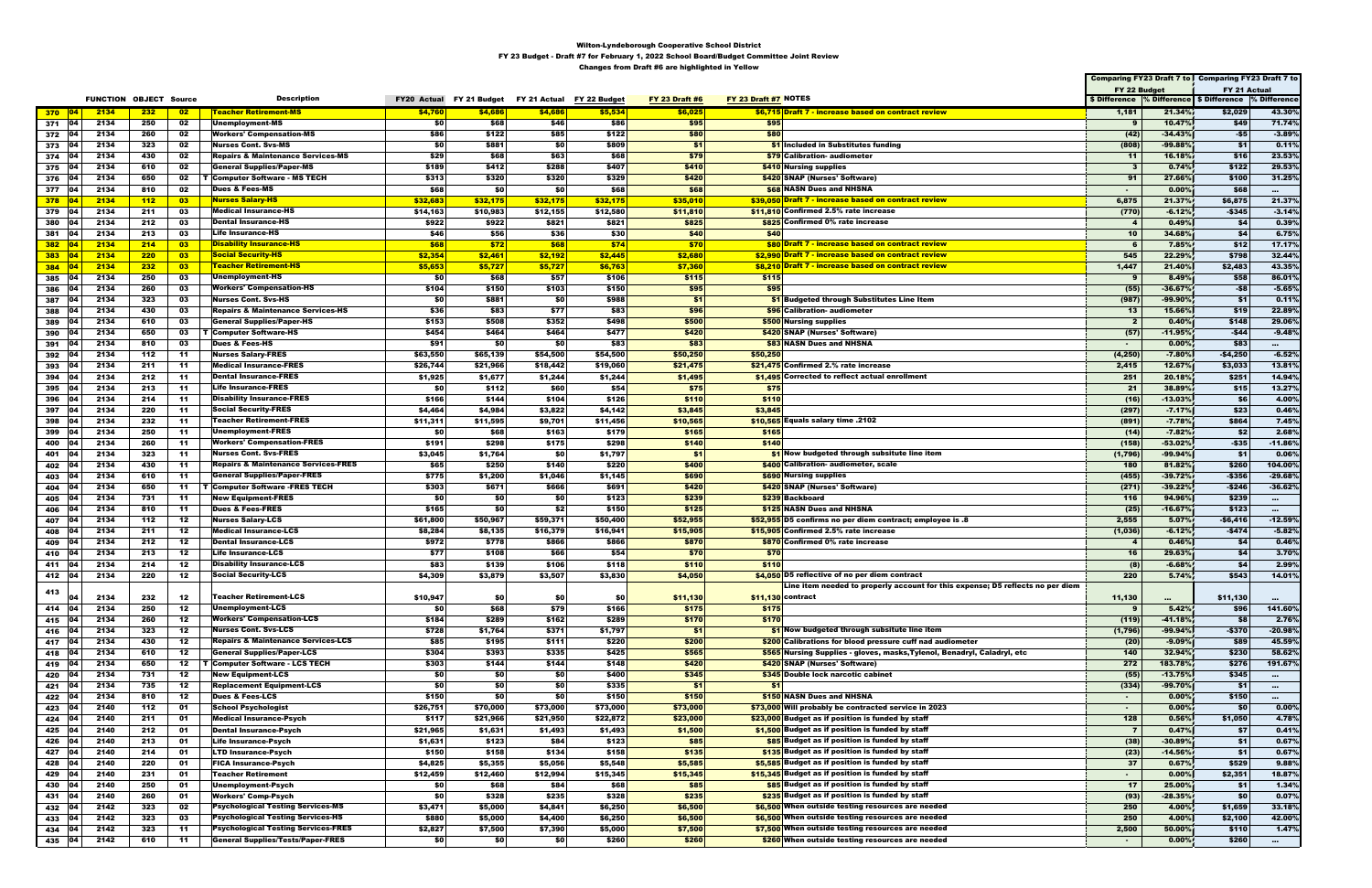|                   |                               |     |           |                                               |                  |           |                                                    |           |                       |                      |                                                                                      |               |           | Comparing FY23 Draft 7 to Comparing FY23 Draft 7 to |                  |
|-------------------|-------------------------------|-----|-----------|-----------------------------------------------|------------------|-----------|----------------------------------------------------|-----------|-----------------------|----------------------|--------------------------------------------------------------------------------------|---------------|-----------|-----------------------------------------------------|------------------|
|                   |                               |     |           |                                               |                  |           |                                                    |           |                       |                      |                                                                                      | FY 22 Budget  |           | FY 21 Actual                                        |                  |
|                   | <b>FUNCTION OBJECT Source</b> |     |           | <b>Description</b>                            |                  |           | FY20 Actual FY 21 Budget FY 21 Actual FY 22 Budget |           | <b>FY 23 Draft #6</b> | FY 23 Draft #7 NOTES |                                                                                      | \$ Difference |           | <b>Solution Space 5 Difference 9% Difference</b>    |                  |
| 104<br>436        | 2142                          | 323 | 12        | <b>Psychological Testing Services-LCS</b>     | \$194            | \$2,500   | \$1,760                                            | \$2,500   | \$2,750               |                      | \$2,750 When outside testing resources are needed                                    | 250           | 10.00%    | \$990                                               | 39.60%           |
| 437<br>04         | 2143                          | 321 | 02        | <b>Associate Psychologist - Contracted-MS</b> | \$0              | \$O       | \$0                                                | \$0       | \$0                   | \$0                  |                                                                                      | $\sim$        | $\cdots$  | <b>SO</b>                                           | $\sim$ 100 $\pm$ |
| 438<br>104        | 2143                          | 321 | 03        | <b>Associate Psychologist - Contracted-HS</b> | \$0              | \$0       | \$0                                                | \$0       | \$0                   | \$0                  |                                                                                      | $\sim$        |           | \$0                                                 |                  |
| 04                | 2143                          | 321 | -11       | <b>Assoc. Psychologist - Contracted-FRES</b>  | \$0              | \$0       | \$0                                                | \$0       | \$0                   | \$0                  |                                                                                      | $\sim$        | $\cdots$  | \$0                                                 | $\sim$           |
| 439<br>104        |                               |     |           | <b>General Supplies/Tests/Paper-FRES</b>      | \$0              |           |                                                    | \$0       |                       |                      |                                                                                      |               | $\cdots$  | \$0                                                 | $\sim$           |
| 440               | 2143                          | 610 | -11       |                                               |                  | \$255     | \$255                                              |           | \$255                 | \$255                |                                                                                      | 255           |           |                                                     | $0.00\%$         |
| 04<br>441         | 2143                          | 321 | 12        | <b>Assoc. Psychologist - Contracted-FRES</b>  | \$0              | \$0       | \$0                                                | \$0       | \$0                   | \$0                  |                                                                                      | $\sim$        | $\cdots$  | \$0                                                 | $\sim$ 100 $\pm$ |
| 442<br>104        | 2143                          | 610 | -12       | <b>General Supplies/Tests/Paper-LCS</b>       | \$47             | \$255     | \$214                                              | \$260     | \$260                 |                      | \$260 General supplies                                                               | $\sim$        | 0.00%     | \$46                                                | 17.95%           |
| 443<br>04         | 2149                          | 112 | 01        | <b>BCBA Other Admin Salary-SPED</b>           | \$82,212         | \$65,000  | \$70,000                                           | \$70,000  | \$71,575              | \$71,575             |                                                                                      | 1,575         | 2.25%     | \$1,575                                             | 2.42%            |
| 444<br>በ4         | 2149                          | 211 | 01        | <b>Medical Insurance-SPED</b>                 | \$23,782         | \$22,741  | \$21,950                                           | \$22,872  | \$21,475              |                      | \$21,475 Confirmed 2.5% rate increase                                                | (1, 397)      | $-6.11%$  | $-$475$                                             | $-2.09%$         |
| 445               | 2149                          | 212 | 01        | <b>Dental Insurance- SPED</b>                 | \$1,087          | \$1,631   | \$0                                                | \$1,493   | \$1                   |                      | \$1 Based on 10/1 Enrollment (0)                                                     | (1, 492)      | $-99.93%$ | \$1                                                 | 0.06%            |
| 446<br>04         | 2149                          | 213 | 01        | <b>Life Insuracne- BCBA</b>                   | \$120            | \$139     | \$50                                               | \$56      | \$55                  | \$55                 |                                                                                      | (1)           | $-1.79%$  | \$6                                                 | 3.96%            |
| 447<br>104        | 2149                          | 214 | 01        | <b>Disability-BCBA</b>                        | \$147            | \$178     | \$99                                               | \$148     | \$100                 | \$100                |                                                                                      | (48)          | $-32.43%$ | \$1                                                 | 0.39%            |
| 04<br>448         | 2149                          | 220 | 01        | <b>Social security - BCBA</b>                 | \$6,069          | \$4,980   | \$5,060                                            | \$5,320   | \$5,490               | \$5,490              |                                                                                      | 170           | 3.20%     | \$430                                               | 8.63%            |
| 449               | 2149                          | 231 | 01        | <b>Employee retirement- BCBA</b>              | \$8,432          | \$7,004   | \$7,819                                            | \$14,714  | \$10,065              |                      | \$10,065 Equals .1406 times salary for those working more than 30 hrs. /wk.          | (4, 649)      | $-31.60%$ | \$2,246                                             | 32.07%           |
| 04<br>450         | 2149                          | 250 | 01        | <b>Unemployment - SPED</b>                    | \$0              | \$68      | \$134                                              | \$0       | \$240                 | \$240                |                                                                                      | 240           | #DIV/0!   | \$106                                               | 155.60%          |
| 451 04            | 2149                          | 260 | 01        | <b>Workers' Compensation-SPED</b>             | \$224            | \$371     | \$225                                              | \$360     | \$195                 |                      | \$195 ABA/RBT Rise staff                                                             | (165)         | $-45.83%$ | -\$30                                               | $-8.11%$         |
|                   |                               |     |           |                                               |                  |           |                                                    |           |                       |                      | 4 ABA/RBT Therapists for Rise Program; Draft 2 adjustment due to staff               |               |           |                                                     |                  |
|                   |                               |     |           |                                               |                  |           |                                                    |           |                       |                      | allocation corrections; Draft 3 adjustment to reflect recent RBT certification;      |               |           |                                                     |                  |
| 452 04            | 2149                          | 114 | 02        | <b>ABA Therapist-MS</b>                       | \$99,216         | \$102,629 | \$84,241                                           | \$79,690  | \$148,375             |                      | \$148,375 D5 budgets for full contract (176+1) and correct ABA:RBT wage adjustments  | 68,685        | 86.19%    | \$64,134                                            | 62.49%           |
|                   |                               |     |           |                                               |                  |           |                                                    |           |                       |                      | Based on 10/2021 accurate staffing and 2.5% rate rate increase; D5 adjustment        |               |           |                                                     |                  |
| 453<br>04         | 2149                          | 211 | 02        | <b>Medical Insurance-MS</b>                   | \$10,613         | \$10,135  | \$6,264                                            | \$15,529  | \$24,470              |                      | \$24,470 to correct SS Health Insurance stipend                                      | 8,941         | 57.58%    | \$18,206                                            | 179.64%          |
| 04<br>454         | 2149                          | 212 | 02        | <b>Dental Insurance-MS</b>                    | \$633            | \$633     | \$261                                              | \$470     | \$1,495               |                      | \$1,495 Based on 10/2021 accurate staffing and 2.5% rate rate increase               | 1,025         | 218.09%   | \$1,234                                             | 194.90%          |
| 455<br>104        | 2149                          | 213 | 02        | <b>Life Insurance- MS</b>                     | \$131            | \$181     | \$103                                              | \$87      | \$200                 |                      | \$200 ABA/RBT Rise staff                                                             | 113           | 128.62%   | \$97                                                | 53.82%           |
| - 04<br>456       | 2149                          | 214 | 02        | <b>Disability Insurance- MS</b>               | \$156            | \$232     | \$117                                              | \$171     | \$210                 |                      | \$210 ABA/RBT Rise staff                                                             | 39            | 22.81%    | \$93                                                | 40.18%           |
|                   |                               |     |           |                                               |                  |           |                                                    |           |                       |                      | Draft 2 adjustment due to staff allocation corrections; Draft 3 adjustment to        |               |           |                                                     |                  |
|                   |                               |     |           |                                               |                  |           |                                                    |           |                       |                      | reflect recent RBT certification; D5 correction due to contract days. Correct        |               |           |                                                     |                  |
| 457<br>104        | 2149                          | 220 | 02        | <b>Social Security-MS</b>                     | \$10             | \$7,851   | \$6,560                                            | \$4,269   | \$11,505              |                      | \$11,505 ABA:RBT wages, and SS Health Insurance stipend                              | 7,236         | 169.50%   | \$4,945                                             | 62.98%           |
|                   |                               |     |           |                                               |                  |           |                                                    |           |                       |                      | Draft 2 adjustment due to staff allocation corrections; Draft 3 adjustment to        |               |           |                                                     |                  |
|                   |                               |     |           |                                               |                  |           |                                                    |           |                       |                      | reflect recent RBT certification; D5 corrects correct ABA:RBT wages and is           |               |           |                                                     |                  |
|                   |                               |     |           |                                               |                  |           |                                                    |           |                       |                      |                                                                                      |               |           |                                                     |                  |
| 458<br>104        | 2149                          | 231 | 02        | <b>Employee Retirement -MS</b>                | \$10,256         | \$11,464  | \$8,523                                            | \$11,204  | \$20,860              |                      | \$20,860 also a result of contract review                                            | 9,656         | 86.18%    | \$12,337                                            | 107.61%          |
| 104<br>459        | 2149                          | 250 | 02        | Unemployment - MS                             | \$0              | \$135     | \$181                                              | \$262     | \$465                 |                      | \$465 Draft 3 adjustment to reflect recent RBT certification                         | 203           | 77.48%    | \$284                                               | 210.53%          |
| 04<br>460         | 2149                          | 260 | 02        | <b>Workers' Compensation-MS</b>               | \$309            | \$482     | \$273                                              | \$256     | \$400                 |                      | \$400 Draft 3 adjustment to reflect recent RBT certification                         | 144           | 56.25%    | \$127                                               | 26.44%           |
| 104<br>461        | 2149                          | 580 | 02        | Travel/Conference - MS                        | \$150            | \$500     | \$255                                              | \$500     | \$500                 |                      | \$500 Required PD for Recertification                                                | $\sim$        | 0.00%     | \$245                                               | 49.00%           |
| 04<br>462         | 2149                          | 610 | 02        | <b>General Supplies - MS</b>                  | \$473            | \$1,250   | \$1,157                                            | \$1,000   | \$1,000               |                      | \$1,000 General supplies                                                             | $\sim$        | 0.00%     | $-$157$                                             | $-12.54%$        |
|                   |                               |     |           |                                               |                  |           |                                                    |           |                       |                      | 1 ABA/RBT Therapists for Rise Program; Draft 2 adjustment due to staff               |               |           |                                                     |                  |
|                   |                               |     |           |                                               |                  |           |                                                    |           |                       |                      | allocation corrections; Draft 3 adjustment to reflect recent RBT certification;      |               |           |                                                     |                  |
| 463<br>104        | 2149                          | 114 | 03        | <b>ABA Therapist-HS</b>                       | \$0              | \$0       | \$0                                                | \$56,175  | \$34,875              |                      | \$34.875 D5 budgets for full contract (176+1) and correct ABA:RBT wage adjustments   | (21, 300)     | $-37.92%$ | \$34,875                                            | $\sim$           |
| 464<br>104        | 2149                          | 211 | 03        | <b>Medical Insurance HS</b>                   | \$0              | \$0       | \$0                                                | \$16,847  | \$15,905              |                      | \$15,905 Based on 10/2021 accurate staffing and 2.5% rate rate increase              | (942)         | $-5.59%$  | \$15,905                                            | $\sim$           |
| 465<br>104        | 2149                          | 212 | 03        | <b>Dental Insurance- HS</b>                   | \$0              | \$0       | \$0                                                | \$1,281   | \$870                 |                      | \$870 Based on 10/2021 accurate staffing and 2.5% rate rate increase                 | (411)         | $-32.08%$ | \$870                                               | $\sim$           |
| 466<br>104        | 2149                          | 213 | 03        | <b>Life Insurance- HS</b>                     | \$0              | \$0       | \$0                                                | \$62      | \$50                  |                      | <b>\$50 ABA/RBT Rise staff</b>                                                       | (12)          | $-18.78%$ | \$50                                                | $\sim$           |
| 467 04            | 2149                          | 214 | 03        | <b>Disability Insurance- HS</b>               | \$0              | \$0       | \$0                                                | \$131     | \$110                 |                      | \$110 ABA/RBT Rise staff                                                             | (21)          | $-16.03%$ | \$110                                               | $\sim$           |
|                   |                               |     |           |                                               |                  |           |                                                    |           |                       |                      | Draft 2 adjustment due to staff allocation corrections; Draft 3 adjustment to        |               |           |                                                     |                  |
|                   |                               |     |           |                                               |                  |           |                                                    |           |                       |                      | reflect recent RBT certification; D5 correction due to contract days and correct     |               |           |                                                     |                  |
| 468<br> 04        | 2149                          | 220 | 03        | <b>Social security- HS-ABA</b>                | \$7,670          | \$378     | \$0                                                | \$6,056   | \$2,670               |                      | \$2,670 ABT:RBT wages                                                                | (3, 386)      | $-55.91%$ | \$2,670                                             | 705.45%          |
|                   |                               |     |           |                                               |                  |           |                                                    |           |                       |                      | Draft 2 adjustment due to staff allocation corrections; Draft 3 adjustment to        |               |           |                                                     |                  |
| 469<br><b>104</b> | 2149                          | 231 | 03        | <b>Employee Retirement -HS/ABA</b>            | \$0              | \$0       | \$0                                                | \$7,898   | \$4,900               |                      | \$4,900 reflect recent RBT certification; D5 corrections ABA:RBT certifications      | (2,998)       | $-37.96%$ | \$4,900                                             | $\sim$           |
| 470<br>04         | 2149                          | 250 | 03        | Unemployment-HS                               | \$0              | \$0       | \$0                                                | \$0       | \$120                 |                      | \$120 Draft 3 adjustment to reflect recent RBT certification                         | 120           | $\cdots$  | \$120                                               | $\sim 100$       |
| 471 04            | 2149                          | 260 | 03        | <b>Worker's Compensation-HS</b>               | \$0              | \$0       | \$0                                                | \$0       | \$105                 |                      | \$105 Draft 3 adjustment to reflect recent RBT certification                         | 105           | $\cdots$  | \$105                                               | $\sim 100$       |
| 472 04            | 2149                          | 580 | 03        | Travel/Conference - HS                        | SO <sub>I</sub>  | \$500     | \$414                                              | \$500     | \$500                 |                      | \$500 Required PD for Recertification                                                | $\sim$        | 0.00%     | \$86                                                | 17.20%           |
|                   |                               |     |           |                                               |                  |           |                                                    |           |                       |                      | 11 ABA/RBT Therapists for Rise Program (Draft #1 budgeted for 6 positions);          |               |           |                                                     |                  |
|                   |                               |     |           |                                               |                  |           |                                                    |           |                       |                      | Draft 3 adjustment to reflect recent RBT certifications; D5 budgets for full         |               |           |                                                     |                  |
| 473<br>104        | 2149                          | 114 | -11       | <b>ABA Therapists-FRES</b>                    | \$189,162        | \$195,003 | \$191,990                                          | \$256,495 | \$403,875             |                      | \$403,875 contract (176+1) and correct ABA:RBT wage adjustments                      | 147,380       | 57.46%    | \$211,885                                           | 108.66%          |
| 474 04            | 2149                          | 211 | 11        | <b>Medical Insurance-FRES</b>                 | \$51,651         | \$71,456  | \$66,573                                           | \$65,917  | \$104,295             |                      | \$104,295 Confirmed 2.5% rate rate increase; D5 corrects SS Health Insurance stipend | 38,378        | 58.22%    | \$37,722                                            | 52.79%           |
| 475 04            | 2149                          | 212 |           | <b>Dental Insurance- FRES</b>                 |                  | \$4,248   |                                                    | \$5,371   |                       |                      | \$9.935 Confirmed 2.5% rate rate increase                                            |               | 84.97%    |                                                     | 135.10%          |
| 476 04            | 2149                          | 213 | -11<br>11 | <b>Life Insurance- FRES</b>                   | \$3,380<br>\$162 | \$347     | \$4,196<br>\$194                                   | \$247     | \$9,935<br>\$400      |                      | \$400 ABA/RBT Rise staff                                                             | 4,564<br>153  | 61.73%    | \$5,739<br>\$206                                    | 59.46%           |
|                   |                               |     |           | <b>Disability Insurance- FRES</b>             |                  |           | \$344                                              |           | \$800                 |                      | \$800 ABA/RBT Rise staff                                                             |               |           | \$456                                               |                  |
| 477   04          | 2149                          | 214 | -11       |                                               | \$244            | \$441     |                                                    | \$520     |                       |                      |                                                                                      | 280           | 53.75%    |                                                     | 103.32%          |
|                   |                               |     |           |                                               |                  |           |                                                    |           |                       |                      | Draft 3 adjustment to reflect recent RBT certification; D5 correction due to         |               |           |                                                     |                  |
| 478 04            | 2149                          | 220 | -11       | <b>Social security - FRES-ABA</b>             | \$14,044         | \$14,918  | \$13,789                                           | \$19,494  | \$30,975              |                      | \$30,975 contracvt days, Health Insurance stipend, and ABA:RBT wages                 | 11,481        | 58.90%    | \$17,186                                            | 115.20%          |
|                   |                               |     |           |                                               |                  |           |                                                    |           |                       |                      | Draft 3 adjustment to reflect recent RBT certification; D5 corrections made          |               |           |                                                     |                  |
| 479 04            | 2149                          | 231 | $-11$     | <b>Employee Retirement - FRES</b>             | \$20,873         | \$21,782  | \$21,436                                           | \$36,063  | \$56,785              |                      | \$56,785 after contract review                                                       | 20,722        | 57.46%    | \$35,349                                            | 162.29%          |
| 480<br> 04        | 2149                          | 250 | 11        | <b>Unemployment - FRES</b>                    | \$0              | \$406     | \$426                                              | \$846     | \$1,295               |                      | \$1,295 Draft 3 adjustment to reflect recent RBT certification                       | 449           | 53.07%    | \$869                                               | 214.13%          |
| 481<br>104        | 2149                          | 260 | 11        | <b>Workers' Compensation-FRES</b>             | \$490            | \$873     | \$595                                              | \$824     | \$1,115               |                      | \$1,115 Draft 3 adjustment to reflect recent RBT certification                       | 291           | 35.32%    | \$520                                               | 59.58%           |
| 482<br>104        | 2149                          | 580 | -11       | <b>Travel/Conference - FRES</b>               | \$862            | \$1,500   | \$1,124                                            | \$1,500   | \$1,500               |                      | \$1,500 Required PD for Recertification                                              | $\sim$        | $0.00\%$  | \$376                                               | 25.07%           |
| 483 04            | 2149                          | 610 | -11       | <b>General Supplies - FRES</b>                | \$344            | \$1,250   | \$801                                              | \$1,500   | \$1,500               |                      | \$1,500 General supplies                                                             | $\sim$        | 0.00%     | \$699                                               | 55.89%           |
|                   |                               |     |           |                                               |                  |           |                                                    |           |                       |                      |                                                                                      |               |           |                                                     |                  |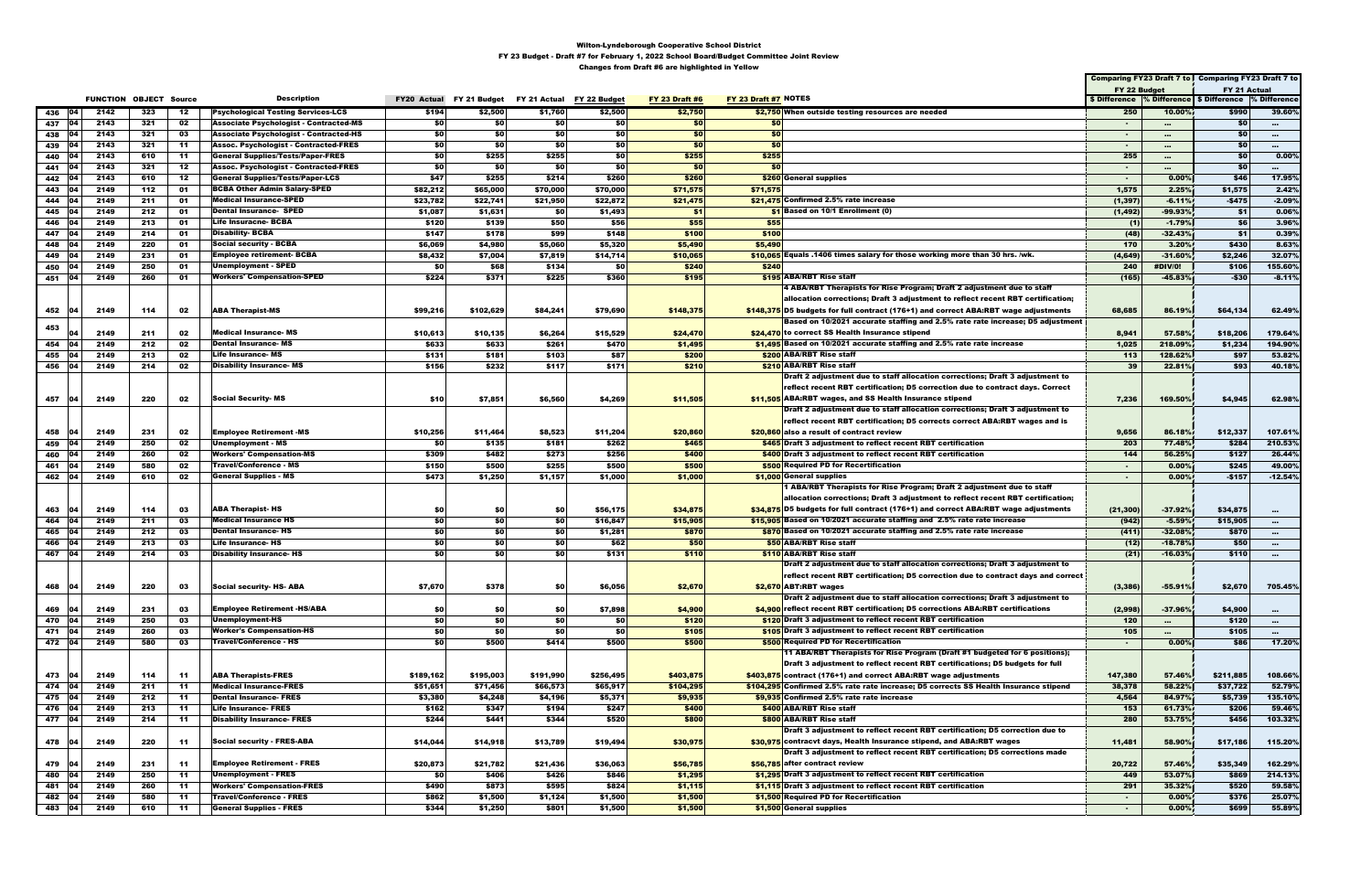|                    |           |                               |            |           |                                                                                   |                       |                                                    |                   |                      |                       |                      |                                                                                                                          |                        |                        | Comparing FY23 Draft 7 to Comparing FY23 Draft 7 to      |                        |
|--------------------|-----------|-------------------------------|------------|-----------|-----------------------------------------------------------------------------------|-----------------------|----------------------------------------------------|-------------------|----------------------|-----------------------|----------------------|--------------------------------------------------------------------------------------------------------------------------|------------------------|------------------------|----------------------------------------------------------|------------------------|
|                    |           |                               |            |           |                                                                                   |                       |                                                    |                   |                      |                       |                      |                                                                                                                          | FY 22 Budget           |                        | FY 21 Actual                                             |                        |
|                    |           | <b>FUNCTION OBJECT Source</b> |            |           | <b>Description</b>                                                                |                       | FY20 Actual FY 21 Budget FY 21 Actual FY 22 Budget |                   |                      | <b>FY 23 Draft #6</b> | FY 23 Draft #7 NOTES |                                                                                                                          |                        |                        | \$ Difference % Difference   \$ Difference  % Difference |                        |
|                    |           |                               |            |           |                                                                                   |                       |                                                    |                   |                      |                       |                      | 1 ABA/RBT Therapists for Rise Program (Draft #1 budgeted for 1 position); Draft                                          |                        |                        |                                                          |                        |
| 484                |           | 2149                          |            | 12        | <b>ABA Therapist-LCS</b>                                                          |                       | \$207,721                                          | \$206,314         |                      |                       |                      | 3 adjustment due to recent RBT certification; D5 budgets for full contract                                               |                        |                        |                                                          |                        |
|                    | 104       | 2149                          | 114<br>211 | 12        | <b>Medical Insurance-LCS</b>                                                      | \$184,118<br>\$37,755 | \$52,985                                           | \$36,702          | \$84,789<br>\$16,847 | \$27,895<br>\$2,000   |                      | $$27,895$ (186+1) and corrects ABA:RBT wages<br>\$2,000 Based on 10/1 Enrollment (1 health insurance buyback stipend)    | (56, 894)<br>(14, 847) | $-67.10%$<br>$-88.13%$ | -\$178,419<br>$-$34,702$                                 | $-85.89%$<br>$-65.49%$ |
| 485<br>486         |           | 2149                          | 212        | 12        | <b>Dental Insurance-LCS</b>                                                       | \$4,463               | \$4,810                                            | \$4,905           | \$3,351              | \$1                   |                      | $\frac{1}{2}$ Based on current enrollment (0)                                                                            | (3, 350)               | $-99.97%$              | $-$4,904$                                                | $-101.95%$             |
| 487                |           | 2149                          | 213        | 12        | <b>Life Insurance-LCS</b>                                                         | \$147                 | \$367                                              | \$233             | \$54                 | \$50                  |                      | \$50 ABA/RBT Rise staff                                                                                                  | (4)                    | $-7.41%$               | $-$183$                                                  | $-49.84%$              |
| 488 04             |           | 2149                          | 214        | 12        | <b>Disability Insurance-LCS</b>                                                   | \$170                 | \$469                                              | \$323             | \$106                | \$75                  |                      | <b>\$75 ABA/RBT Rise staff</b>                                                                                           | (31)                   | $-28.94%$              | $-$248$                                                  | $-52.89%$              |
|                    |           |                               |            |           |                                                                                   |                       |                                                    |                   |                      |                       |                      | Draft 3 adjustment to reflect recent RBT certification; D5 result of contract                                            |                        |                        |                                                          |                        |
| 489                |           | 2149                          | 220        | 12        | <b>Social Security-ABA-LCS</b>                                                    | \$13,709              | \$15,891                                           | \$15,332          | \$6,444              | \$2,210               |                      | \$2,210 days and correct ABA:RBT wage allocations                                                                        | (4, 234)               | $-65.70%$              | $-$13,122$                                               | $-82.58%$              |
|                    |           |                               |            |           |                                                                                   |                       |                                                    |                   |                      |                       |                      | Draft 3 adjustment to reflect recent RBT certification; D5 result of contract                                            |                        |                        |                                                          |                        |
| 490                |           | 2149                          | 231        | 12        | <b>Employee Retirement - LCS</b>                                                  | \$11,712              | \$21,251                                           | \$23,168          | \$11,921             | \$3,925               |                      | \$3,925 days and correct ABA:RBT wage allocations                                                                        | (7,996)                | $-67.07%$              | $-$19,243$                                               | $-90.55%$              |
| 491                |           | 2149                          | 250        | 12        | Unemployment - LCS                                                                | \$0                   | \$406                                              | \$545             | \$279                | \$95                  |                      | \$95 Draft 3 adjustment to reflect recent RBT certification                                                              | (184)                  | $-65.95%$              | $-$450$                                                  | $-110.74%$             |
| 492   04           |           | 2149                          | 260        | 12        | <b>Workers' Compensation-LCS</b>                                                  | \$354                 | \$975                                              | \$664             | \$273                | \$85                  |                      | \$85 Draft 3 adjustment to reflect recent RBT certification                                                              | (188)                  | $-68.86%$              | -\$579                                                   | $-59.35%$              |
| 493                |           | 2149                          | 580        | 12        | <b>Travel/Conference - LCS</b>                                                    | \$299                 | \$750                                              | \$50              | \$750                | \$750                 |                      | \$750 Required PD for Recertification                                                                                    | $\sim$                 | 0.00%                  | \$700                                                    | 93.33%                 |
| 494 04             |           | 2149                          | 610        | 12        | General Supplies - LCS                                                            | \$279                 | \$1,500                                            | \$1,073           | \$1,500              | \$1,500               |                      | \$1,500 General supplies                                                                                                 | $\sim$                 | $0.00\%$               | \$427                                                    | 28.48%                 |
| 495   04           |           | 2152                          | 321        | 02        | <b>S/L Pathologist - Contracted Servic</b>                                        | \$24,957              | \$19,500                                           | \$19,474          | \$19,890             | \$20,387              |                      | \$20,387 Contracted services for Special Needs students                                                                  | 497                    | 2.50%                  | \$913                                                    | 4.68%                  |
| 496                |           | 2152                          | 321        | 03        | S/L Pathologist - Cont. ServicE-HS                                                | \$9,014               | \$12,500                                           | \$15,487          | \$12,750             | \$13,069              |                      | \$13,069 Contracted services for Special Needs students                                                                  | 319                    | 2.50%                  | -\$2,418                                                 | $-19.34%$              |
| 497                |           | 2152                          | 321        | -11       | S/L Pathologist - Cont. Svc. - FRES                                               | \$55,111              | \$70,500                                           | \$71,727          | \$71,910             | \$73,708              |                      | \$73,708 Contracted services for Special Needs students                                                                  | 1,798                  | 2.50%                  | \$1,981                                                  | 2.81%                  |
| 498                |           | 2152                          | 610        | -11       | <b>S/L Path Genl Supplies/Paper-FRES</b>                                          | \$103                 | \$1,000                                            | \$668             | \$1,000              | \$1,000               |                      | \$1,000 General supplies                                                                                                 | $\sim$                 | 0.00%                  | \$332                                                    | 33.17%                 |
| 499                |           | 2152<br>2152                  | 641<br>321 | -11<br>12 | S/L Path Books & Print Media - FRES<br><b>S/L Pathologist - Contracted Servic</b> | \$0                   | \$750                                              | \$495<br>\$19,482 | \$750<br>\$19,890    | \$750<br>\$20,387     |                      | \$750 General supplies                                                                                                   | $\sim$<br>497          | 0.00%<br>2.50%         | \$255<br>\$905                                           | 34.05%<br>4.64%        |
| 500<br>501 04      |           | 2152                          | 610        | 12        | <b>S/L Path Geni Supplies/Paper-LCS</b>                                           | \$21,816<br>\$102     | \$19,500<br>\$750                                  | \$490             | \$750                | \$750                 |                      | \$20,387 Contracted services for Special Needs students<br>\$750 General supplies                                        | $\sim$                 | $0.00\%$               | \$260                                                    | 34.64%                 |
| 502 04             |           | 2153                          | 323        | 02        | <b>Audiological Testing Services-MS</b>                                           | \$250                 | \$375                                              | <b>\$0</b>        | \$375                | \$375                 |                      | \$375 Contracted services for Special Needs students                                                                     | $\sim$                 | 0.00%                  | \$375                                                    | 100.00%                |
| 503                |           | 2153                          | 323        | 03        | <b>Audiological Testing Services-HS</b>                                           | \$250                 | \$375                                              | <b>\$0</b>        | \$375                | \$375                 |                      | \$375 Contracted services for Special Needs students                                                                     | $\sim$                 | 0.00%                  | \$375                                                    | 100.00%                |
| 504                |           | 2153                          | 323        | -11       | <b>Audiological Testing Services-FRES</b>                                         | \$500                 | \$500                                              | <b>\$0</b>        | \$500                | \$500                 |                      | \$500 Contracted services for Special Needs students                                                                     | $\sim$                 | 0.00%                  | \$500                                                    | 100.00%                |
| 505                |           | 2162                          | 323        | 02        | <b>P.T. Services Contracted-MS</b>                                                | \$5,281               | \$6,500                                            | \$4,964           | \$6,630              | \$6,796               |                      | \$6,796 Contracted services for Special Needs students                                                                   | 166                    | 2.50%                  | \$1,832                                                  | 28.18%                 |
| 506                |           | 2162                          | 323        | -11       | <b>P.T. Services Contracted-FRES</b>                                              | \$4,486               | \$5,500                                            | \$5,412           | \$5,610              | \$5,750               |                      | \$5,750 Contracted services for Special Needs students                                                                   | 140                    | 2.50%                  | \$338                                                    | 6.15%                  |
| 507   04           |           | 2162                          | 323        | 12        | <b>P.T. Services Contracted-LCS</b>                                               | \$4,116               | \$7,500                                            | \$6,120           | \$7,650              | \$7,841               |                      | \$7,841 Contracted services for Special Needs students                                                                   | 191                    | 2.50%                  | \$1,722                                                  | 22.95%                 |
| 508                |           | 2163                          | 321        | 02        | O.T. Services Contracted-MS                                                       | \$12,218              | \$15,000                                           | \$14,996          | \$15,300             | \$15,683              |                      | \$15,683 Contracted services for Special Needs students                                                                  | 383                    | 2.50%                  | \$687                                                    | 4.58%                  |
| 509                |           | 2163                          | 321        | -11       | <b>O.T. Services Contracted-FRES</b>                                              | \$36,247              | \$43,000                                           | \$42,938          | \$43,860             | \$44,957              |                      | \$44,957 Contracted services for Special Needs students                                                                  | 1,097                  | 2.50%                  | \$2,019                                                  | 4.70%                  |
| 510                |           | 2163                          | 321        | 12        | O.T. Services Contracted-LCS                                                      | \$15,249              | \$17,500                                           | \$17,497          | \$17,850             | \$18,296              |                      | \$18,296 Contracted services for Special Needs students                                                                  | 446                    | 2.50%                  | \$799                                                    | 4.56%                  |
| 511 04             |           | 2190                          | 321        | 02        | <b>Reading Spec Cont. Svs-MS</b>                                                  | \$12,568              | \$15,500                                           | \$18,157          | \$15,810             | \$16,205              |                      | \$16,205 Contracted services for Special Needs students                                                                  | 395                    | 2.50%                  | $-$1,952$                                                | $-12.59%$              |
| 512 04             |           | 2190                          | 323        | 02        | <b>Other Student Support Services-MS</b>                                          | \$2,981               | \$3,000                                            | \$3,212           | \$3,000              | \$3,000               |                      | \$3,000 Funds for outside evaulations done at the request of parents                                                     | $\sim$                 | 0.00%                  | $-5212$                                                  | $-7.06%$               |
| 513   04           |           | 2190                          | 321        | 03        | <b>Reading Spec Cont. Svs-HS</b>                                                  | \$13,802              | \$23,000                                           | \$23,407          | \$23,460             | \$24,047              |                      | \$24,047 Contracted services for Special Needs students                                                                  | 587                    | 2.50%                  | \$640                                                    | 2.78%                  |
| 514 04             |           | 2190                          | 323        | 03        | Other Student Support Services-HS                                                 | \$1,498               | \$1,500                                            | \$1,495           | \$1,500              | \$1,500               |                      | \$1,500 Funds for outside evaulations done at the request of parents                                                     | $\sim$                 | 0.00%                  | \$5                                                      | 0.31%                  |
| 515   04           |           | 2190                          | 321        | -11       | <b>Reading Spec Cont. Svs-FRES</b>                                                | \$15,756              | \$17,500                                           | \$16,498          | \$17,850             | \$18,296              |                      | \$18,296 Contracted services for Special Needs students                                                                  | 446                    | 2.50%                  | \$1,798                                                  | 10.27%                 |
| 516 04             |           | 2190                          | 323        | -11       | <b>Other Student Support Services-FRES</b>                                        | \$2,536               | \$2,500                                            | \$2,636           | \$2,500              | \$2,500               |                      | \$2,500 Funds for outside evaulations done at the request of parents                                                     | $\sim$                 | 0.00%                  | $-$136$                                                  | $-5.43%$               |
| 517 04             |           | 2190<br>2210                  | 323<br>240 | 12<br>02  | <b>Other Student Support Services-LCS</b><br><b>Tuition Reimbursement-MS</b>      | \$984<br>\$1,763      | \$1,000<br>\$4,500                                 | \$972<br>\$4,187  | \$1,000<br>\$4,500   | \$1,000<br>\$4,500    |                      | \$1,000 Funds for outside evaulations done at the request of parents<br>\$4,500 Course reimbursment per WCLTA CBA        | $\sim$                 | 0.00%<br>0.00%         | \$28<br>\$313                                            | 2.82%<br>6.95%         |
| 518 04<br>519   04 |           | 2210                          | 290        | 02        | <b>Staff Development-teachers-MS</b>                                              | \$1,509               | \$5,625                                            | \$613             | \$5,625              | \$5,625               |                      | \$5,625 Per Collective Bargaining Agreement                                                                              | $\sim$                 | $0.00\%$               | \$5,012                                                  | 89.10%                 |
| 520                |           | 2210                          | 321        | 02        | Alt 4 Certification - Contracted Svc. MS                                          | \$450                 | \$0                                                | <b>\$0</b>        | \$450                | \$450                 |                      | \$450 Fee for mentor for Alternative Teaching Cetificate                                                                 | $\sim$<br>$\sim$       | 0.00%                  | \$450                                                    | $\sim$                 |
| 521 04             |           | 2210                          | 240        | 03        | <b>Tuition Reimbursement-HS</b>                                                   | \$2,161               | \$5,500                                            | \$5,118           | \$5,500              | \$5,500               |                      | \$5.500 Course reimbursment per WCLTA CBA                                                                                | ж.                     | 0.00%                  | \$382                                                    | 6.95%                  |
| 522                |           | 2210                          | 290        |           | Staff Development-teachers-HS                                                     | \$1,890               | \$6,875                                            | \$2,430           | \$6,875              | \$6,875               |                      | \$6,875 Per Collective Bargaining Agreement                                                                              |                        | $0.00\%$               | \$4,445                                                  | 64.66 <sup>°</sup>     |
| 523                | 04        | 2210                          | 321        | 03        | <b>Alt 4 Certification - Contracted Svc. HS</b>                                   | \$550                 | \$0                                                | \$0               | \$550                | \$550                 |                      | \$550 Fee for mentor for Alternative Teaching Cetificate                                                                 | $\sim$                 | 0.00%                  | \$550                                                    | $\sim 10^{-1}$         |
| 524 04             |           | 2210                          | 240        | -11       | <b>Tuition Reimbursement-FRES</b>                                                 | \$5,592               | \$6,000                                            | \$11,207          | \$6,000              | \$6,000               |                      | \$6,000 Course reimbursment per WCLTA CBA                                                                                | $\sim$                 | 0.00%                  | $-$5,207$                                                | $-86.78%$              |
| 525 04             |           | 2210                          | 290        | - 11      | <b>Staff Development-teachers-FRES</b>                                            | \$1,493               | \$10,000                                           | \$8,104           | \$10,000             | \$10,000              |                      | \$10,000 Per Collective Bargaining Agreement                                                                             | $\sim$                 | 0.00%                  | \$1,896                                                  | 18.96%                 |
| 526 04             |           | 2210                          | 291        | -11       | <b>Staff Development-support-FRES</b>                                             | \$0                   | \$600                                              | <b>\$0</b>        | \$600                | \$600                 |                      | \$600 Per Collective Bargaining Agreement                                                                                | $\sim$                 | 0.00%                  | \$600                                                    | 100.00%                |
| 527 04             |           | 2210                          | 240        | 12        | <b>Tuition Reimbursement-LCS</b>                                                  | \$0                   | \$3,000                                            | \$0               | \$3,000              | \$3,000               |                      | \$3,000 Course reimbursment per WCLTA CBA                                                                                | $\sim$                 | 0.00%                  | \$3,000                                                  | 100.00%                |
| 528 04             |           | 2210                          | 290        | 12        | <b>Staff Development-teachers-LCS</b>                                             | \$329                 | \$1,200                                            | \$1,239           | \$1,200              | \$1,200               |                      | \$1,200 Per Collective Bargaining Agreement                                                                              | $\sim$                 | 0.00%                  | -\$39                                                    | $-3.25%$               |
| 529 04             |           | 2210                          | 291        | 12        | <b>Staff Development-support-LCS</b>                                              | \$419                 | \$1,000                                            | \$0               | \$1,000              | \$1,000               |                      | \$1,000 Per Collective Bargaining Agreement                                                                              | $\sim$                 | 0.00%                  | \$1,000                                                  | 100.00%                |
| 530                |           |                               |            |           |                                                                                   |                       |                                                    |                   |                      |                       |                      | Was previously budgeted as a contract service. Now position is an employee at                                            |                        |                        |                                                          |                        |
|                    |           | 2212                          | 110        | 01        | <b>Curriculum Coordinator Salaries</b>                                            | \$71,442              | \$35,721                                           | \$1,063           | \$0                  | \$71,750              |                      | \$71,750 30 hours/week                                                                                                   | 71,750                 | $\cdots$               | \$70,688                                                 | 197.89%                |
| 531 04             |           | 2212                          | 211        | 01        | Medical Insurance - Curr. Coord.                                                  | \$2,000               | \$1,000                                            | <b>\$0</b>        | \$0                  | \$0                   |                      | \$0 No additional benefits per contract                                                                                  | $\sim$                 | $\cdots$               | \$0                                                      | 0.00%                  |
| 532                |           | 2212                          | 212        | 01        | <b>Dental Insurance-Curr.Coord</b>                                                | \$955                 | \$453                                              | <b>\$0</b>        | \$0                  | \$0                   |                      | \$0 No additional benefits per contract                                                                                  | $\sim$                 | $\cdots$               | \$0                                                      | 0.00%                  |
| 533 04             |           | 2212                          | 213        | 01        | Life Insurance-Curr. Cord.<br><b>Disability Insurance- Curr. Coor</b>             | \$79                  | \$63                                               | \$0               | \$0                  | \$0<br>\$0            |                      | \$0 No additional benefits per contract                                                                                  | $\blacksquare$         | $\cdots$               | \$0                                                      | 0.00%                  |
| 534 04             |           | 2212                          | 214        | 01        |                                                                                   | \$94                  | \$81                                               | <b>\$0</b>        | \$0                  |                       |                      | \$0 No additional benefits per contract<br>Was previously budgeted as a contract service. Now position is an employee at | $\sim$                 | $\cdots$               | \$0                                                      | 0.00%                  |
| 535                |           | 2212                          | 220        | 01        | <b>Social Security Curriculum Coordinator</b>                                     | \$5,673               | \$2,733                                            | \$81              | \$0                  | \$5,490               |                      | \$5,490 30 hours/week                                                                                                    | 5,490                  |                        | \$5,409                                                  | 197.90%                |
|                    |           |                               |            |           |                                                                                   |                       |                                                    |                   |                      |                       |                      | Was previously budgeted as a contract service. Now position is an employee at                                            |                        | $\cdots$               |                                                          |                        |
| 536                |           | 2212                          | 250        | 01        | <b>Unemployment- Curr. Coord</b>                                                  | \$445                 | \$68                                               | \$0               | \$0                  | \$235                 |                      | \$235 30 hours/week                                                                                                      | 235                    | $\cdots$               | \$235                                                    | 345.59%                |
|                    |           |                               |            |           |                                                                                   |                       |                                                    |                   |                      |                       |                      | Was previously budgeted as a contract service. Now position is an employee at                                            |                        |                        |                                                          |                        |
| 537                |           | 2212                          | 260        | 01        | <b>Workers Comp. Curriculum Coord</b>                                             | \$0                   | \$168                                              | \$0               | \$0                  | \$195                 |                      | \$195 30 hours/week                                                                                                      | 195                    | $\cdots$               | \$195                                                    | 116.07%                |
| 538                | <b>04</b> | 2212                          | 290        | 01        | <b>Curriculum Coord Professional Development</b>                                  | \$0                   | \$1,500                                            | <b>\$0</b>        | \$0                  | \$1,500               |                      | \$1,500 Ed Leadership coursework to become NH License as Curriculum Coordinator                                          | 1,500                  | $\cdots$               | \$1,500                                                  | 100.00%                |
| 539                |           | 2212                          | 321        | 01        | <b>Curriculum Coordinator Cont Svc.</b>                                           | \$0                   | \$0                                                | <b>\$0</b>        | \$70,000             | \$1                   |                      | \$1 Curriculum Coordinator now an employee of the District                                                               | (69, 999)              | $-100.00%$             | \$1                                                      | $\cdots$               |
| 540                |           | 2212                          | 580        | 01        | <b>Travel/Conferences - Curriculum Coo</b>                                        | \$0                   | \$1,500                                            | <b>\$0</b>        | \$1,500              | \$1,500               |                      | \$1,500 ASCD Leadership (\$900), Christa McAuliffe Transforming Teaching Technology Q                                    | $\sim$                 | 0.00%                  | \$1,500                                                  | 100.00%                |
| 541 04             |           | 2212                          | 610        | 01        | <b>Curr. Coord. Supplies</b>                                                      | \$0                   | \$250                                              | \$0               | \$250                | \$200                 |                      | \$200 Smore/newsletter subscription (\$79), Flip charts, markers, post-its                                               | (50)                   | $-20.00%$              | \$200                                                    | 80.00%                 |
|                    |           |                               |            |           |                                                                                   |                       |                                                    |                   |                      |                       |                      |                                                                                                                          |                        |                        |                                                          |                        |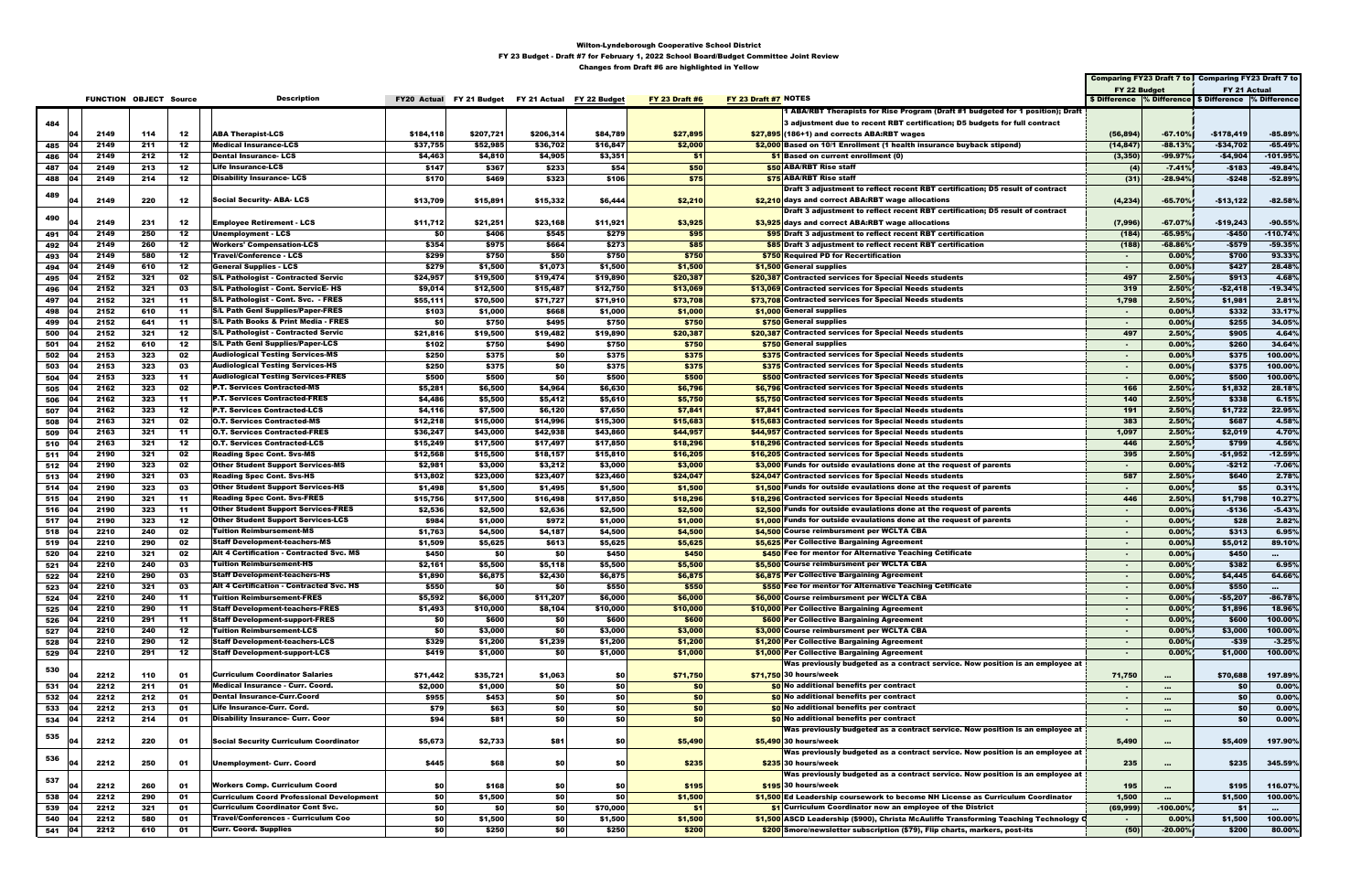|                      |              |                               |          |                                                                                      |                    |                  |                                        |                  |                       |                                                                                              |                |                     | Comparing FY23 Draft 7 to   Comparing FY23 Draft 7 to    |                    |
|----------------------|--------------|-------------------------------|----------|--------------------------------------------------------------------------------------|--------------------|------------------|----------------------------------------|------------------|-----------------------|----------------------------------------------------------------------------------------------|----------------|---------------------|----------------------------------------------------------|--------------------|
|                      |              |                               |          |                                                                                      |                    |                  |                                        |                  |                       |                                                                                              | FY 22 Budget   |                     | FY 21 Actual                                             |                    |
|                      |              | <b>FUNCTION OBJECT Source</b> |          | <b>Description</b>                                                                   | <b>FY20 Actual</b> |                  | FY 21 Budget FY 21 Actual FY 22 Budget |                  | <b>FY 23 Draft #6</b> | FY 23 Draft #7 NOTES                                                                         |                |                     | \$ Difference % Difference   \$ Difference  % Difference |                    |
| 542 04               | 2212         | 649                           | 01       | <b>Curriculum Coord Professional Books</b>                                           | \$928              | \$50             | \$0                                    | \$300            | \$300                 | \$300 Ed Week Subscription (\$70/year), Responsive Classroom texts                           |                | 0.00%               | \$300                                                    | 600.00%            |
| 543<br> 04           | 2212         | 810                           | 01       | <b>Curriculum Coord Dues and Fees</b>                                                | \$928              | \$1,224          | \$0                                    | \$1,300          | \$1,200               | \$1,200 NHSAA Fees (\$930), ASCD (\$239)                                                     | (100)          | $-7.69%$            | \$1,200                                                  | 98.04%             |
| 544<br>104           | 2212         | 290                           | 02       | <b>Instr. &amp; Curriculum Development-MS</b>                                        | 50                 | \$1,500          | \$0                                    | \$0              | \$750                 | \$750 3 days worth of work, continued focus on math instruction and strengthening ve         | 750            | $\cdots$            | \$750                                                    | 50.00%             |
| 545<br>104           | 2212         | 322                           | 02       | <b>Prof. Srvcs. for PD.-MS</b>                                                       | \$1,041            | \$2,000          | \$0                                    | \$3,000          | \$2,000               | \$2,000 Bill Preble - Restorative Practices / Math instructional practices                   | (1,000)        | $-33.33%$           | \$2,000                                                  | 100.00%            |
| 546<br>104           | 2212         | 649                           | 02       | <b>Curriculum Coord Professional Books</b>                                           | \$0                | \$0              | \$0                                    | \$0              | \$300                 | \$300 Book Study groups                                                                      | 300            | $\cdots$            | \$300                                                    | $\sim$             |
| 547<br>104           | 2212         | 290                           | 03       | Instr. & Curriculum Development-HS                                                   | \$445              | \$1,500          | \$0                                    | \$1,500          | \$1,750               | \$1,750 7 days worth of work, continued focus on math instruction and strengthening ve       | 250            | 16.67%              | \$1,750                                                  | 116.67%            |
| 548<br>104           | 2212         | 322                           | 03       | <b>Prof. Services for PD - HS</b>                                                    | \$150              | \$1,000          | \$0                                    | \$3,000          | \$2,000               | \$2,000 Bill Preble - Restorative Practices / Math instructional practices                   | (1,000)        | $-33.33%$           | \$2,000                                                  | 200.00%            |
| 549<br>04            | 2212         | 649                           | 03       | <b>Curriculum Coord Professional Books</b>                                           | \$0                | \$0              | \$0                                    | \$0              | \$300                 | <b>\$300 Book Study groups</b>                                                               | 300            | $\cdots$            | \$300                                                    | $\sim$             |
| 550<br>104           | 2212         | 290                           | -11      | <b>Instr. &amp; Curriculum Development-FRE</b>                                       | \$64               | \$1,500          | \$938                                  | \$1,500          | \$1,500               | \$1,500 2 days for 3 people, with a specific science, social studies and math focus          | $\sim$         | 0.00%               | \$562                                                    | 37.43%             |
| 551<br>104           | 2212         | 322                           | -11      | <b>Prof. Services for PD - FRES</b>                                                  | \$133              | \$6,000          | \$3,500                                | \$3,000          | \$10,000              | \$10,000 Numbers (\$10,000) *Removed \$4,000 for Responsive Classroom Facilitators           | 7,000          | 233.33%             | \$6,500                                                  | 108.33%            |
| 104<br>552<br> 04    | 2212         | 999                           | -11      | Leadership Team                                                                      | \$0                | \$0              | \$0                                    | \$0              | \$0                   | \$0 D4: Funding moved to 1410-112-11 (Line 268)                                              | $\sim$         | $\cdots$            | \$0                                                      | <b>PRINT</b>       |
| 553<br>554<br> 04    | 2212<br>2212 | 290<br>322                    | 12<br>12 | <b>Instr. &amp; Curriculum Development-LCS</b><br><b>Prof. Services for PD - LCS</b> | \$52<br>\$0        | \$500<br>\$2,000 | \$0<br>\$0                             | \$500<br>\$2,000 | \$750<br>\$2,000      | \$750 3 days worth of work, with a math specific focus<br>\$2,000 Numbers, Book Study Groups | 250<br>$\sim$  | 50.00%<br>0.00%     | \$750<br>\$2,000                                         | 150.00%<br>100.00% |
| 555<br>104           | 2222         | 112                           | 02       | <b>Media Generalist &amp; Specialist-MS</b>                                          | \$27,594           | \$29,819         | \$19,350                               | \$19,350         | \$20,925              | \$20,925 .45 FTE Middle School                                                               | 1,575          | 8.14%               | \$1,575                                                  | 5.28%              |
| 556<br>104           | 2222         | 211                           | 02       | <b>Medical Insurance-MS</b>                                                          | \$9,952            | \$10,983         | \$6,097                                | \$6,079          | \$7,160               | \$7,160 Confirmed 2.5% rate increase                                                         | 1,081          | 17.78%              | \$1,063                                                  | 9.68%              |
| 557<br><b>04</b>     | 2222         | 212                           | 02       | <b>Dental Insurance-MS</b>                                                           | \$754              | \$754            | \$325                                  | \$214            | \$390                 | \$390 Confirmed 0% rate increase                                                             | 176            | 82.24%              | \$65                                                     | 8.65%              |
| 558<br>104           | 2222         | 213                           | 02       | Life Insurance-MS                                                                    | \$35               | \$48             | \$30                                   | \$24             | \$30                  | \$30                                                                                         |                | 23.46%              | \$0                                                      | 0.77%              |
| 104<br>559           | 2222         | 214                           | 02       | Disability Insurance-MS                                                              | \$48               | \$62             | \$41                                   | \$46             | \$45                  | \$45                                                                                         | (1)            | $-2.30%$            | \$4                                                      | 7.10%              |
| 560<br>104           | 2222         | 220                           | 02       | <b>Social Security-MS</b>                                                            | \$1,890            | \$2,279          | \$1,396                                | \$1,471          | \$1,600               | \$1,600 Equals salary times .076                                                             | 129            | 8.77%               | \$204                                                    | 8.94%              |
| 561<br><b>04</b>     | 2222         | 232                           | 02       | <b>Teacher Retirement-MS</b>                                                         | \$6,003            | \$5,302          | \$3,444                                | \$4,971          | \$4,400               | \$4,400 Equals salary time $.2102$                                                           | (571)          | $-11.49%$           | \$956                                                    | 18.02%             |
| 562<br>104           | 2222         | 250                           | 02       | Unemployment-MS                                                                      | \$0                | \$75             | \$63                                   | \$73             | \$70                  | \$70                                                                                         | (3)            | $-4.11%$            | \$7                                                      | 9.75%              |
| 104<br>563           | 2222         | 260                           | 02       | <b>Workers' Compensation-MS</b>                                                      | \$82               | \$136            | \$62                                   | \$130            | \$60                  | \$60                                                                                         | (70)           | $-53.85%$           | $-52$                                                    | $-1.59%$           |
| 564<br>104           | 2222         | 430                           | 02       | Repairs & Maintenance Services-MS                                                    | \$0                | \$0              | \$0                                    | \$45             | \$45                  | \$45 repairs to books as needed                                                              | $\sim$         | 0.00%               | \$45                                                     | $\sim 10^{-1}$     |
| 565 04               | 2222         | 610                           | 02       | <b>General Supplies/Paper-MS</b>                                                     | \$0                | \$68             | \$67                                   | \$68             | \$79                  | \$79 book tape, book covers, call number tags                                                | $-11$          | 16.18%              | \$12                                                     | 17.29%             |
|                      |              |                               |          |                                                                                      |                    |                  |                                        |                  |                       | Increase is to rebuild selection of books. Also used for newspapers, magazines,              |                |                     |                                                          |                    |
| 566<br>104           | 2222         | 641                           | 02       | <b>Books &amp; Other Printed Media-MS</b>                                            | \$825              | \$1,000          | \$884                                  | \$1,350          | \$2,129               | $$2,129$ and e-books                                                                         | 779            | 57.70%              | \$1,245                                                  | 124.49%            |
| 567<br>04            | 2222         | 649                           | 02       | <b>Other Information Resources-MS</b>                                                | \$1,654            | \$2,250          | \$2,222                                | \$2,205          | \$2,177               | \$2,177 Data bases for student research- annual subscription                                 | (28)           | $-1.27%$            | $-$45$                                                   | $-2.00\%$          |
| 568<br>104           | 2222         | 650                           | 02       | <b>T Computer Software - MS TECH</b>                                                 | \$335              | \$342            | \$335                                  | \$366            | \$355                 | \$355 Destiny renewal (library)                                                              | (11)           | $-3.01%$            | \$20                                                     | 5.80%              |
| 04<br>569            | 2222         | 650                           | 02       | <b>Computer Software-MS</b>                                                          | \$270              | - \$0            | \$0                                    | \$135            | \$1                   | \$1 Library/Noodle Tools                                                                     | (134)          | $-99.26%$           | - \$1                                                    | $\mathbf{r}$       |
| 570<br><b>04</b>     | 2222         | 735                           | 02       | <b>Replacement Equipment-MS</b>                                                      | \$0                | \$900            | \$888                                  | \$0              | \$0                   | SO N/A                                                                                       | $\sim$         | $\sim$              | $- $888$                                                 | $-98.69%$          |
| 571 04               | 2222         | 810                           | 02       | Dues & Fees-MS                                                                       | \$0                | \$65             | \$0                                    | \$23             | \$23                  | \$23 State Library Association                                                               | $\sim$         | 0.00%               | \$23                                                     | 35.38%             |
| 572<br>104           | 2222         | 112                           | 03       | <b>Media Generalist &amp; Specialist-HS</b>                                          | \$33,725           | \$36,410         | \$23,650                               | \$23,650         | \$25,575              | \$25,575 .55 FTE High School                                                                 | 1,925          | 8.14%               | \$1,925                                                  | 5.29%              |
| 573 04               | 2222         | 211                           | 03       | <b>Medical Insurance-HS</b>                                                          | \$12,163           | \$10,983         | \$7,452                                | \$7,431          | \$8,750               | \$8,750 Confirmed 2.5% rate increase                                                         | 1,319          | 17.75%              | \$1,298                                                  | 11.82%             |
| 574 04               | 2222         | 212                           | 03       | Dental Insurance-HS                                                                  | \$922              | \$922            | \$397                                  | \$476            | \$480                 | \$480 Confirmed 0% rate increase                                                             | $\overline{4}$ | 0.84%               | \$83                                                     | 8.98%              |
| 575 04               | 2222         | 213                           | 03       | <b>Life Insurance-HS</b>                                                             | \$43               | \$59             | \$36                                   | \$27             | \$38                  | \$38                                                                                         | $-11$          | 42.75%              | \$2                                                      | 2.76%              |
| 576 04               | 2222         | 214                           | 03       | <b>Disability Insurance-HS</b>                                                       | \$58               | \$76             | \$50                                   | \$56             | \$52                  | \$52                                                                                         | (4)            | $-7.64%$            | \$2                                                      | 2.95%              |
| 577<br>104           | 2222         | 220                           | 03       | <b>Social Security-HS</b>                                                            | \$2,310            | \$2,786          | \$1,707                                | \$1,797          | \$1,955               | \$1,955 Equals salary times .076                                                             | 158            | 8.79%               | \$248                                                    | 8.92%              |
| 578   04             | 2222         | 232                           | 03       | <b>Teacher Retirement-HS</b><br>Unemployment-HS                                      | \$4,911<br>\$0     | \$6,481          | \$4,210                                | \$4,067          | \$5,375               | \$5,375 Equals salary time .2102                                                             | 1,308<br>10    | 32.16%              | \$1,165                                                  | 17.98%             |
| 579 04<br>580<br>104 | 2222<br>2222 | 250<br>260                    | 03<br>03 | <b>Workers' Compensation-HS</b>                                                      | \$101              | \$77<br>\$166    | \$77<br>\$76                           | \$75<br>\$160    | \$85<br>\$70          | \$85<br>\$70                                                                                 | (90)           | 13.33%<br>$-56.25%$ | \$8<br>$-56$                                             | 10.95%<br>$-3.67%$ |
| 581<br>104           | 2222         | 430                           | 03       | <b>Repairs &amp; Maintenance Services-HS</b>                                         | \$0                | \$0              | \$0                                    | \$55             | \$55                  | \$55 repairs to books as needed                                                              | $\blacksquare$ | 0.00%               | \$55                                                     | $\sim$             |
| 582 04               | 2222         | 610                           | 03       | <b>General Supplies/Paper-HS</b>                                                     | \$0                | \$83             | \$82                                   | \$83             | \$96                  | \$96 book tape, book covers, call number tags                                                | 13             | 15.66%              | \$14                                                     | 16.61%             |
|                      |              |                               |          |                                                                                      |                    |                  |                                        |                  |                       | Increase is to rebuild selection of books. Also used for newspapers, magazines               |                |                     |                                                          |                    |
| 583<br>104           | 2222         | 641                           | 03       | <b>Books &amp; Other Printed Media-HS</b>                                            | \$1,009            | \$1,000          | \$1,081                                | \$1,650          | \$2,601               | $$2,601$ and e-books                                                                         | 951            | 57.64%              | \$1,520                                                  | 152.04%            |
| 584<br> 04           | 2222         | 649                           | 03       | <b>Other Information Resources-HS</b>                                                | \$2,021            | \$2,750          | \$2,716                                | \$2,695          | \$2,661               | \$2,661 Data bases for student research- annual subscription                                 | (34)           | $-1.26%$            | $-$55$                                                   | $-1.99%$           |
| 585<br>104           | 2222         | 650                           | 03       | T Computer Software - HS TECH                                                        | \$409              | \$418            | \$410                                  | \$447            | \$430                 | \$430 Destiny renewal (library)                                                              | (17)           | $-3.80%$            | \$20                                                     | 4.87%              |
| 586<br>104           | 2222         | 650                           | 03       | <b>Computer Software-HS</b>                                                          | \$330              | \$0              | \$0                                    | \$165            | \$1                   | \$1 Library/Noodle Tools                                                                     | (164)          | $-99.39%$           | \$1                                                      | $\sim$             |
| 587<br>104           | 2222         | 735                           | 03       | <b>Replacement Equipment-HS</b>                                                      | \$0                | \$1,100          | \$1,099                                | \$0              | \$1                   | \$1                                                                                          | $\mathbf{1}$   |                     | $-$1,098$                                                | $-99.80%$          |
| 588<br>104           | 2222         | 810                           | 03       | <b>Dues &amp; Fees-HS</b>                                                            | \$0                | \$80             | \$0                                    | \$27             | \$27                  | \$27 State Library Association                                                               | $\sim$         | 0.00%               | \$27                                                     | 33.75%             |
| 589<br>104           | 2222         | 112                           | -11      | <b>Media Generalist &amp; Specialist-FRES</b>                                        | \$43,000           | \$44,700         | \$44,700                               | \$44,700         | \$48,000              | \$48,000 1 FTE                                                                               | 3,300          | 7.38%               | \$3,300                                                  | 7.38%              |
| 590<br> 04           | 2222         | 211                           | -11      | <b>Medical Insurance-FRES</b>                                                        | \$8,285            | \$8,135          | \$8,129                                | \$8,470          | \$7,955               | \$7,955 Confirmed 2.5% rate increase                                                         | (515)          | $-6.08%$            | $-$174$                                                  | $-2.14%$           |
| 591<br> 04           | 2222         | 212                           | -11      | <b>Dental Insurance-FRES</b>                                                         | \$634              | \$633            | \$866                                  | \$665            | \$565                 | \$565 Confirmed 0% rate increase                                                             | (100)          | $-15.04%$           | $-$301$                                                  | $-47.61%$          |
| 592<br>104           | 2222         | 213                           | 11       | <b>Life Insurance-FRES</b>                                                           | \$57               | \$76             | \$66                                   | \$54             | \$70                  | \$70                                                                                         | -16            | 29.63%              | \$4                                                      | 5.26%              |
| 593<br>04            | 2222         | 214                           | -11      | <b>Disability Insurance-FRES</b>                                                     | \$60               | \$97             | \$94                                   | \$106            | \$100                 | \$100                                                                                        | (6)            | $-5.54%$            | \$6                                                      | 6.35%              |
| 594<br> 04           | 2222         | 220                           | 11       | <b>Social Security-FRES</b>                                                          | \$3,180            | \$3,416          | \$3,296                                | \$3,397          | \$3,675               | \$3,675 Equals salary times .076                                                             | 278            | 8.18%               | \$379                                                    | 11.11%             |
| 595 04               | 2222         | 232                           | -11      | <b>Teacher Retirement-FRES</b>                                                       | \$7,654            | \$7,956          | \$7,957                                | \$9,396          | \$10,090              | \$10,090 Equals salary time .2102                                                            | 694            | 7.39%               | \$2,133                                                  | 26.82%             |
| 04<br>596            | 2222         | 250                           | 11       | <b>Unemployment-FRES</b>                                                             | \$0                | \$68             | \$91                                   | \$69             | \$155                 | \$155                                                                                        | 86             | 124.64%             | \$64                                                     | 93.88%             |
| 597<br>104           | 2222         | 260                           | -11      | <b>Workers' Compensation-FRES</b>                                                    | \$119              | \$202            | \$144                                  | \$204            | \$135                 | \$135                                                                                        | (69)           | $-33.82%$           | -\$9                                                     | $-4.34%$           |
| 598<br><b>04</b>     | 2222         | 610                           | 11       | <b>General Supplies/Paper-FRES</b>                                                   | \$252              | \$253            | \$181                                  | \$243            | \$193                 | \$193 General Supplies for the library                                                       | (50)           | $-20.62%$           | \$12                                                     | 4.86%              |
| 599<br>104           | 2222         | 641                           | -11      | <b>Books &amp; Other Printed Media-FRES</b>                                          | \$1,065            | \$1,000          | \$891                                  | \$2,000          | \$1,500               | \$1,500 Newspapers, magazines, books & ebooks                                                | (500)          | $-25.00%$           | \$609                                                    | 60.90%             |
| 04<br>600            | 2222         | 649                           | 11       | <b>Other Information Resources-FRES</b>                                              | \$116              | \$176            | \$0                                    | \$176            | \$176                 | \$176 Rivistas magazines, time for kids, etc.                                                | $\sim$         | 0.00%               | \$176                                                    | 100.00%            |
| 601<br>04            | 2222         | 650                           | 11       | <b>T</b> Computer Software - FRES TECH                                               | \$744              | \$760            | \$745                                  | \$813            | \$785                 | <b>\$785</b> Destiny renewal (library)                                                       | (28)           | $-3.44%$            | \$40                                                     | 5.29%              |
| 602<br>104           | 2311         | 112                           | 01       | <b>School Board Clerk - SAU</b>                                                      | \$2,759            | \$2,750          | \$3,814                                | \$2,785          | \$2,785               | \$2,785                                                                                      | $\sim$         | 0.00%               | $-$1,029$                                                | $-37.40%$          |
| 603<br>104           | 2311         | 120                           | 01       | <b>School Board Mem/ District Clerk - SAU</b>                                        | \$200              | \$1,900          | \$500                                  | \$1,900          | \$1,900               | \$1,900 School Board Stipend \$100 each and School District \$1,000                          | $\sim$         | 0.00%               | \$1,400                                                  | 73.68%             |
| 604<br>104           | 2311         | 220                           | 01       | <b>Social Security - SAU</b><br><b>Employee Retirement - SAU</b>                     | \$227              | \$356            | \$329                                  | \$356            | \$355                 | \$355 Equals salary times .076                                                               | (1)            | $-0.28%$            | \$26                                                     | 7.27%              |
| 605 04               | 2311         | 231                           | 01       | Unemployment Compensation                                                            | \$311<br>\$0       | \$419<br>\$22    | \$426<br>\$4                           | \$0<br>\$22      | \$390<br>\$5          | \$390<br>\$5                                                                                 | 390            | $\cdots$            | $-$36$<br><b>\$1</b>                                     | $-8.58%$           |
| 606 04               | 2311         | 250                           | 01       |                                                                                      |                    |                  |                                        |                  |                       |                                                                                              | (17)           | $-77.27%$           |                                                          | 3.23%              |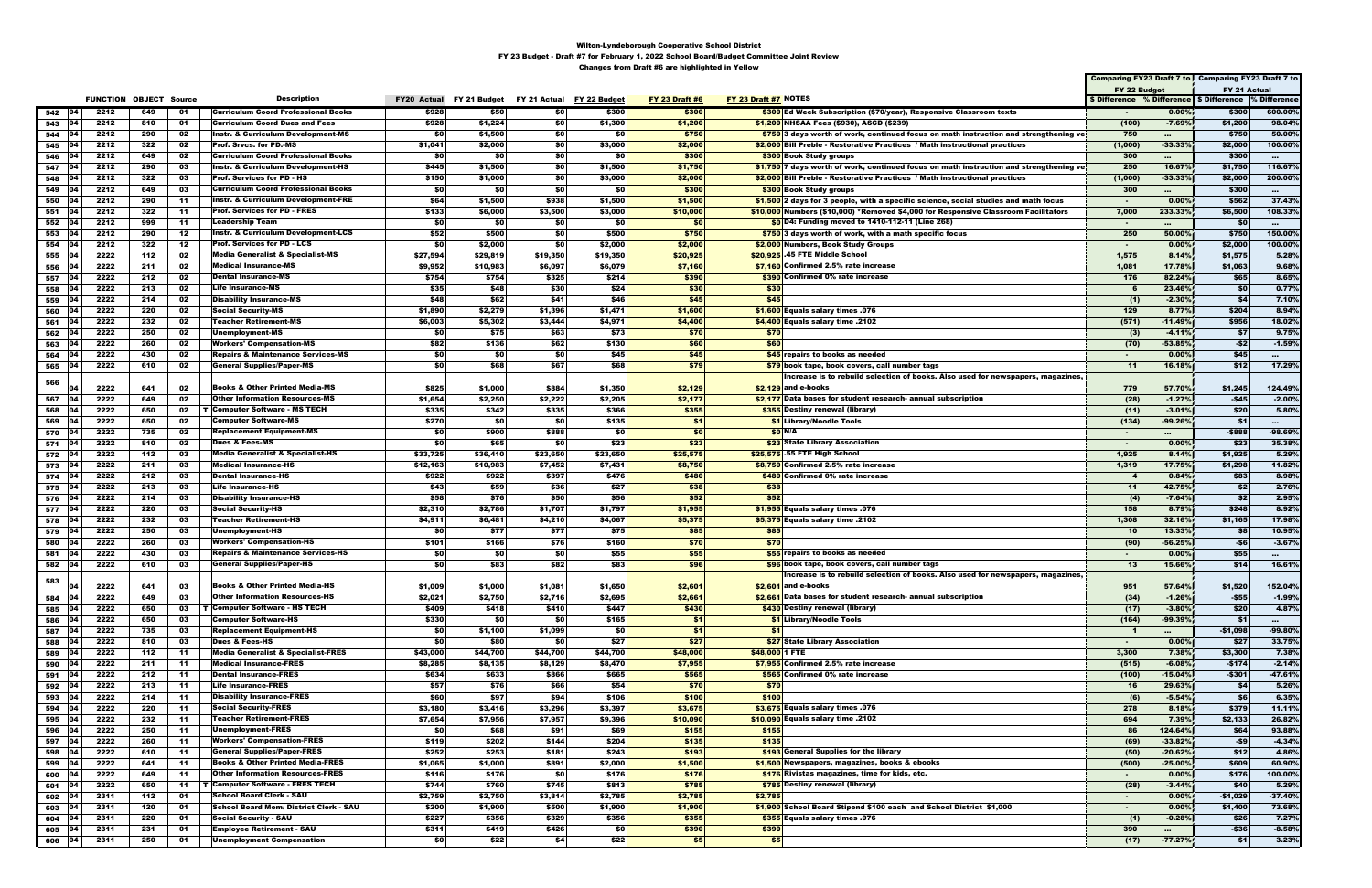|                     |              |                               |          |                                            |                    |                   |                           |                   |                       |                                                                                         |                  |                            | Comparing FY23 Draft 7 to Comparing FY23 Draft 7 to      |                   |
|---------------------|--------------|-------------------------------|----------|--------------------------------------------|--------------------|-------------------|---------------------------|-------------------|-----------------------|-----------------------------------------------------------------------------------------|------------------|----------------------------|----------------------------------------------------------|-------------------|
|                     |              |                               |          |                                            |                    |                   |                           |                   |                       |                                                                                         | FY 22 Budget     |                            | FY 21 Actual                                             |                   |
|                     |              | <b>FUNCTION OBJECT Source</b> |          | <b>Description</b>                         | <b>FY20 Actual</b> | FY 21 Budget      | FY 21 Actual FY 22 Budget |                   | <b>FY 23 Draft #6</b> | FY 23 Draft #7 NOTES                                                                    |                  |                            | \$ Difference % Difference   \$ Difference  % Difference |                   |
| 104<br>607          | 2311         | 260                           | 01       | <b>Workers' Compensation</b>               | \$9                | \$22              | \$14                      | \$22              | \$15                  | \$15                                                                                    | (7)              | $-31.82%$                  | \$1                                                      | 6.68%             |
| 608 04              | 2313         | 120                           | 01       | <b>School District Treasurer - SAU</b>     | \$3,724            | \$3,500           | \$1,862                   | \$3,500           | \$3,500               | \$3,500                                                                                 | ж.               | 0.00%                      | \$1,638                                                  | 46.80%            |
| 104<br>609          | 2313         | 220                           | 01       | Social Security - SAU                      | \$284              | \$268             | \$142                     | \$266             | \$265                 | \$265 Equals salary times .076                                                          | (1)              | $-0.38%$                   | \$123                                                    | 45.73%            |
| 610<br>104          | 2313         | 250                           | 01       | <b>Unemployment Compensation</b>           | \$0                | \$17              | \$6                       | \$17              | \$15                  | \$15                                                                                    | (2)              | $-11.76%$                  | \$9                                                      | 53.24%            |
| 104<br>611          | 2313         | 260                           | 01       | <b>Workers' Compensation</b>               | \$3                | \$16              | \$6                       | \$16              | \$15                  | \$15                                                                                    |                  | $-6.25%$                   | \$9                                                      | 56.31%            |
| 612                 | 2313         | 580                           | 01       | Travel/Conf. - Treasurer                   | \$0                | \$400             | \$0                       | \$400             | \$100                 | \$100                                                                                   | (300)            | $-75.00%$                  | \$100                                                    | 25.00%            |
| 04<br>613           | 2313         | 810                           | 01       | School District Treasurer - Dues an        | \$35               | \$50              | \$35                      | \$50              | \$50                  | \$50                                                                                    | $\sim$           | 0.00%                      | \$15                                                     | 30.00%            |
| 614<br>104          | 2314         | 120                           | 01       | <b>Moderators Ballot Clerks - SAU</b>      | \$600              | \$0               | \$0                       | \$300             | \$300                 | \$300                                                                                   | $\sim$           | $0.00\%$                   | \$300                                                    | $\sim$            |
| - 04<br>615         | 2319         | 319                           | 01       | Supervisors/Town                           | \$1                | \$1               | \$0                       | \$1               | \$1                   | \$1                                                                                     | $\sim$           | 0.00%                      | \$1                                                      | 100.00%           |
| 104<br>616          | 2319         | 330                           | 01       | <b>Professional Serivces- Staff Mgt</b>    | \$0                | \$0               | \$0                       | \$0               | \$1                   | \$1                                                                                     | $\blacksquare$   | $\cdots$                   | \$1                                                      | $\sim$ 0.0 $\sim$ |
| 617<br>$ 04\rangle$ | 2319         | 534                           | 01       | School Board Postage                       | \$324              | \$525             | \$525                     | \$550             | \$550                 | \$550                                                                                   | $\sim$           | 0.00%                      | \$25                                                     | 4.76%             |
| 618<br>104          | 2319         | 540                           | 01       | <b>School Board Advertising</b>            | \$419              | \$1,000           | \$342                     | \$1,000           | \$600                 | \$600 Required notices and kindergarten registration notices                            | (400)            | -40.00%                    | \$258                                                    | 25.85%            |
| $619$ 04            | 2319         | 550                           | 01       | <b>School Board Printing and Binding</b>   | \$618              | \$800             | \$735                     | \$850             | \$850                 | \$850 Printing of District's Annual Report                                              | $\sim$           | 0.00%                      | \$115                                                    | 14.38%            |
| 104<br>620          | 2319         | 610                           | 01       | <b>School Board General Supplies/Paper</b> | \$120              | \$200             | \$72                      | \$225             | \$150                 | \$150 Adequate supply thanks to Label Art donation                                      | (75)             | $-33.33%$                  | \$78                                                     | 39.23%            |
| 621<br>104          | 2319         | 810                           | 01       | <b>School Board Dues and Fees</b>          | \$3,195            | \$3,500           | \$3,195                   | \$3,500           | \$3,300               | \$3,300 NHSBA membership and policy sub                                                 | (200)            | $-5.71%$                   | \$105                                                    | 2.99%             |
| 104<br>622          | 2319         | 890                           | 01       | School Board Miscellaneous                 | \$1,211            | \$1,600           | \$1,828                   | \$1,700           | \$1,700               | \$1,700                                                                                 | $\blacksquare$   | 0.00%                      | $-$128$                                                  | $-7.98%$          |
| 623                 | 2321         | 112                           | 01       | Superintendent Svs-SAU                     | \$167,773          | \$167,773         | \$192,496                 | \$172,128         | \$173,485             | \$173,485 Superintendent and Executive Assistant                                        | 1,357            | 0.79%                      | -\$19,011                                                | $-11.33%$         |
| 624<br>104          | 2321         | 211                           | 01       | <b>Medical Insurance-SAU</b>               | \$18,269           | \$18,269          | \$18,259                  | \$18,941          | \$4,000               | \$4,000 Based on 10/1 Enrollment (2 health insurance buyback stipends)                  | (14, 941)        | $-78.88%$                  | $-$14,259$                                               | $-78.05%$         |
| 625<br>104          | 2321         | 212                           | 01       | <b>Dental Insurance-SAU</b>                | \$1,910            | \$1,910           | \$1,733                   | \$1,733           | \$870                 | \$870 Based on 10/1 Enrollment (1 dental plan)                                          | (863)            | -49.79%                    | $-$863$                                                  | $-45.17%$         |
| 626                 | 2321         | 213                           | 01       | <b>Life Insurance-SAU</b>                  | \$201              | \$296             | \$180                     | \$162             | \$185                 | \$185                                                                                   | 23               | 14.20%                     | \$5                                                      | 1.55%             |
| 627<br>04           | 2321         | 214                           | 01       | <b>Disability Insurance-SAU</b>            | \$276              | \$379             | \$320                     | \$386             | \$350                 | \$350                                                                                   | (36)             | $-9.33%$                   | \$30                                                     | 8.02%             |
| 628<br>104          | 2321         | 220                           | 01       | <b>Social Security-SAU</b>                 | \$12,763           | \$12,835          | \$14,663                  | \$13,082          | \$13,580              | \$13,580                                                                                | 498              | 3.81%                      | -\$1,083                                                 | $-8.43%$          |
| 629                 | 2321         | 231                           | 01       | <b>Employee Retirement-SAU</b>             | \$18,740           | \$18,740          | \$22,075                  | \$24,201          | \$32,645              | \$32,645                                                                                | 8,444            | 34.89 <sup>9</sup>         | \$10,570                                                 | 56.40%            |
| 630                 | 2321         | 250                           | 01       | Unemployment-SAU                           | \$0                | \$135             | \$243                     | \$15              | \$575                 | \$575                                                                                   | 560              | 3733.33%                   | \$332                                                    | 245.62%           |
| 631<br>04           | 2321         | 260                           | 01       | <b>Workers' Compensation-SAU</b>           | \$504              | \$787             | \$614                     | \$790             | \$500                 | \$500                                                                                   | (290)            | $-36.71%$                  | $-$114$                                                  | $-14.42%$         |
| 632                 | 2321         | 290                           | 01       | <b>Professional Dev - Tuition-SAU</b>      | \$1,995            | \$2,000           | \$3,990                   | \$3,000           | \$2,800               | \$2,800                                                                                 | (200)            | $-6.67%$                   | -\$1,190                                                 | -59.50%           |
| 633                 | 2321         | 330                           | 01       | <b>Professional Services (Legal)-SAU</b>   | \$19,979           | \$15,000          | \$17,929                  | \$15,000          | \$15,000              | \$15,000 Legal counsel                                                                  | $\sim$           | 0.00%                      | $-$2,929$                                                | $-19.52%$         |
| 634<br>104          | 2321         | 534                           | 01       | Postage-SAU                                | \$73               | \$1,000           | \$950                     | \$300             | \$1,000               | \$1,000 Increase based on FY 21 Actual                                                  | 700              | 233.33%                    | \$50                                                     | 5.00%             |
| 635<br>104          | 2321         | 540                           | 01       | <b>Ads &amp; Notices-SAU</b>               | \$2,842            | \$4,000           | \$1,276                   | \$4,000           | \$3,700               | \$3,700 Depends on if we advertise for vacancies etc. plus cost of Edjobs and Schoolspr | (300)            | $-7.50%$                   | \$2,424                                                  | 60.61%            |
| 636                 | 2321         | 550                           | 01       | <b>Printing-SAU</b>                        | \$110              | \$225             | \$0                       | \$142             | \$110                 | \$110                                                                                   | (32)             | $-22.54%$                  | \$110                                                    | 48.89%            |
| 637                 | 2321         | 580                           | 01       | <b>Travel &amp; Conferences - SAU</b>      | \$94               | \$0               | \$0                       | \$1,500           | \$1,200               | \$1,200                                                                                 | (300)            | $-20.00%$                  | \$1,200                                                  | $\cdots$          |
| 04<br>638           | 2321         | 610                           | 01       | <b>General Supplies-SAU</b>                | \$1,016            | \$1,400           | \$229                     | \$1,500           | \$1,200               | \$1,200 General Supplies                                                                | (300)            | $-20.00%$                  | \$971                                                    | 69.35%            |
| 639<br>104          | 2321         | 650                           | 01       | <b>Computer Software-SAU</b>               | \$1,976            | \$3,000           | \$1,556                   | \$3,100           | \$1                   | \$1                                                                                     | (3,099)          | -99.97%                    | $-$1,555$                                                | $-51.83%$         |
|                     |              |                               |          |                                            |                    |                   |                           |                   |                       | Microsoft Licensing \$100                                                               |                  |                            |                                                          |                   |
|                     |              |                               |          |                                            |                    |                   |                           |                   |                       | Meraki Licensing. Eligible for 60% E-Rate Reimbursement. Line item has been             |                  |                            |                                                          |                   |
| 640<br>104          | 2321         | 650                           |          | 01   T Computer Software-SAU TECH          | \$5,545            | \$7,112           | \$15,249                  | \$8,898           |                       | budgeted at 40% of cost with an estimated 25% increase                                  |                  |                            |                                                          |                   |
|                     |              |                               |          |                                            |                    |                   |                           |                   |                       | <b>Blackboard Website CMS &amp; hosting \$1,600</b>                                     |                  |                            |                                                          |                   |
|                     |              |                               |          |                                            |                    |                   |                           |                   | \$8,250               | \$8,250 Blackboard Website Template Library \$1,050                                     | (648)            | $-7.28%$                   | $-$6,999$                                                | $-98.41%$         |
| 641                 |              |                               |          |                                            |                    |                   |                           |                   |                       | SW, NHSAA (goes by salary x 1.3%, plus wants to add ASCD \$40, also \$100               |                  |                            |                                                          |                   |
|                     | 2321         | 810                           | 01       | <b>Dues and Fees-SAU</b>                   | \$1,607            | \$2,000           | \$1,637                   | \$2,100           | \$1,724               | \$1,724 buffer for increase in costs                                                    | (376)            | $-17.90%$                  | \$87                                                     | 4.37%             |
| 642<br>104          | 2321         | 890                           | 01       | Miscellaneous-SAU                          | \$1,449            | \$2,600           | \$853                     | \$2,700           | \$2,700               | \$2,700                                                                                 | $\blacksquare$   | 0.00%                      | \$1,847                                                  | 71.05%            |
| 643 04              | 2332         | 112                           | 01       | <b>Administration Wages-SPED</b>           | \$135,896          | \$121,920         | \$127,499                 | \$126,410         | \$133,510             | \$133,510 Director of Student Support Svc. and Admin. Assistant                         | 7,100            | 5.62%                      | \$6,011                                                  | 4.93%             |
| 644                 |              |                               |          |                                            |                    |                   |                           |                   |                       | Confirmed 2.5% rate increase (change from D3 based on new enrollment                    |                  |                            |                                                          |                   |
| 04                  | 2332         | 211                           | 01       | <b>Medical Insurance-SPED</b>              | \$27,740           | \$23,966          | \$23,950                  | \$24,872          | \$17,905              | $$17,905$ changes)                                                                      | (6, 967)         | $-28.01%$                  | $-$6,045$                                                | $-25.22%$         |
| 645                 |              |                               |          | <b>Dental Insurance-SPED</b>               |                    |                   |                           |                   |                       | Confirmed 0% rate increase (change from D3 based on new enrollment                      |                  |                            |                                                          |                   |
| 04<br>04            | 2332         | 212                           | 01       | <b>Life Insurance-SPED</b>                 | \$3,308            | \$3,309           | \$2,987<br>\$147          | \$3,076           | \$2,365               | $$2,365$ changes)                                                                       | (711)<br>19      | $-23.12%$<br>14.50%        | $-$ \$622<br>\$3                                         | $-18.79%$         |
| 646<br>104          | 2332         | 213                           | 01       | <b>Disability Insurance-SPED</b>           | \$160              | \$215             |                           | \$131             | \$150                 | \$150                                                                                   |                  |                            |                                                          | 1.53%             |
| 647<br>04           | 2332         | 214                           | 01<br>01 | <b>Social Security-SPED</b>                | \$200              | \$275<br>\$9,327  | \$233                     | \$285<br>\$9,607  | \$240                 | \$240                                                                                   | (45)<br>758      | $-15.79%$<br>7.89%         | \$7<br>\$982                                             | 2.45%             |
| 648<br>04           | 2332         | 220                           |          | <b>Employee Retirement-SPED</b>            | \$10,068           |                   | \$9,383                   |                   | \$10,365              | \$10,365<br>\$4,870 Equals salary time .1406                                            |                  |                            |                                                          | 10.53%            |
| 649<br>104          | 2332         | 231                           | 01       | Teacher Retirement                         | \$3,608            | \$3,565           | \$3,787                   | \$4,613           | \$4,870               | \$20,820 Equals salary time .2102                                                       | 257              | 5.57%<br>5.82%             | \$1,083                                                  | 30.39%            |
| 650<br>04           | 2332<br>2332 | 232<br>250                    | 01<br>01 | <b>Unemployment-SPED</b>                   | \$17,588<br>\$0    | \$16,020<br>\$135 | \$16,661<br>\$162         | \$19,675<br>\$137 | \$20,820<br>\$440     | \$440                                                                                   | 1,145<br>303     | 221.17%                    | \$4,159<br>\$278                                         | 25.96%<br>206.15% |
| 651<br>104          | 2332         | 260                           | 01       | <b>Workers' Compensation-SPED</b>          | \$415              | \$572             | \$416                     | \$580             | \$400                 | \$400                                                                                   |                  | $-31.03%$                  | $-$16$                                                   | $-2.87%$          |
| 652<br>04           | 2332         | 290                           | 01       | <b>Professional Development-SPED</b>       |                    | \$1,500           | \$0                       | \$0               | \$2,000               | \$2,000 Case Managers PD                                                                | (180)            |                            | \$2,000                                                  | 133.33%           |
| 653<br>104          | 2332         | 330                           | 01       | <b>Professional Services (Legal)-SPED</b>  | \$1,015<br>\$0     | \$1,000           | \$9,484                   | \$1,000           | \$5,000               | \$5,000 Legal proceeding/Legal Counsel                                                  | 2,000<br>4,000   | $\sim 10^{-11}$<br>400.00% | $-$4,484$                                                | $-448.37%$        |
| 654<br>04           | 2332         | 534                           | 01       | <b>Postage-SPED</b>                        | \$326              | \$500             | \$250                     | \$500             | \$500                 | \$500 SAU postage allocation                                                            | $\sim$           | 0.00%                      | \$250                                                    | 50.00%            |
| 655<br>656<br>104   | 2332         | 540                           | 01       | <b>Advertising-SPED</b>                    | \$500              | \$500             | \$431                     | \$330             | \$431                 | \$431                                                                                   | 101              | 30.61%                     | <b>\$0</b>                                               | 0.07%             |
| 104                 | 2332         | 580                           | 01       | <b>Travel/Conferences - SPED Admin</b>     | \$493              | \$2,000           | \$1,586                   | \$2,000           | \$2,000               | \$2,000 Director of Student Support Svc. PD                                             |                  | 0.00%                      | \$414                                                    | 20.71%            |
| 657<br>104          | 2332         | 610                           | 01       | <b>General Supplies/Paper-SPED</b>         | \$484              | \$500             | \$489                     | \$500             | \$500                 | \$500 Sped Office                                                                       | $\sim$           | 0.00%                      | \$11                                                     | 2.26%             |
| 658<br>04<br>659    | 2332         | 810                           | 01       | <b>Dues and Fees-SPED</b>                  | \$150              | \$200             | \$150                     | \$200             | \$200                 | \$200 NH SPED Directors                                                                 | $\sim$<br>$\sim$ | 0.00%                      | \$50                                                     | 25.00%            |
| 660<br>04           | 2410         | 290                           | 01       | <b>Professional Dev - School Admin</b>     | \$0                | \$4,500           | \$2,940                   | \$4,500           | \$4,500               | \$4,500                                                                                 | $\sim$           | 0.00%                      | \$1,560                                                  | 34.67%            |
|                     |              |                               |          |                                            |                    |                   |                           |                   |                       | 1 Principal, 1 Asst. Principal (45% allocation) ESTIMATE; Not based on                  |                  |                            |                                                          |                   |
| 661<br>04           | 2410         | 113                           | 02       | <b>Principal Salaries-MS</b>               | \$80,943           | \$77,794          | \$85,290                  | \$79,200          | \$76,500              | \$76,500 contract; Draft 3 adjustment reflects current contracts                        | (2,700)          | $-3.41%$                   | $-$8,790$                                                | $-11.30%$         |
| 104                 | 2410         | 211                           | 02       | <b>Principal Medical-MS</b>                | \$10,221           | \$9,135           | \$8,616                   | \$8,523           | \$16,820              | \$16,820 Estimate 2.5% rate increase based on 10/1 Enrollment                           | 8,297            | 97.35%                     | \$8,204                                                  | 89.80%            |
| 662<br>663<br>104   | 2410         | 212                           | 02       | <b>Dental Insurance-MS</b>                 | \$438              | \$438             | \$390                     | \$390             | \$1,065               | \$1,065 Estimate 0% rate increase based on 10/1 Enrollment                              | 675              | 173.08%                    | \$675                                                    | 154.16%           |
|                     | 2410         | 213                           | 02       | <b>Life Insurance-MS</b>                   | \$70               | \$143             | \$97                      | \$87              | \$100                 | \$100                                                                                   | 13               | 14.31%                     | \$3                                                      | 1.87%             |
| 664 04              |              |                               |          |                                            |                    |                   |                           |                   |                       |                                                                                         |                  |                            |                                                          |                   |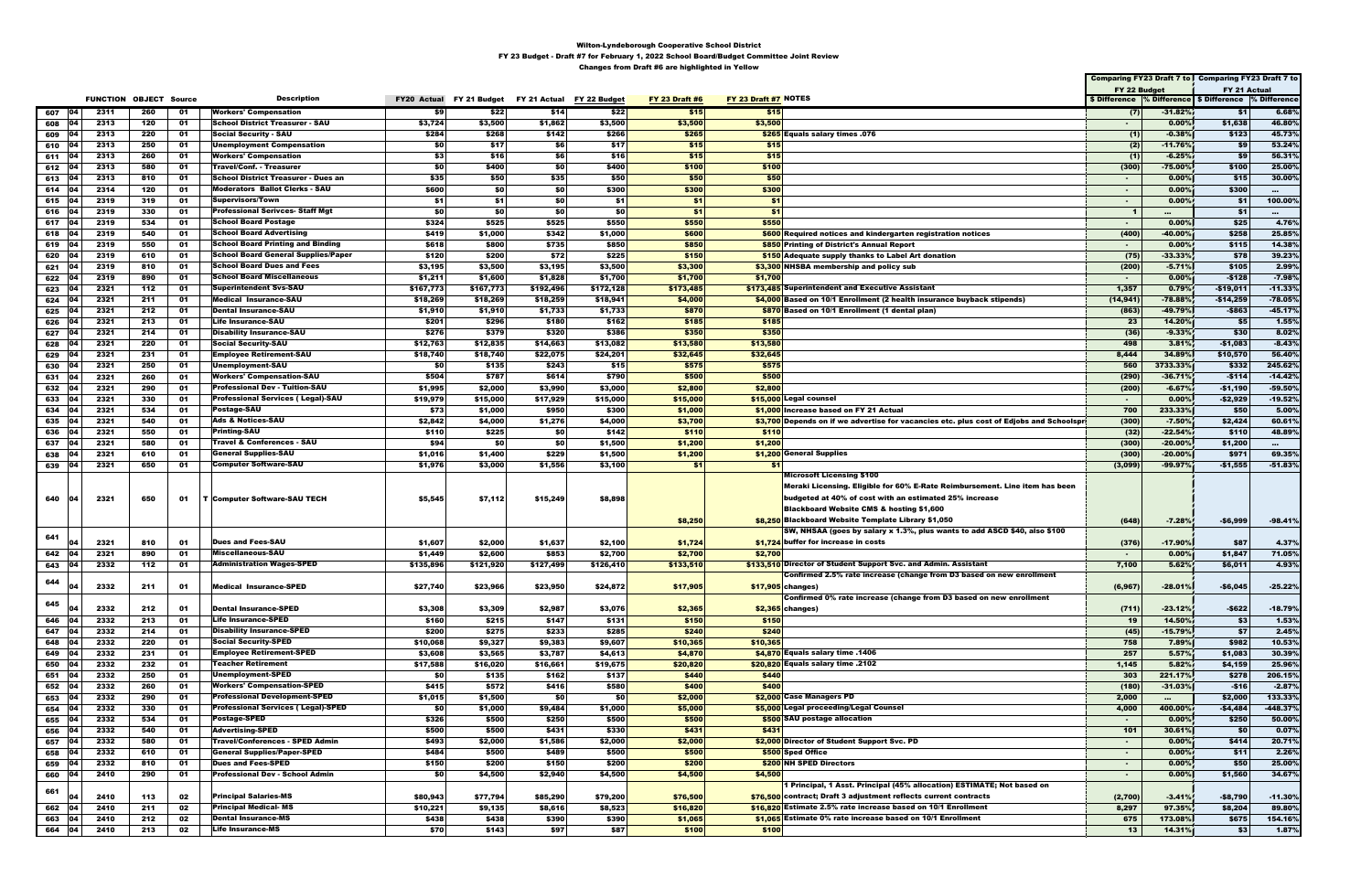|                     |      |                               |     |                                      |                    |          |                                        |          |                       |                                                                        |                |           | Comparing FY23 Draft 7 to   Comparing FY23 Draft 7 to |           |
|---------------------|------|-------------------------------|-----|--------------------------------------|--------------------|----------|----------------------------------------|----------|-----------------------|------------------------------------------------------------------------|----------------|-----------|-------------------------------------------------------|-----------|
|                     |      |                               |     | <b>Description</b>                   |                    |          |                                        |          |                       | FY 23 Draft #7 NOTES                                                   | FY 22 Budget   |           | FY 21 Actual                                          |           |
|                     |      | <b>FUNCTION OBJECT Source</b> |     |                                      | <b>FY20 Actual</b> |          | FY 21 Budget FY 21 Actual FY 22 Budget |          | <b>FY 23 Draft #6</b> |                                                                        |                |           | \$ Difference % Difference \$ Difference % Difference |           |
| 04 <br>665          | 2410 | 214                           | 02  | <b>Disability Insurance-MS</b>       | \$85               | \$183    | \$149                                  | \$1,183  | \$155                 | \$155                                                                  | (1,028)        | $-86.90%$ | \$6                                                   | 3.34%     |
| 04<br>666           | 2410 | 220                           | 02  | <b>Social Security-MS</b>            | \$6,321            | \$5,961  | \$6,528                                | \$7,323  | \$5,855               | \$5,855 Draft 3 adjustment refelcts current contracts                  | (1, 468)       | $-20.05%$ | $-$673$                                               | $-11.30%$ |
| 04<br>667           | 2410 | 232                           | 02  | <b>Teacher Retirement-MS</b>         | \$14,408           | \$13,847 | \$14,097                               | \$20,253 | \$16,075              | \$16,075 Draft 3 adjustment refelcts current contracts                 | (4, 178)       | $-20.63%$ | \$1,978                                               | 14.28%    |
| 668<br>በ4           | 2410 | 250                           | 02  | Unemployment-MS                      | \$0                | \$135    | \$140                                  | \$145    | \$260                 | \$260 Draft 3 adjustment refelcts current contracts                    | 115            | 79.31%    | \$120                                                 | 88.58%    |
| 669                 | 2410 | 260                           | 02  | <b>Workers' Compensation-MS</b>      | \$249              | \$380    | \$256                                  | \$380    | \$215                 | \$215 Draft 3 adjustment refelcts current contracts                    | (165)          | $-43.42%$ | -\$41                                                 | $-10.74%$ |
| 104<br>670          | 2410 | 534                           | 02  | Postage-MS                           | \$963              | \$1,350  | \$1,100                                | \$960    | \$960                 | \$960 Report cards, student records                                    | $\sim$         | 0.00%     | -\$140                                                | $-10.38%$ |
| 671<br>104          | 2410 | 550                           | 02  | Printing-MS                          | \$239              | \$450    |                                        |          |                       | <b>\$381</b> Envelopes, cards, attendance tags                         |                | $0.00\%$  |                                                       | $-6.40%$  |
|                     |      |                               |     |                                      |                    |          | \$410                                  | \$381    | \$381                 |                                                                        | $\sim$         |           | -\$29                                                 |           |
| 672<br>104          | 2410 | 580                           | 02  | Travel/Conferences-MS                | \$1,322            | \$4,613  | \$112                                  | \$2,700  | \$2,700               | \$2,700 PD for Principals                                              | $\sim$         | 0.00%     | \$2,588                                               | 56.10%    |
| 673 04              | 2410 | 610                           | 02  | <b>General Supplies/Paper-MS</b>     | \$332              | \$1,928  | \$1,093                                | \$1,890  | \$1,901               | \$1,901 WB Mason, batteries, calendars, boxes, front office supplies   | $-11$          | 0.58%     | \$808                                                 | 41.93%    |
|                     |      |                               |     |                                      |                    |          |                                        |          |                       | Google Suite for Education (pro-rated portion of 8 licenses @ \$43/ea) |                |           |                                                       |           |
| 674                 |      |                               |     |                                      |                    |          |                                        |          |                       | PowerSchool Report Card Plug in (estimated 5% increase)                |                |           |                                                       |           |
| 104                 | 2410 | 650                           | 02  | <b>T Computer Software - MS TECH</b> | \$2,449            | \$3,718  | \$1,895                                | \$3,316  | \$6,770               | \$6,770 PowerSchool license \$1,931                                    | 3,454          | 104.16%   | \$4,875                                               | 131.12%   |
| 04<br>675           | 2410 | 810                           | 02  | <b>Fees &amp; Dues-MS</b>            | \$2,322            | \$1,000  | \$2,104                                | \$2,944  | \$2,944               | \$2,944                                                                | $\sim$         | 0.00%     | \$840                                                 | 84.03%    |
| 676<br>04           | 2410 | 890                           | 02  | <b>Reg Ed - Misc MS</b>              | \$0                | \$225    | \$104                                  | \$225    | \$475                 | \$475                                                                  | 250            | 111.11%   | \$371                                                 | 165.04%   |
| 677<br>104          | 2410 | 113                           | 03  | <b>Principal Salaries-HS</b>         | \$98,958           | \$95,081 | \$104,244                              | \$96,800 | \$92,750              | \$92,750                                                               | (4,050)        | $-4.18%$  | $-$11,494$                                            | $-12.09%$ |
|                     | 2410 |                               | 03  | <b>Principal Medical-HS</b>          |                    |          |                                        |          |                       | \$20,560 Estimate 2.5% rate increase based on 10/1 Enrollment          |                | 97.35%    |                                                       | 115.14%   |
| 678   04            |      | 211                           |     |                                      | \$10,048           | \$9,135  | \$10,042                               | \$10,418 | \$20,560              |                                                                        | 10,142         |           | \$10,518                                              |           |
| 04<br>679           | 2410 | 212                           | 03  | <b>Dental Insurance-HS</b>           | \$535              | \$535    | \$477                                  | \$477    | \$1,300               | \$1,300 Estimate 0% rate increase based on 10/1 Enrollment             | 823            | 172.54%   | \$823                                                 | 153.91%   |
| 680                 | 2410 | 213                           | 03  | <b>Life Insurance-HS</b>             | \$85               | \$175    | \$119                                  | \$107    | \$125                 | \$125                                                                  | 18             | 16.91%    | \$6                                                   | 3.34%     |
| 681<br>104          | 2410 | 214                           | 03  | <b>Disability Insurance-HS</b>       | \$104              | \$224    | \$182                                  | \$223    | \$190                 | \$190                                                                  | (33)           | $-14.95%$ | \$8                                                   | 3.63%     |
| 682<br>104          | 2410 | 220                           | 03  | Social Security-HS                   | \$7,539            | \$7,276  | \$7,942                                | \$6,019  | \$7,095               | \$7,095 Draft 3 adjustment refelcts current contracts                  | 1,076          | 17.88%    | $-$846$                                               | $-11.63%$ |
| 683<br>104          | 2410 | 232                           | 03  | Teacher Retirement-HS                | \$17,609           | \$16,924 | \$17,230                               | \$20,347 | \$19,495              | \$19,495 Draft 3 adjustment refelcts current contracts                 | (852)          | $-4.19%$  | \$2,265                                               | 13.38%    |
| 684<br>04           | 2410 | 250                           | 03  | Unemployment-HS                      | \$0                | \$135    | \$172                                  | \$135    | \$300                 | \$300 Draft 3 adjustment refelcts current contracts                    | 165            | 122.22%   | \$128                                                 | 95.07%    |
| 685                 | 2410 | 260                           | 03  | <b>Workers' Compensation-HS</b>      | \$297              | \$464    | \$311                                  | \$464    | \$260                 | \$260 Draft 3 adjustment refelcts current contracts                    | (204)          | -43.97%   | -\$51                                                 | $-11.09%$ |
| 686<br>04           | 2410 | 534                           | 03  | Postage-HS                           | \$1,177            | \$1,650  | \$1,345                                | \$1,240  | \$1,240               | \$1,240 Report cards, student records                                  | $\sim$         | 0.00%     | $-$105$                                               | $-6.34%$  |
| 104                 |      |                               |     |                                      |                    |          |                                        |          |                       |                                                                        |                |           |                                                       |           |
| 687                 | 2410 | 550                           | 03  | Printing-HS                          | \$293              | \$550    | \$463                                  | \$427    | \$427                 | \$427 Envelopes, cards, attendance tags                                | $\sim$         | 0.00%     | -\$36                                                 | $-6.63%$  |
| 688                 | 2410 | 580                           | 03  | Travel/Conferences-HS                | \$1,616            | \$5,638  | \$137                                  | \$3,300  | \$3,300               | \$3,300 PD for Principals                                              | $\sim$         | 0.00%     | \$3,163                                               | 56.11%    |
| 04<br>689           | 2410 | 610                           | 03  | <b>General Supplies/Paper-HS</b>     | \$405              | \$2,357  | \$1,336                                | \$2,309  | \$2,324               | \$2,324 WB Mason, batteries, calendars, boxes, front office supplies   | 15             | 0.65%     | \$988                                                 | 41.93%    |
|                     |      |                               |     |                                      |                    |          |                                        |          |                       | Google Suite for Education (pro-rated portion of 8 licenses @ \$43/ea) |                |           |                                                       |           |
| 690                 |      |                               |     |                                      |                    |          |                                        |          |                       | PowerSchool Report Card Plug in (estimated 5% increase)                |                |           |                                                       |           |
| 104                 | 2410 | 650                           | 03  | T Computer Software - HS TECH        | \$4,848            | \$4,848  | \$2,621                                | \$4,109  | \$4,925               | \$4,925 PowerSchool license \$1,931                                    | 816            | 19.86%    | \$2,304                                               | 47.53%    |
| 04<br>691           | 2410 | 810                           | 03  | <b>Fees &amp; Dues-HS</b>            | \$2,441            | \$2,000  | \$2,571                                | \$3,599  | \$3,599               | \$3,599                                                                | $\sim$         | $0.00\%$  | \$1,028                                               | 51.39%    |
| 692<br>104          | 2410 | 890                           | 03  | Reg Ed - Misc HS                     | \$0                | \$275    | \$85                                   | \$275    | \$525                 | \$525                                                                  | 250            | 90.91%    | \$440                                                 | 160.18%   |
| 104                 | 2410 | 113                           | -11 | <b>Principal Salaries-FRES</b>       |                    |          | \$96,350                               |          |                       |                                                                        | 5,125          | 5.32%     | \$5,125                                               | 7.79%     |
| 693                 |      |                               |     |                                      | \$64,418           | \$65,800 |                                        | \$96,350 | \$101,475             | \$101,475                                                              |                |           |                                                       |           |
| 694                 | 2410 | 211                           | -11 | <b>Principal Medical-FRES</b>        | \$6,268            | \$5,694  | \$7,125                                | \$7,423  | \$20,535              | \$20,535 Estimate 2.5% rate increase based on 10/1 Enrollment          | 13,112         | 176.64%   | \$13,410                                              | 235.52%   |
| 695<br>104          | 2410 | 212                           | -11 | <b>Dental Insurance-FRES</b>         | \$541              | \$444    | \$564                                  | \$564    | \$1,495               | \$1,495 Estimate 0% rate increase based on 10/1 Enrollment             | 931            | 165.07%   | \$931                                                 | 209.59%   |
| 04<br>696           | 2410 | 213                           | -11 | <b>Life Insurance-FRES</b>           | \$94               | \$116    | \$108                                  | \$97     | \$110                 | \$110                                                                  | 13             | 13.17%    | \$2                                                   | 1.52%     |
| 697<br>104          | 2410 | 214                           | -11 | <b>Disability Insurance-FRES</b>     | \$125              | \$149    | \$159                                  | \$196    | \$165                 | \$165                                                                  | (31)           | $-15.90%$ | \$6                                                   | 3.97%     |
| 04<br>698           | 2410 | 220                           | -11 | <b>Social Security-FRES</b>          | \$4,846            | \$5,034  | \$7,299                                | \$6,019  | \$7,765               | \$7,765 Equals salary times .076                                       | 1,746          | 29.01%    | \$466                                                 | 9.25%     |
| 699<br>104          | 2410 | 232                           | -11 | Teacher Retirement-FRES              | \$11,397           | \$11,712 | \$17,150                               | \$16,648 | \$21,370              | \$21,370 Equals salary time .2102                                      | 4,722          | 28.36%    | \$4,220                                               | 36.03%    |
| 700                 | 2410 | 250                           | -11 | Unemployment-FRES                    | \$0                | \$68     | \$93                                   | \$68     | \$335                 | \$335                                                                  | 267            | 392.65%   | \$242                                                 | 356.38%   |
| 701<br>104          | 2410 | 260                           | -11 | Workers' Compensation-FRES           | \$194              | \$309    | \$310                                  | \$320    | \$275                 | \$275                                                                  | (45)           | $-14.06%$ | $-$35$                                                | $-11.30%$ |
| 104                 |      |                               |     | <b>Postage-FRES</b>                  |                    |          |                                        |          |                       |                                                                        |                |           |                                                       |           |
| 702                 | 2410 | 534                           | 11  |                                      | \$1,398            | \$1,600  | \$1,853                                | \$1,000  | \$1,482               | \$1,482 Actual meter cost last year                                    | 482            | 48.20%    | $-$371$                                               | $-23.20%$ |
| 703                 | 2410 | 550                           | -11 | <b>Printing-FRES</b>                 | \$0                | \$1,135  | \$0                                    | \$600    | \$500                 | \$500 Envelopes, cards, attendance tags                                | (100)          | $-16.67%$ | \$500                                                 | 44.05%    |
| 04<br>704           | 2410 | 580                           | 11  | <b>Travel/Conferences-FRES</b>       | \$0                | \$500    | \$48                                   | \$500    | \$2,700               | \$2,700 Conferences/workshops/training                                 | 2,200          | 440.00%   | \$2,652                                               | 530.37%   |
| 705 04              | 2410 | 610                           | -11 | <b>General Supplies/Paper-FRES</b>   | \$3,710            | \$4,500  | \$3,368                                | \$4,400  | \$4,000               | \$4,000 WB Mason, calendars, office supplies                           | (400)          | $-9.09%$  | \$632                                                 | 14.05%    |
|                     |      |                               |     |                                      |                    |          |                                        |          |                       | Google Suite for Education (pro-rated portion of 8 licenses @ \$43/ea) |                |           |                                                       |           |
| 706                 |      |                               |     |                                      |                    |          |                                        |          |                       | <b>PowerSchool Report Card Plug in (estimated 5% increase)</b>         |                |           |                                                       |           |
| 04                  | 2410 | 650                           | 11  | T Computer Software - FRES TECH      | \$5,546            | \$4,685  | \$4,018                                | \$5,171  | \$12,730              | \$12.730 PowerSchool license \$1,931                                   | 7,559          | 146.18%   | \$8,712                                               | 185.95%   |
| 707<br>04           | 2410 | 810                           | 11  | <b>Fees &amp; Dues-FRES</b>          | \$235              | \$O      | \$0                                    | \$900    | \$795                 | \$795                                                                  | (105)          | $-11.67%$ | \$795                                                 | $\sim$    |
| 708<br>04           | 2410 | 890                           | 11  | <b>Reg Ed - Misc FRES</b>            | \$0                | \$500    | \$0                                    | \$500    | \$500                 | \$500                                                                  | $\sim$         | 0.00%     | \$500                                                 | 100.00%   |
| 104                 |      |                               |     | <b>Principal Salaries-LCS</b>        |                    |          | \$0                                    |          |                       | \$1                                                                    |                |           |                                                       |           |
| 709                 | 2410 | 113                           | 12  |                                      | \$27,608           | \$28,200 |                                        | \$0      | \$1                   |                                                                        | $\mathbf{1}$   | $\sim$    | \$1                                                   | $0.00\%$  |
| 04<br>710           | 2410 | 211                           | 12  | <b>Principal Medical-LCS</b>         | \$2,686            | \$2,440  | \$0                                    | \$0      | \$1                   | \$1                                                                    | $\mathbf{1}$   | $\cdots$  | \$1                                                   | 0.04%     |
| 711 04              | 2410 | 212                           | 12  | <b>Dental Insurance-LCS</b>          | \$232              | \$287    | \$0                                    | \$0      | \$1                   | \$1                                                                    | $\blacksquare$ | $\cdots$  | \$1                                                   | 0.35%     |
| 712<br>04           | 2410 | 213                           | 12  | <b>Life Insurance-LCS</b>            | \$40               | \$50     | \$0                                    | \$0      | \$1                   | \$1                                                                    | $\mathbf{1}$   | $\cdots$  | \$1                                                   | 2.00%     |
| 713 04              | 2410 | 214                           | 12  | <b>Disability Insurance-LCS</b>      | \$54               | \$64     | \$0                                    | \$64     | \$1                   | \$1                                                                    | (63)           | $-98.44%$ | \$1                                                   | 1.56%     |
| 714<br>$ 04\rangle$ | 2410 | 220                           | 12  | <b>Social Security-LCS</b>           | \$2,077            | \$2,157  | \$0                                    | \$0      | \$1                   | \$1 Equals salary times .076                                           | $\mathbf{1}$   | $\cdots$  | \$1                                                   | 0.05%     |
| 715<br>04           | 2410 | 232                           | 12  | <b>Teacher Retirement-LCS</b>        | \$4,884            | \$5,020  | \$0                                    | \$0      | \$1                   | \$1 Equals salary time .2102                                           | $\mathbf{1}$   | $\sim$    | \$1                                                   | 0.02%     |
| 716 04              | 2410 | 250                           | 12  | <b>Unemployment-LCS</b>              | \$0                | \$68     | \$0                                    | \$0      | \$1                   | \$1                                                                    | $\mathbf{1}$   | $\sim$    | \$1                                                   | 1.47%     |
| 717 04              | 2410 | 260                           | 12  | <b>Workers' Compensation-LCS</b>     | \$83               | \$132    | \$0                                    | \$0      | \$1                   | \$1                                                                    | $\mathbf 1$    | $\cdots$  | \$1                                                   | 0.76%     |
| - 04                | 2410 | 534                           |     | Postage-LCS                          | \$313              | \$280    | \$280                                  | \$290    | \$296                 | \$296 Summer mailings, Information to parents, etc.                    | 6              | 2.07%     | \$16                                                  | 5.71%     |
| 718                 |      |                               | 12  |                                      |                    |          |                                        |          |                       |                                                                        |                |           |                                                       |           |
| 04<br>719           | 2410 | 580                           | 12  | Travel/Conferences-LCS               | \$125              | \$500    | \$437                                  | \$500    | \$600                 | \$600 Mileage for 4 Specials Teachers                                  | 100            | 20.00%    | \$163                                                 | 32.50%    |
| 720 04              | 2410 | 610                           | 12  | <b>General Supplies/Paper-LCS</b>    | \$427              | \$1,190  | \$745                                  | \$1,300  | \$760                 | \$760 Office Supplies and laminating film                              | (540)          | $-41.54%$ | \$15                                                  | 1.27%     |
|                     |      |                               |     |                                      |                    |          |                                        |          |                       | Google Suite for Education (pro-rated portion of 8 licenses @ \$43/ea) |                |           |                                                       |           |
| 721                 |      |                               |     |                                      |                    |          |                                        |          |                       | PowerSchool Report Card Plug in (estimated 5% increase)                |                |           |                                                       |           |
| 04                  | 2410 | 650                           | 12  | T Computer Software - LCS TECH       | \$1,101            | \$681    | \$731                                  | \$734    | \$3,680               | \$3,680 PowerSchool license \$1,931                                    | 2,946          | 401.36%   | \$2,949                                               | 433.10%   |
| 722 04              | 2411 | 114                           | 02  | <b>Secretarial Salaries-MS</b>       | \$30,380           | \$32,103 | \$33,065                               | \$32,444 | \$34,095              | \$34,095                                                               | 1,651          | 5.09%     | \$1,030                                               | 3.21%     |
|                     |      |                               |     |                                      |                    |          |                                        |          |                       |                                                                        |                |           |                                                       |           |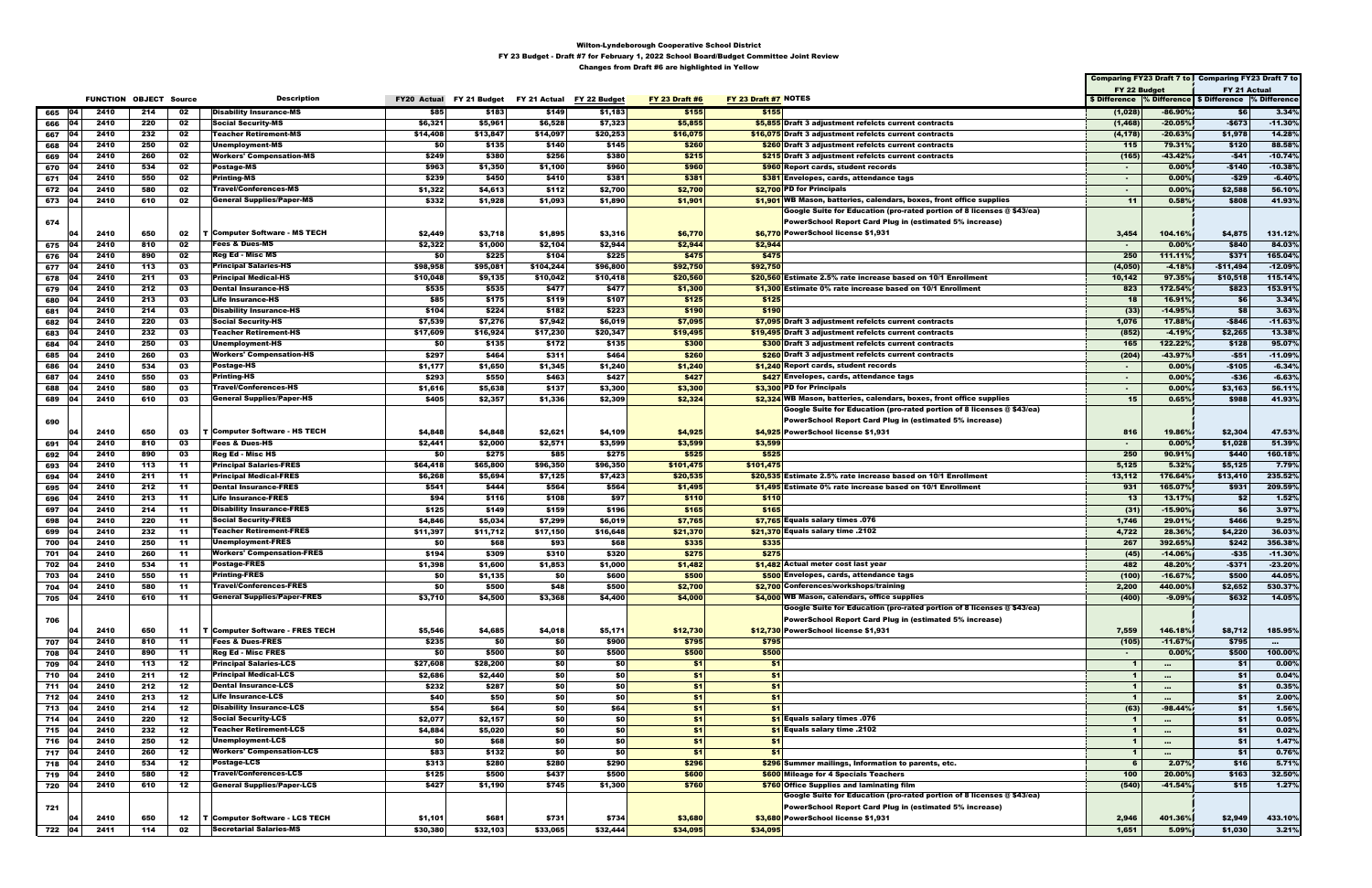|            |            |                               |            |           |                                                                      |                     |                     |                           |                    |                       |                                                                                                                                              |                         |                         | Comparing FY23 Draft 7 to   Comparing FY23 Draft 7 to    |                    |
|------------|------------|-------------------------------|------------|-----------|----------------------------------------------------------------------|---------------------|---------------------|---------------------------|--------------------|-----------------------|----------------------------------------------------------------------------------------------------------------------------------------------|-------------------------|-------------------------|----------------------------------------------------------|--------------------|
|            |            |                               |            |           |                                                                      |                     |                     |                           |                    |                       |                                                                                                                                              | FY 22 Budget            |                         | FY 21 Actual                                             |                    |
|            |            | <b>FUNCTION OBJECT Source</b> |            |           | <b>Description</b>                                                   | <b>FY20 Actual</b>  | FY 21 Budget        | FY 21 Actual FY 22 Budget |                    | <b>FY 23 Draft #6</b> | FY 23 Draft #7 NOTES                                                                                                                         |                         |                         | \$ Difference % Difference   \$ Difference  % Difference |                    |
| 723        | 04         | 2411                          | 211        | 02        | <b>Medical insurance-MS</b>                                          | \$15,059            | \$16,326            | \$7,992                   | \$8,523            | \$7,745               | \$7,745                                                                                                                                      | (778)                   | $-9.13%$                | $-$247$                                                  | $-1.51%$           |
| 724        | 04         | 2411                          | 212        | 02        | <b>Dental Insurance-MS</b>                                           | \$869               | \$868               | \$448                     | \$290              | \$645                 | \$645                                                                                                                                        | 355                     | 122.41%                 | \$197                                                    | 22.70%             |
| 725        | 104        | 2411                          | 213        | 02        | <b>Life Insurance-MS</b>                                             | \$43                | \$57                | \$26                      | \$35               | \$30                  | \$30                                                                                                                                         | (5)                     | $-14.29%$               | \$4                                                      | 7.54%              |
| 726        | 104        | 2411                          | 214        | 02        | <b>Disability Insurance-MS</b>                                       | \$70                | \$73                | \$36                      | \$71               | \$40                  | \$40                                                                                                                                         | (31)                    | $-43.80%$               | \$4                                                      | 6.05%              |
| 727        | 04         | 2411                          | 220        | 02        | <b>Social Security-MS</b>                                            | \$2,152             | \$2,456             | \$2,399                   | \$2,466            | \$2,680               | \$2,680 Equals salary times .076                                                                                                             | 214                     | 8.68%                   | \$281                                                    | 11.44%             |
| 728        | 04         | 2411                          | 231        | 02        | <b>Employee Retirement-MS</b>                                        | \$3,394             | \$3,586             | \$3,655                   | \$4,662            | \$4,795               | \$4,795 Equals salary time .1406                                                                                                             | 133                     | 2.85%                   | \$1,140                                                  | 31.79%             |
| 729<br>730 |            | 2411<br>2411                  | 250<br>260 | 02<br>02  | Unemployment-MS<br><b>Workers' Compensation-MS</b>                   | \$0<br>\$95         | \$133<br>\$151      | \$78<br>\$106             | \$133<br>\$151     | \$110<br>\$95         | \$110<br>\$95                                                                                                                                | (23)<br>(56)            | $-17.29%$<br>$-37.09%$  | \$32<br>$-$11$                                           | 24.22%<br>$-7.50%$ |
| 731        |            | 2411                          | 114        | 03        | <b>Secretarial Salaries-HS</b>                                       | \$37,131            | \$39,237            | \$37,914                  | \$39,709           | \$41,670              | \$41,670 Two Staff                                                                                                                           | 1,961                   | 4.94%                   | \$3,756                                                  | 9.57%              |
| 732        | 104        | 2411                          | 211        | 03        | <b>Medical insurance-HS</b>                                          | \$20,406            | \$16,212            | \$10,978                  | \$10,041           | \$9,465               | \$9,465 Estimate 5% rate increase based on 10/1 Enrollment                                                                                   | (576)                   | $-5.74%$                | $-$1,513$                                                | $-9.33%$           |
| 733        | 104        | 2411                          | 212        | 03        | <b>Dental Insurance-HS</b>                                           | \$1,063             | \$1,060             | \$543                     | \$477              | \$790                 | \$790 Estimate 5% rate increase based on 10/1 Enrollment                                                                                     | 313                     | 65.62%                  | \$247                                                    | 23.31%             |
| 734        |            | 2411                          | 213        | 03        | <b>Life Insurance-HS</b>                                             | \$52                | \$69                | \$31                      | \$43               | \$35                  | \$35                                                                                                                                         | (8)                     | $-18.22%$               | \$4                                                      | 6.46%              |
| 735        | ∣04        | 2411                          | 214        | 03        | <b>Disability Insurance-HS</b>                                       | \$85                | \$89                | \$43                      | \$87               | \$45                  | \$45                                                                                                                                         | (42)                    | -48.26%                 | \$2                                                      | 2.29%              |
| 736        | 04         | 2411                          | 220        | 03        | <b>Social Security-HS</b>                                            | \$2,783             | \$3,002             | \$2,842                   | \$3,018            | \$3,275               | \$3,275 Equals salary times .076                                                                                                             | 257                     | 8.52%                   | \$433                                                    | 14.42%             |
| 737        |            | 2411                          | 231        | 03        | <b>Employee Retirement-HS</b>                                        | \$4,144             | \$4,383             | \$4,205                   | \$5,698            | \$5,860               | \$5,860 Equals salary time .1406                                                                                                             | 162                     | 2.84%                   | \$1,655                                                  | 37.76%             |
| 738        |            | 2411                          | 250        | 03        | Unemployment-HS                                                      | \$0                 | \$135               | \$88                      | \$135              | \$135                 | \$135                                                                                                                                        | $\blacksquare$          | 0.00%                   | \$47                                                     | 34.60%             |
| 739        |            | 2411                          | 260        | 03        | <b>Workers' Compensation-HS</b>                                      | \$121               | \$184               | \$126                     | \$187              | \$115                 | \$115                                                                                                                                        | (72)                    | $-38.50%$               | -\$11                                                    | $-6.09%$           |
| 740        | 104        | 2411                          | 114        | -11       | <b>Secretarial Salaries-FRES</b>                                     | \$54,509            | \$58,105            | \$55,904                  | \$61,108           | \$63,080              | \$63,080 2 Staff                                                                                                                             | 1,972                   | 3.23%                   | \$7,176                                                  | 12.35%             |
| 741        |            |                               |            |           |                                                                      |                     |                     |                           |                    |                       | Estimate 2.5% rate increase based on 10/2021 staffing; D5 corrects SS Health                                                                 |                         |                         |                                                          |                    |
|            |            | 2411                          | 211        | -11       | <b>Medical insurance-FRES</b>                                        | \$4,775             | \$2,775             | \$4,775                   | \$2,775            | \$22,470              | \$22.470 Insurance stipend                                                                                                                   | 19,695                  | 709.73%                 | \$17,695                                                 | 637.66%            |
| 742        | 104        | 2411                          | 212        | $-11$     | <b>Dental Insurance-FRES</b>                                         | \$1,676             | \$1,677             | \$1,493                   | \$1,493            | \$2,360               | \$2,360 Estimate 0% rate increase based on 10/2021 staffing                                                                                  | 867                     | 58.07%                  | \$867                                                    | 51.68%             |
| 743        | 04         | 2411                          | 213        | -11       | <b>Life Insurance-FRES</b>                                           | \$98                | \$103               | \$81                      | \$72               | \$85                  | \$85                                                                                                                                         | $-13$                   | 18.06%                  | \$4                                                      | 4.33%              |
| 744        |            | 2411                          | 214        | 11        | <b>Disability Insurance-FRES</b>                                     | \$106               | \$131               | \$116                     | \$143              | \$120                 | \$120                                                                                                                                        | (23)                    | $-16.23%$               | \$4                                                      | 3.13%              |
| 745        | 104        | 2411                          | 220        | -11       | <b>Social Security-FRES</b>                                          | \$4,504             | \$4,445             | \$4,613                   | \$4,644            | \$4,905               | \$4,905 Equals salary times .076; D5 correction result of SS Health Insurance stipend                                                        | 261                     | 5.62%                   | \$292                                                    | 6.56%              |
| 746        | 104        | 2411                          | 231        | -11       | <b>Employee Retirement-FRES</b><br>Unemployment-FRES                 | \$3,683             | \$4,122             | \$3,765                   | \$5,400            | \$5,400               | \$5,400 Equals salary time $.1406$                                                                                                           | $\sim$<br>67            | 0.00%                   | \$1,635                                                  | 39.66%             |
| 747<br>748 |            | 2411<br>2411                  | 250<br>260 | -11<br>11 | <b>Workers' Compensation-FRES</b>                                    | \$0<br>\$175        | \$135<br>\$273      | \$122<br>\$186            | \$138<br>\$275     | \$205<br>\$175        | \$205<br>\$175                                                                                                                               | (100)                   | 48.55%<br>$-36.36%$     | \$83<br>$-511$                                           | 61.84%<br>$-4.10%$ |
| 749        | 04         | 2411                          | 114        | 12        | <b>Secretarial Salaries-LCS</b>                                      | \$21,068            | \$21,580            | \$24,379                  | \$21,580           | \$22,560              | \$22,560 1 Staff                                                                                                                             | 980                     | 4.54%                   | -\$1,819                                                 | $-8.43%$           |
|            |            |                               |            |           |                                                                      |                     |                     |                           |                    |                       | Based on 10/1 Enrollment (1 health insurance buyback stipend); D5 corrections                                                                |                         |                         |                                                          |                    |
| 750        |            | 2411                          | 211        | 12        | <b>Medical insurance-LCS</b>                                         | \$775               | \$775               | \$775                     | \$775              | \$996                 | \$996 SS Health Insurance stipend                                                                                                            | 221                     | 28.52%                  | \$221                                                    | 28.52%             |
| 751        |            | 2411                          | 212        | 12        | <b>Dental Insurance-LCS</b>                                          | \$0                 | -\$0                | \$0                       | -\$0               | \$1                   | - \$1                                                                                                                                        | -1                      | $\cdots$                | - \$1                                                    |                    |
| 752        |            | 2411                          | 213        | 12        | <b>Life Insurance-LCS</b>                                            | \$47                | \$38                | \$36                      | \$32               | \$40                  | \$40                                                                                                                                         |                         | 25.00%                  | \$4                                                      | 10.32%             |
| 753        | 04         | 2411                          | 214        | 12        | <b>Disability Insurance-LCS</b>                                      | \$19                | \$49                | \$41                      | \$53               | \$45                  | \$45                                                                                                                                         |                         | $-14.38%$               | \$4                                                      | 7.43%              |
| 754        |            | 2411                          | 220        | 12        | <b>Social Security-LCS</b>                                           | \$1,612             | \$1,651             | \$1,678                   | \$1,651            | \$1,805               | \$1,805 Equals salary times .076; D5 correction result of SS Health Insurance stipend                                                        | 154                     | 9.33%                   | \$127                                                    | 7.71%              |
| 755        | 04         | 2411                          | 231        | 12        | <b>Employee Retirement-LCS</b>                                       | \$0                 | \$0                 | \$0                       | -\$0               | \$3,175               | \$3,175 Equals salary time $.1406$                                                                                                           | 3,175                   | $\cdots$                | \$3,175                                                  | $\sim$             |
| 756        | 04         | 2411                          | 250        | 12        | Unemployment-LCS                                                     | \$0                 | \$68                | \$56                      | \$68               | \$75                  | \$75                                                                                                                                         | - 7                     | 10.29%                  | \$19                                                     | 27.76%             |
| 757        |            | 2411                          | 260        | 12        | <b>Workers' Compensation-LCS</b>                                     | \$65                | \$101               | \$70                      | \$101              | \$65                  | \$65                                                                                                                                         | (36)                    | $-35.64%$               | -\$5                                                     | $-5.39%$           |
| 758        | 104        | 2490                          | 890        | 02        | <b>Graduation/Assembly Expenses-MS</b>                               | \$114               | \$1,800             | \$2,561                   | \$1,800            | \$1,800               | \$1,800 caps, gowns, diplomas, Awards night, NH Scholar recognition                                                                          | $\sim$                  | 0.00%                   | $-5761$                                                  | $-42.28%$          |
| 759        | 04         | 2490                          | 890        | 03        | <b>Graduation/Assembly Expenses-HS</b>                               | \$4,427             | \$2,700             | \$3,766                   | \$2,700            | \$2,700               | \$2,700 caps, gowns, diplomas, Awards night, NH Scholar recognition                                                                          | $\sim$                  | 0.00%                   | -\$1,066                                                 | $-39.49%$          |
| 760        |            | 2490                          | 890        | -11       | <b>Graduation/Assembly Expenses-FRES</b>                             | \$818               | \$5,250             | \$1,890                   | \$3,809            | \$3,250               | \$3,250 Artist in Residence, Graduation                                                                                                      | (559)                   | $-14.68%$               | \$1,360                                                  | 25.90%             |
| 761        |            | 2490                          | 890        | 12        | <b>Graduation/Assembly Expenses-LCS</b>                              | \$764               | \$2,000             | \$1,765                   | \$2,000            | \$2,000               | \$2,000 Kindergarten End of Year Celebration and assemblies<br>\$170.000 Bus. Admin., HR/Personnel, Acct. Payable .5 FTE, Bus. Asst. .25 FTE | $\blacksquare$          | 0.00%                   | \$235                                                    | 11.75%             |
| 762        | 04         | 2510                          | 112        | 01        | <b>Business Services Wages-SAU</b>                                   | \$174,435           | \$172,345           | \$175,602                 | \$172,600          | \$170,000             |                                                                                                                                              | (2,600)                 | $-1.51%$                | -\$5,602                                                 | $-3.25%$           |
| 763<br>764 | 04         | 2510<br>2510                  | 211<br>212 | 01<br>01  | Medical Insurance-BUS<br><b>Dental Insurance-BUS</b>                 | \$43,931<br>\$3,262 | \$43,932<br>\$3,263 | \$23,137<br>\$1,339       | \$6,000<br>\$0     | \$37,380<br>\$1,435   | \$37,380 Estimate 2.5% rate increase based on 10/1 Enrollment<br>\$1,435 Estimate 0% rate increase based on 10/1 Enrollment                  | 31,380<br>1,435         | 523.00%                 | \$14,243<br>\$96                                         | 32.42%<br>2.96%    |
| 765        | 104        | 2510                          | 213        | 01        | <b>Life Insurance-BUS</b>                                            | \$234               | \$304               | \$153                     | \$151              | \$155                 | \$155                                                                                                                                        | $\overline{4}$          | $\sim 10^{-1}$<br>2.51% | <b>\$2</b>                                               | 0.68%              |
| 766        | 04         | 2510                          | 214        | 01        | <b>Disability Insurance-BUS</b>                                      | \$287               | \$389               | \$238                     | \$313              | \$250                 | \$250                                                                                                                                        | (63)                    | $-20.12%$               | \$12                                                     | 3.00%              |
| 767        | 04         | 2510                          | 220        | 01        | <b>Social Security-BUS</b>                                           | \$13,620            | \$13,184            | \$14,736                  | \$13,118           | \$13,005              | \$13,005 Equals salary times .0765                                                                                                           | (113)                   | $-0.86%$                | $-$1,731$                                                | $-13.13%$          |
| 768        | 04         | 2510                          | 231        | 01        | <b>Employee Retirement-BUS</b>                                       | \$7,463             | \$9,533             | \$6,313                   | \$12,935           | \$7,205               | \$7,205 Equals salary time .1406                                                                                                             | (5,730)                 | $-44.30%$               | \$892                                                    | 9.36%              |
| 769        | 104        | 2510                          | 232        | 01        | <b>Teacher Retirement-BUS</b>                                        | \$15,485            | \$15,486            | \$16,824                  | \$17,867           | \$18,259              | \$18,259 Equals salary time .2102                                                                                                            | 392                     | 2.19%                   | \$1,435                                                  | 9.27%              |
| 770        | 104        | 2510                          | 250        | 01        | <b>Unemployment Comp - BUS</b>                                       | \$0                 | \$203               | \$467                     | \$203              | \$595                 | \$595                                                                                                                                        | 392                     | 193.10%                 | \$128                                                    | 62.89%             |
| 771        | 04         | 2510                          | 260        | 01        | <b>Workers' Compensation-BUS</b>                                     | \$508               | \$809               | \$581                     | \$809              | \$539                 | \$539                                                                                                                                        | (270)                   | $-33.37%$               | $-$42$                                                   | $-5.17%$           |
| 772        | 04         | 2510                          | 290        | 01        | <b>Professional Development-BUS</b>                                  | \$1,400             | \$2,000             | \$750                     | \$2,700            | \$2,700               | \$2,700 BA Certification programs                                                                                                            | $\sim$                  | 0.00%                   | \$1,950                                                  | 97.50%             |
| 773        | 04         | 2510                          | 330        | 01        | <b>Professional Services FSA-BUS</b>                                 | \$2,078             | \$2,700             | \$14,944                  | \$3,000            | \$2,000               | \$2,000                                                                                                                                      | (1,000)                 | $-33.33%$               | $-$12,944$                                               | $-479.42%$         |
| 774        | 104        | 2510                          | 331        | 01        | <b>Fiscal Contracted Services - BUS</b>                              | \$2,925             | \$1,000             | \$10,340                  | \$2,000            | \$2,000               | \$2,000                                                                                                                                      | $\sim$                  | 0.00%                   | $-$8,340$                                                | $-834.00\%$        |
| 775        | 04         | 2510                          | 534        | 01        | <b>Postage-Business Office</b>                                       | \$537               | \$1,000             | \$955                     | \$843              | \$950                 | \$950 Based on FY21 expenses                                                                                                                 | 107                     | 12.69%                  | $-55$                                                    | $-0.50%$           |
| 776        | <b>04</b>  | 2510                          | 550        | 01        | <b>Printing - Business Office</b><br><b>Travel/Conferences - BUS</b> | \$1,094             | \$1,200             | \$873                     | \$1,100            | \$1,100               | \$1,100                                                                                                                                      | $\sim$                  | 0.00%                   | \$227                                                    | 18.90%             |
| 777        | 104<br> 04 | 2510                          | 580        | 01<br>01  | <b>General Supplies/Paper-BUS</b>                                    | \$122<br>\$884      | \$1,000<br>\$1,300  | <b>\$0</b><br>\$1,064     | \$1,200<br>\$1,300 | \$1,200<br>\$1,300    | \$1,200<br>\$1,300                                                                                                                           | $\sim$                  | 0.00%                   | \$1,200<br>\$236                                         | 120.00%<br>18.18%  |
| 778<br>779 | 104        | 2510<br>2510                  | 610<br>650 | 01        | T Computer Software- BUS TECH                                        | \$20,524            | \$23,927            | \$20,524                  | \$26,201           | \$26,201              | \$26,201 IV \$23,820, Tyler University \$1,150, Microsoft Licensing \$110                                                                    | $\sim$<br>$\sim$        | 0.00%<br>0.00%          | \$5,677                                                  | 23.73%             |
| 780        | 04         | 2510                          | 735        | 01        | <b>Replace Equipment-BUS</b>                                         | \$3,500             | \$1,350             | \$814                     | \$1,050            | \$1                   | \$1 Business office computer (Removed Draft 6)                                                                                               | (1,049)                 | -99.90%                 | $-$813$                                                  | $-60.24%$          |
| 781        | 104        | 2510                          | 810        | 01        | <b>Dues and Fees-BUS</b>                                             | \$325               | \$500               | \$375                     | \$550              | \$550                 | \$550                                                                                                                                        | $\sim$                  | 0.00%                   | \$175                                                    | 35.00%             |
| 782        | 04         | 2510                          | 890        | 01        | <b>Miscellaneous - Audit-BUS</b>                                     | \$18,500            | \$18,000            | \$15,656                  | \$18,500           | \$18,500              | \$18,500                                                                                                                                     | $\sim$                  | 0.00%                   | \$2,844                                                  | 15.80%             |
| 783        | 104        | 2620                          | 114        | 01        | <b>Faclities Salaries</b>                                            | \$63,400            | \$63,400            | \$65,950                  | \$65,950           | \$73,850              | \$73,850                                                                                                                                     | 7,900                   | 11.98%                  | \$7,900                                                  | 12.46%             |
| 784        | 04         | 2620                          | 211        | 01        | <b>Medical insurance</b>                                             | \$22,740            | \$21,966            | \$21,950                  | \$23,800           | \$21,475              | \$21,475 Confirmed 2.5% rate increase                                                                                                        | (2, 325)                | $-9.77%$                | $-$475$                                                  | $-2.16%$           |
| 785        | 04         | 2620                          | 212        | 01        | <b>Dental Insurance</b>                                              | \$1,631             | \$1,631             | \$1,493                   | \$1,493            | \$1,495               | \$1,495 Confirmed 0% rate increase                                                                                                           | $\overline{\mathbf{2}}$ | 0.13%                   | \$2                                                      | 0.10%              |
| 786        | 104        | 2620                          | 213        | 01        | <b>Life Insurance</b>                                                | \$93                | \$112               | \$84                      | \$76               | \$110                 | \$110                                                                                                                                        | 34                      | 45.50%                  | \$26                                                     | 23.05%             |
| 787 04     |            | 2620                          | 214        | 01        | <b>Disability Insurance</b>                                          | \$115               | \$143               | \$121                     | \$143              | \$145                 | \$145                                                                                                                                        | $\overline{2}$          | 1.40%                   | \$24                                                     | 16.53%             |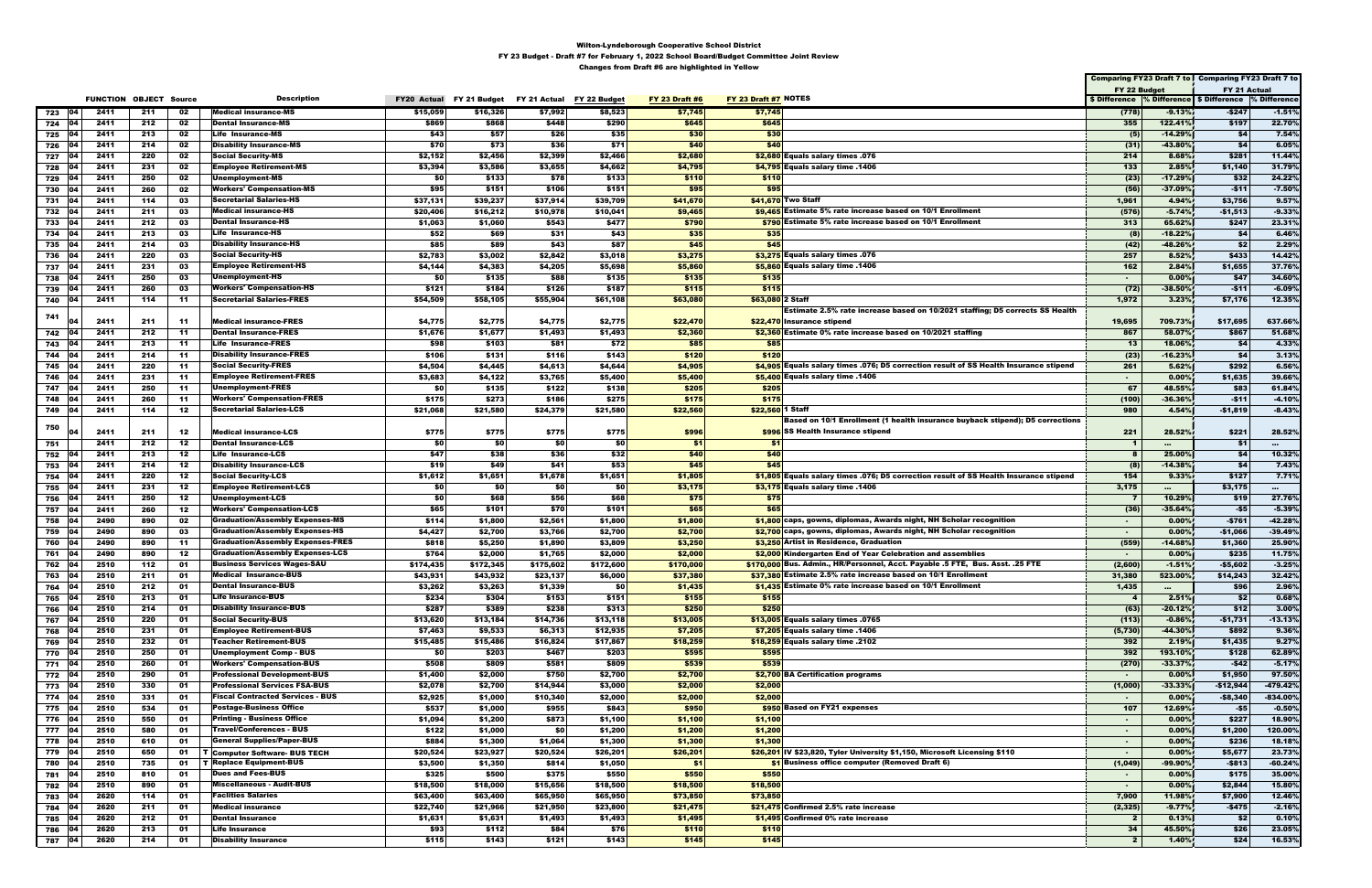|                   |      |                               |                 |                                             |                    |              |              |              |                       |                                                                                |              |           | Comparing FY23 Draft 7 to Comparing FY23 Draft 7 to      |                |
|-------------------|------|-------------------------------|-----------------|---------------------------------------------|--------------------|--------------|--------------|--------------|-----------------------|--------------------------------------------------------------------------------|--------------|-----------|----------------------------------------------------------|----------------|
|                   |      |                               |                 |                                             |                    |              |              |              |                       |                                                                                | FY 22 Budget |           | FY 21 Actual                                             |                |
|                   |      | <b>FUNCTION OBJECT Source</b> |                 | <b>Description</b>                          | <b>FY20 Actual</b> | FY 21 Budget | FY 21 Actual | FY 22 Budget | <b>FY 23 Draft #6</b> | FY 23 Draft #7 NOTES                                                           |              |           | \$ Difference % Difference   \$ Difference  % Difference |                |
| 104               | 2620 | 220                           | 01              | <b>Social Security</b>                      | \$4,806            | \$4,850      | \$4,947      | \$5,045      | \$5,650               | \$5,650                                                                        | 605          | 11.99%    | \$703                                                    | 14.50%         |
| 788               |      |                               |                 |                                             |                    |              |              |              |                       |                                                                                |              |           |                                                          |                |
| 789<br><b>04</b>  | 2620 | 231                           | 01              | <b>Employee Retirement</b>                  | \$7,394            | \$7,082      | \$7,367      | \$4,104      | \$10,250              | \$10,250 Equals salary time .2102 for those working 30 hours per week.         | 6,146        | 149.76%   | \$2,883                                                  | 40.71%         |
| 104<br>790        | 2620 | 250                           | 01              | Unemployment                                | SO.                | \$68         | \$80         | \$217        | \$245                 | \$245                                                                          | 28           | 12.90%    | \$165                                                    | 242.35%        |
| 791<br>04         | 2620 | 260                           | 01              | <b>Workers' Compensation</b>                | \$1,577            | \$297        | \$1,724      | \$1,724      | \$115                 | \$115                                                                          | (1,609)      | $-93.33%$ | $-$1,609$                                                | $-541.86%$     |
| 792<br>104        | 2620 | 291                           | 01              | <b>Profn'l Development (Training)</b>       | \$0                | \$500        | \$0          | \$522        | \$1                   | \$1 Training for facilities manager                                            | (521)        | $-99.81%$ | \$1                                                      | 0.20%          |
| 793<br>104        | 2620 | 330                           | 01              | Custodial Contracted Svc.                   | \$0                | \$0          | \$0          | \$1          | \$1                   | \$1 Training for maintenance staff                                             | $\sim$       | 0.00%     | \$1                                                      | $\sim 10^{-1}$ |
| 794<br>104        | 2620 | 430                           | 01              | <b>Repairs &amp; Maintenance Serv - SAU</b> | \$O                | \$458        | \$O          | \$450        | \$450                 | \$450 General building repair                                                  | $\sim$       | 0.00%     | \$450                                                    | 98.25%         |
| 795<br><b>04</b>  | 2620 | 580                           | 01              | <b>Travel/Conferences - Facilities Mgr</b>  | \$2,800            | \$3,000      | \$2,800      | \$3,000      | \$3,500               | \$3,500 Travel around district                                                 | 500          | 16.67%    | \$700                                                    | 23.33%         |
| 796<br>104        | 2620 | 610                           | 01              | General Supplies/Paper-SAU                  | \$548              | \$408        | \$23         | \$400        | \$400                 | \$400 Toilet paper, paper towels, cleaning materials                           | $\sim$       | 0.00%     | \$377                                                    | 92.43%         |
|                   |      |                               |                 |                                             |                    |              |              |              |                       |                                                                                |              |           |                                                          |                |
| 104<br>797        | 2620 | 622                           | 01              | Electricity - SAU                           | \$3,862            | \$2,731      | \$3,126      | \$2,731      | \$2,870               | \$2,870 Current contract expires 10/31/22; 5% estimate based on CPI            | 139          | 5.07%     | $-$256$                                                  | $-9.36%$       |
| 798<br>04         | 2620 | 624                           | 01              | Oil - SAU                                   | \$1,271            | \$2,498      | \$1,196      | \$2,560      | \$2,560               | \$2,560                                                                        | $\sim$       | 0.00%     | \$1,364                                                  | 54.60%         |
| $799$ 04          | 2620 | 732                           | $\overline{01}$ | <b>Facilities Vehicle</b>                   | \$0                | \$0          | \$0          | \$0          | \$0                   | \$45,800 New vehicle for Facilities Department (approved 01.25.22)             | 45,800       |           | \$45,800                                                 | #DIV/0!        |
| 800<br> 04        | 2620 | 890                           | 01              | <b>Maintenance - Misc - SAU</b>             | \$0                | \$500        | \$13         | \$500        | \$500                 | \$500 Operational expenses                                                     | $\sim$       | 0.00%     | \$487                                                    | 97.49%         |
| 104<br>801        | 2620 | 114                           | 02              | Custodial Salaries-MS                       | \$50,098           | \$51,080     | \$51,079     | \$51,080     | \$52,765              | \$52,765 3 staff, each allocated at 50% of cost (split with HS)                | 1,685        | 3.30%     | \$1,686                                                  | 3.30%          |
| 802<br> 04        | 2620 | 114                           | 02              | <b>Custodial Salaries-MS</b>                | \$0                | \$0          | \$0          | \$2,000      | \$2,000               | \$2,000 Summer custodial work                                                  | $\sim$       | 0.00%     | \$2,000                                                  | $\sim$         |
| 803<br>104        | 2620 | 211                           | 02              | <b>Medical insurance-MS</b>                 | \$23,007           | \$21,966     | \$26,015     | \$25,247     | \$25,455              | \$25,455 Confirmed 2.5% rate increase                                          | 208          | 0.82%     | -\$560                                                   | $-2.55%$       |
| 804<br>104        | 2620 | 212                           | 02              | Dental Insurance-MS                         | \$829              | \$838        | \$1,029      | \$880        | \$1,780               | \$1,780 Confirmed 0% rate increase                                             | 900          | 102.27%   | \$751                                                    | 89.62%         |
| 104               | 2620 | 213                           | 02              | <b>Life Insurance-MS</b>                    | \$71               | \$87         | \$60         | \$87         | \$85                  | \$85                                                                           |              | $-2.30%$  | \$25                                                     | 28.39%         |
| 805               |      |                               |                 |                                             |                    |              |              |              |                       |                                                                                | (2)          |           |                                                          |                |
| 806<br><b>04</b>  | 2620 | 214                           | 02              | <b>Disability Insurance-MS</b>              | \$89               | \$111        | \$94         | \$111        | \$110                 | \$110                                                                          | (1)          | $-0.90%$  | \$16                                                     | 14.40%         |
| 807<br>104        | 2620 | 220                           | 02              | <b>Social Security-MS</b>                   | \$3,563            | \$3,908      | \$3,545      | \$3,907      | \$4,190               | \$4,190 Equals salary times .076                                               | 283          | 7.24%     | \$645                                                    | 16.51%         |
| 808<br>104        | 2620 | 231                           | 02              | Employee Retirement-MS                      | \$3,756            | \$3,866      | \$4,054      | \$5,026      | \$5,285               | \$5,285 Equals salary time .1406 for those working 30 hours per week.          | 259          | 5.15%     | \$1,231                                                  | 31.84%         |
| 809<br>104        | 2620 | 250                           | 02              | Unemployment-MS                             | \$0                | \$213        | \$99         | \$168        | \$180                 | \$180                                                                          | 12           | 7.14%     | \$81                                                     | 37.80%         |
| 810<br>-104       | 2620 | 260                           | 02              | Workers' Compensation-MS                    | \$1,314            | \$240        | \$1,336      | \$1,335      | \$1,475               | \$1,475 Different worker's comp percentage for custodial staff                 | 140          | 10.49%    | \$139                                                    | 58.11%         |
| 811 04            | 2620 | 411                           | 02              | <b>Water/Sewerage-MS</b>                    | \$11,918           | \$11,601     | \$12,438     | \$11,949     | \$12,450              | \$12,450 Estimate based on FY 21 Actual                                        | 501          | 4.19%     | \$12                                                     | 0.11%          |
| 812 04            | 2620 | 421                           | 02              | <b>Disposal Services-MS</b>                 | \$2,608            | \$2,660      | \$2,521      | \$2,740      | \$2,740               | \$2,740                                                                        | $\mathbf{0}$ | 0.01%     | \$219                                                    | 8.22%          |
| 813 04            | 2620 | 422                           | 02              | <b>Snow Plowing Services-MS</b>             | \$2,299            | \$3,440      | \$3,534      | \$3,543      | \$3,543               | \$3,543 Current contract runs through 3/2023                                   | $\sim$       | 0.00%     | \$9                                                      | 0.25%          |
|                   | 2620 | 424                           | 02              | <b>Lawn &amp; Grounds Care-MS</b>           | \$327              | \$262        | \$109        | \$265        | \$265                 | \$265                                                                          |              | 0.00%     | \$156                                                    | 59.41%         |
| 814   04          |      |                               |                 |                                             |                    |              |              |              |                       |                                                                                | $\sim$       |           |                                                          |                |
| 815 04            | 2620 | 430                           | 02              | Repairs & Maintenance Serv.-MS              | \$25,334           | \$25,674     | \$19,632     | \$28,000     | \$28,000              | \$28,000 General building repair- Locker Repairs                               | $\sim$       | 0.00%     | \$8,368                                                  | 32.59%         |
| 04<br>816         | 2620 | 520                           | 02              | <b>Building Insurance-MS</b>                | \$7,704            | \$8,602      | \$8,602      | \$9,032      | \$9,780               | \$9,780 Confirmed Not to Exceed rate                                           | 748          | 8.28%     | \$1,178                                                  | 13.69%         |
| 817<br>104        | 2620 | 610                           | 02              | <b>General Supplies/Paper-MS</b>            | \$6,732            | \$5,578      | \$6,492      | \$5,800      | \$5,800               | \$5,800 Toilet paper, paper towels, cleaning materials                         | $\sim$       | 0.00%     | $-$ \$692                                                | $-12.40%$      |
| 104<br>818        | 2620 | 622                           | 02              | Electricity-MS                              | \$25,692           | \$24,997     | \$25,313     | \$24,997     | \$26,250              | \$26,250 Current contract expires 10/31/22; 5% estimate based on CPI           | 1,253        | 5.01%     | \$937                                                    | 3.75%          |
| 819 04            | 2620 | 624                           | 02              | Oil-MS                                      | \$25,670           | \$30,215     | \$17,135     | \$30,970     | \$30,970              | \$30,970                                                                       | $\sim$       | 0.00%     | \$13,835                                                 | 45.79%         |
|                   |      |                               |                 |                                             |                    |              |              |              |                       | Pest Storage containers, operational expenses                                  |              |           |                                                          |                |
| 820               | 2620 | 731                           | 02              | <b>New Equipment-MS</b>                     | \$471              | \$0          | \$0          | \$1,710      | \$500                 | \$500 Draft 6 - Removed Pest Storage containers (intent is to use ESSER Funds) | (1, 210)     | $-70.76%$ | \$500                                                    | $\sim$         |
| 104<br>821        | 2620 | 735                           | 02              | <b>Replacement Equipment-MS</b>             | \$0                | \$0          | \$0          | \$2,000      | \$2,000               | \$2,000 Operational expenses, facility equipment replacement                   | $\sim$ $-$   | 0.00%     | \$2,000                                                  | $\sim$         |
| 04                | 2620 | 737                           | 02              | <b>Replacement Furn &amp; Fixtures - MS</b> | \$0                | \$1,000      | \$0          | \$2,000      | \$2,000               | \$2,000 Operational expenses, plumbing, sinks, faucets, etc.                   | $\sim$       | 0.00%     | \$2,000                                                  | 200.00%        |
| 822               |      |                               |                 |                                             |                    |              |              |              |                       |                                                                                |              |           |                                                          |                |
| 823<br>104        | 2620 | 114                           | 03              | <b>Custodial Salaries-HS</b>                | \$50,114           | \$51,080     | \$51,079     | \$51,080     | \$52,770              | \$52,770 3 staff, each allocated at 50% of cost (split with MS)                | 1,690        | 3.31%     | \$1,691                                                  | 3.31%          |
| 824 04            | 2620 | 114                           | 03              | <b>Custodial Salaries-HS</b>                | \$0                | \$0          | \$0          | \$2,000      | \$2,000               | \$2,000 Summer custodial work                                                  | $\sim$       | 0.00%     | \$2,000                                                  | $\sim 10^{-1}$ |
| 825<br>104        | 2620 | 211                           | 03              | <b>Medical insurance-HS</b>                 | \$23,007           | \$22,741     | \$26,015     | \$25,247     | \$25,450              | \$25,450 Confirmed 2.5% rate increase                                          | 203          | 0.80%     | $-$565$                                                  | $-2.48%$       |
| 826<br> 04        | 2620 | 212                           | 03              | <b>Dental Insurance-HS</b>                  | \$829              | \$838        | \$1,029      | \$880        | \$1,780               | \$1,780 Confirmed 0% rate increase                                             | 900          | 102.27%   | \$751                                                    | 89.64%         |
| 827<br>104        | 2620 | 213                           | 03              | <b>Life Insurance-HS</b>                    | \$71               | \$87         | \$60         | \$87         | \$85                  | \$85                                                                           | (2)          | $-2.30%$  | \$25                                                     | 28.78%         |
| 828 04            | 2620 | 214                           | 03              | <b>Disability Insurance-HS</b>              | \$89               | \$111        | <b>\$94</b>  | \$120        | \$110                 | \$110                                                                          | (10)         | $-8.33%$  | \$16                                                     | 14.56%         |
| 829               | 2620 | 220                           | 03              | <b>Social Security-HS</b>                   | \$3,518            | \$3,908      | \$3,544      | \$3,907      | \$4,190               | \$4,190 Equals salary times .076                                               | 283          | 7.24%     | \$646                                                    | 16.53%         |
| 830<br>104        | 2620 | 231                           | 03              | <b>Employee Retirement-HS</b>               | \$3,691            | \$3,866      | \$4,054      | \$5,026      | \$5,285               | \$5,285 Equals salary time .1406 fo those working 30 hours per week.           | 259          | 5.15%     | \$1,231                                                  | 31.85%         |
|                   | 2620 | 250                           | 03              | Unemployment-HS                             | \$0                | \$213        | \$99         | \$168        | \$180                 | \$180                                                                          | 12           | 7.14%     | \$81                                                     | 37.92%         |
| 831 04            |      |                               |                 |                                             |                    |              |              |              |                       |                                                                                |              |           |                                                          |                |
| 832<br><b>104</b> | 2620 | 260                           | 03              | Workers' Compensation-HS                    | \$1,313            | \$240        | \$1,335      | \$1,335      | \$1,475               | \$1,475 Different worker's comp percentage for custodial staff                 | 140          | 10.49%    | \$140                                                    | 58.24%         |
| 833 04            | 2620 | 411                           | 03              | <b>Water/Sewerage-HS</b>                    | \$15,291           | \$16,875     | \$15,201     | \$17,381     | \$15,500              | \$15,500 Estimate based on FY 21 Actual                                        | (1, 881)     | $-10.82%$ | \$299                                                    | 1.77%          |
| 834<br>104        | 2620 | 421                           | 03              | <b>Disposal Services-HS</b>                 | \$3,187            | \$3,251      | \$3,081      | \$3,349      | \$3,349               | \$3,349                                                                        | $\sim$       | 0.00%     | \$268                                                    | 8.23%          |
| 835 04            | 2620 | 422                           | 03              | <b>Snow Plowing Services-HS</b>             | \$2,810            | \$3,440      | \$3,534      | \$3,543      | \$3,543               | \$3,543 Current contract runs through 3/2023                                   | $\sim$       | 0.00%     | \$9                                                      | 0.25%          |
| 836<br>04         | 2620 | 424                           | 03              | <b>Lawn &amp; Grounds Care-HS</b>           | \$408              | \$287        | \$158        | \$290        | \$290                 | \$290                                                                          | $\sim$       | 0.00%     | \$132                                                    | 45.82%         |
| 837 04            | 2620 | 430                           | 03              | <b>Repairs &amp; Maintenance Serv.-HS</b>   | \$31,477           | \$28,344     | \$23,847     | \$30,000     | \$30,000              | \$30,000 General building repair                                               | $\sim$       | 0.00%     | \$6,153                                                  | 21.71%         |
| 838<br><b>04</b>  | 2620 | 520                           | 03              | <b>Building Insurance-HS</b>                | \$11,338           | \$10,472     | \$10,472     | \$10,996     | \$11,905              | \$11,905 Confirmed Not to Exceed rate                                          | 909          | 8.27%     | \$1,433                                                  | 13.68%         |
| 839<br>104        | 2620 | 610                           | 03              | <b>General Supplies/Paper-HS</b>            | \$7,984            | \$6,641      | \$7,962      | \$6,700      | \$6,700               | \$6,700 Toilet paper, paper towels, cleaning materials                         | $\sim$       | 0.00%     | $-$1,262$                                                | $-19.01%$      |
| 840<br>104        | 2620 | 622                           | 03              | <b>Electricity-HS</b>                       | \$31,402           | \$30,436     | \$30,939     | \$30,346     | \$31,865              | \$31,865 Current contract expires 10/31/22; 5% estimate based on CPI           | 1,519        | 5.01%     | \$926                                                    | 3.04%          |
|                   | 2620 |                               | 03              | Oil-HS                                      |                    | \$36,955     |              |              |                       |                                                                                |              | 0.00%     |                                                          | 45.83%         |
| 841 04            |      | 624                           |                 |                                             | \$31,426           |              | \$20,943     | \$37,879     | \$37,879              | \$37,879                                                                       | $\sim$       |           | \$16,936                                                 |                |
| 842               |      |                               |                 |                                             |                    |              |              |              |                       | Pest Storage containers, operational expenses                                  |              |           |                                                          |                |
| 104               | 2620 | 731                           | 03              | <b>New Equipment-HS</b>                     | \$577              | \$O          | \$0          | \$2,090      | \$600                 | \$600 Draft 6 - Removed Pest Storage containers (intent is to use ESSER Funds) | (1, 490)     | $-71.29%$ | \$600                                                    | $\sim$         |
| 843               |      |                               |                 |                                             |                    |              |              |              |                       | Operational expenses, facility equipment replacement; D4 corrects data entry   |              |           |                                                          |                |
|                   | 2620 | 735                           | 03              | <b>Replacement Equipment-HS</b>             | \$0                | \$0          | \$0          | \$2,000      | \$2,000               | \$2,000 error                                                                  | $\sim$       | 0.00%     | \$2,000                                                  | $\sim$         |
| 04<br>844         | 2620 | 737                           | 03              | <b>Replacement Furn &amp; Fixtures - HS</b> | \$0                | \$1,000      | \$0          | \$2,000      | \$2,000               | \$2,000 Operational expenses, plumbing, sinks, faucets, etc.                   | $\sim$       | 0.00%     | \$2,000                                                  | 200.00%        |
| 845 04            | 2620 | 114                           | -11             | <b>Custodial Salaries-FRES</b>              | \$94,834           | \$104,063    | \$101,587    | \$101,988    | \$105,025             | \$105,025 3 full time staff; D5 correction after contract review               | 3,037        | 2.98%     | \$3,438                                                  | 3.30%          |
| 846<br>- 104      | 2620 | 114                           | -11             | <b>Custodial Salaries-FRES</b>              | \$0                | \$0          | \$0          | \$2,000      | \$2,000               | \$2,000 Summer custodial work                                                  | $\sim$       | 0.00%     | \$2,000                                                  | $\sim 10^{-1}$ |
| 847<br>104        | 2620 | 211                           | -11             | <b>Medical insurance-FRES</b>               | \$19,193           | \$31,363     | \$11,179     | \$11,245     | \$9,955               | \$9,955 Confirmed 2.5% rate rate increase                                      | (1, 290)     | $-11.47%$ | $-$1,224$                                                | $-3.90\%$      |
|                   |      |                               |                 |                                             |                    |              |              |              |                       |                                                                                |              |           |                                                          |                |
| 848<br>104        | 2620 | 212                           | -11             | <b>Dental Insurance-FRES</b>                | \$1,374            | \$2,310      | \$564        | \$564        | \$2,060               | \$2,060 Confirmed 0% rate increase                                             | 1,496        | 265.25%   | \$1,496                                                  | 64.74%         |
| 849<br>104        | 2620 | 213                           | 11              | <b>Life Insurance-FRES</b>                  | \$131              | \$180        | \$137        | \$180        | \$180                 | \$180                                                                          | $\sim$       | 0.00%     | \$43                                                     | 24.13%         |
| 850<br>104        | 2620 | 214                           | -11             | <b>Disability Insurance-FRES</b>            | \$173              | \$231        | \$184        | \$225        | \$230                 | \$230                                                                          | 5            | 2.22%     | \$46                                                     | 19.79%         |
| 851   04          | 2620 | 220                           | 11              | <b>Social Security-FRES</b>                 | \$7,007            | \$7,961      | \$7,698      | \$7,802      | \$8,205               | \$8,205 Salary and value of health insurance buy back times .0765              | 403          | 5.17%     | \$507                                                    | 6.37%          |
|                   |      |                               |                 |                                             |                    |              |              |              |                       |                                                                                |              |           |                                                          |                |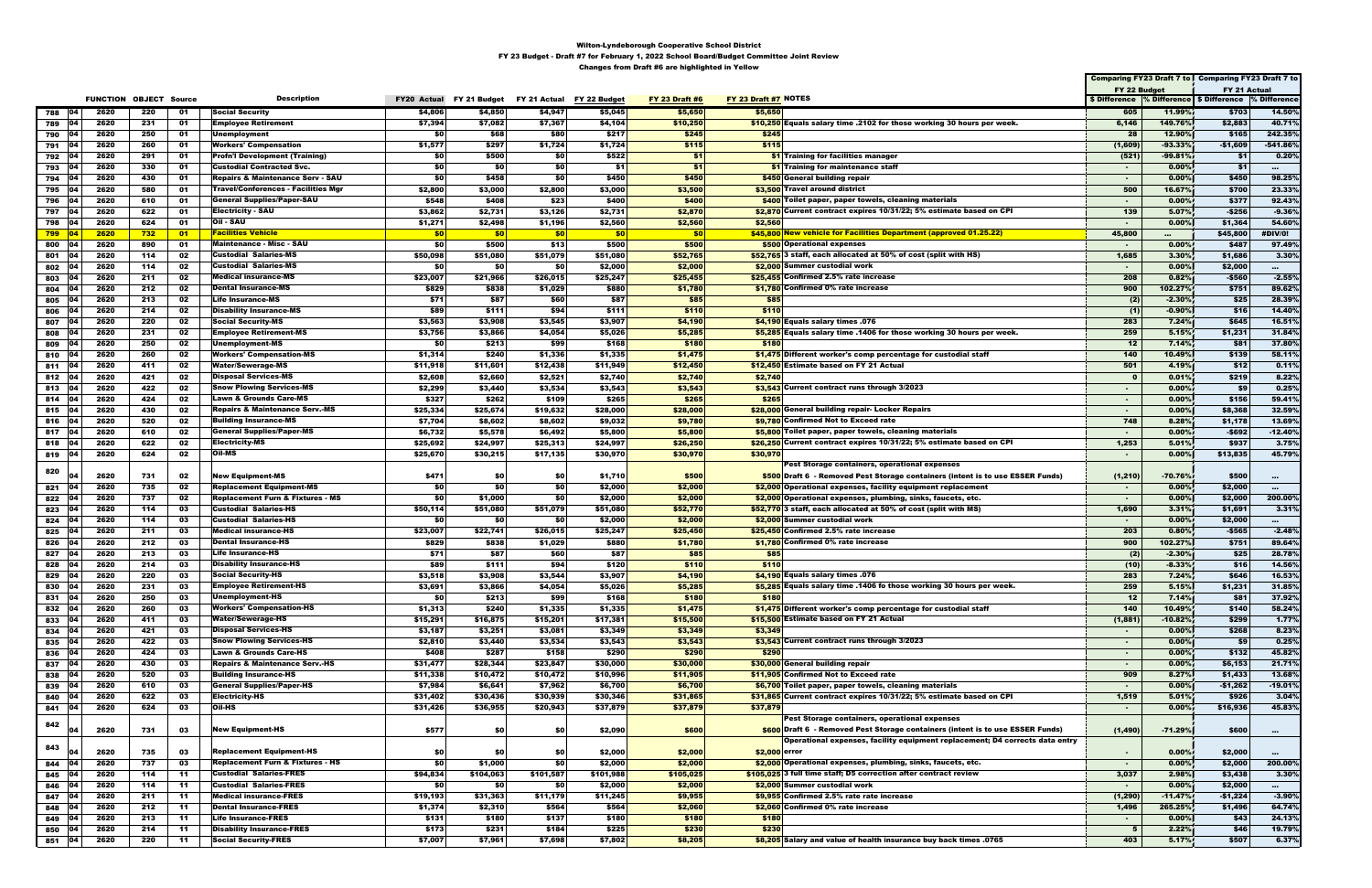|                          |                               |            |            |                                                                               |                          |                      |                           |                      |                       |                                                                                          |                         |                    | Comparing FY23 Draft 7 to Comparing FY23 Draft 7 to      |                     |
|--------------------------|-------------------------------|------------|------------|-------------------------------------------------------------------------------|--------------------------|----------------------|---------------------------|----------------------|-----------------------|------------------------------------------------------------------------------------------|-------------------------|--------------------|----------------------------------------------------------|---------------------|
|                          |                               |            |            |                                                                               |                          |                      |                           |                      |                       |                                                                                          | FY 22 Budget            |                    | FY 21 Actual                                             |                     |
|                          | <b>FUNCTION OBJECT Source</b> |            |            | <b>Description</b>                                                            | FY20 Actual FY 21 Budget |                      | FY 21 Actual FY 22 Budget |                      | <b>FY 23 Draft #6</b> | FY 23 Draft #7 NOTES                                                                     |                         |                    | \$ Difference % Difference   \$ Difference  % Difference |                     |
| <b>104</b><br>852        | 2620                          | 231        | -11        | <b>Employee Retirement-FRES</b>                                               | \$7,544                  | \$8,352              | \$8,231                   | \$10,858             | \$10,635              | \$10.635 Equals salary time .1406; D5 correction after contract review                   | (223)                   | $-2.05%$           | \$2,404                                                  | 28.78%              |
| 853<br>04                | 2620                          | 250        | -11        | <b>Unemployment-FRES</b>                                                      | \$0                      | \$213                | \$236                     | \$336                | \$350                 | \$350                                                                                    | 14                      | 4.17%              | \$114                                                    | 53.49%              |
| 854                      | 2620                          | 260        | 11         | <b>Workers' Compensation-FRES</b>                                             | \$2,478                  | \$488                | \$2,709                   | \$2,666              | \$2,885               | \$2,885 Different worker's comp percentage for custodial staff                           | 219                     | 8.21%              | \$176                                                    | 36.03%              |
| 855<br>104               | 2620                          | 411        | -11        | <b>Water/Sewerage-FRES</b>                                                    | \$21,521                 | \$21,577             | \$21,320                  | \$22,224             | \$22,224              | \$22,224                                                                                 |                         | 0.00%              | \$905                                                    | 4.19%               |
| 856<br>04                | 2620                          | 421        | -11        | <b>Disposal Services-FRES</b>                                                 | \$5,619                  | \$5,911              | \$5,648                   | \$6,088              | \$6,088               | \$6,088                                                                                  | $\sim$                  | 0.00%              | \$440                                                    | 7.45%               |
| 857                      | 2620                          | 422        | -11        | <b>Snow Plowing Services-FRES</b>                                             | \$4,130                  | \$5,523              | \$5,449                   | \$5,689              | \$5,689               | \$5,689 Current contract runs through 3/2023                                             | $\sim$                  | 0.00%              | \$240                                                    | 4.35%               |
| 858<br>104               | 2620                          | 424        | -11        | Lawn & Grounds Care-FRES                                                      | \$631                    | \$544                | \$217                     | \$550                | \$550                 | \$550<br>\$29,000 General building repair                                                | $\sim$                  | 0.00%              | \$333                                                    | 61.29%              |
| 859<br>104               | 2620<br>2620                  | 430<br>520 | -11<br>-11 | <b>Repairs &amp; Maintenance Serv.-FRES</b><br><b>Building Insurance-FRES</b> | \$29,937                 | \$28,782<br>\$14,212 | \$33,426<br>\$14,212      | \$29,000<br>\$14,923 | \$29,000<br>\$16,160  | \$16,160 Confirmed Not to Exceed rate                                                    | $\sim$                  | 0.00%<br>8.29%     | -\$4,426<br>\$1,948                                      | $-15.38%$<br>13.71% |
| 860<br>861               | 2620                          | 610        | -11        | <b>General Supplies/Paper-FRES</b>                                            | \$12,059<br>\$11,085     | \$13,464             | \$13,955                  | \$13,500             | \$13,500              | \$13,500 Toilet paper, paper towels, cleaning materials                                  | 1,237<br>$\sim$         | 0.00%              | $-$455$                                                  | $-3.38%$            |
| 862                      | 2620                          | 622        | -11        | <b>Electricity-FRES</b>                                                       | \$38,109                 | \$40,778             | \$38,737                  | \$40,778             | \$42,820              | \$42.820 Current contract expires 10/31/22; 5% estimate based on CPI                     | 2,042                   | 5.01%              | \$4,083                                                  | 10.01%              |
| 04<br>863                | 2620                          | 624        | $-11$      | <b>Fuel -FRES</b>                                                             | \$22,701                 | \$35,168             | \$19,288                  | \$36,047             | \$36,047              | \$36,047 Propane for FRES                                                                | $\sim$                  | 0.00%              | \$16,759                                                 | 47.65%              |
|                          |                               |            |            |                                                                               |                          |                      |                           |                      |                       | Pest Storage containers, operational expenses                                            |                         |                    |                                                          |                     |
| 864                      | 2620                          | 731        | 11         | <b>New Equipment-FRES</b>                                                     | \$664                    | \$2,900              | \$3,258                   | \$2,280              | \$1,000               | \$1,000 Draft 6 - Removed Pest Storage containers (intent is to use ESSER Funds)         | (1, 280)                | $-56.14%$          | -\$2,258                                                 | $-77.85%$           |
| 865<br>04                | 2620                          | 735        | $-11$      | <b>Replacement Equipment-FRES</b>                                             | \$0                      | \$1,000              | \$695                     | \$2,000              | \$2,000               | \$2,000 Operational expenses, facility equipment replacement                             | $\sim$                  | 0.00%              | \$1,305                                                  | 130.50%             |
| 866<br>104               | 2620                          | 114        | 12         | <b>Custodial Salaries-LCS</b>                                                 | \$28,054                 | \$29,269             | \$14,940                  | \$29,269             | \$25,525              | \$25,525 .75 FTE staff                                                                   | (3,744)                 | $-12.79%$          | \$10,585                                                 | 36.16%              |
| 04<br>867                | 2620                          | 114        | 12         | <b>Custodial Salaries-LCS</b>                                                 | \$0                      | \$0                  | \$0                       | \$2,000              | \$2,000               | \$2,000 Summer custodial work                                                            | $\sim$                  | 0.00%              | \$2,000                                                  | $\sim 10^{-11}$     |
|                          |                               |            |            |                                                                               |                          |                      |                           |                      |                       | Based on 10/1 Enrollment (1 health insurance buyback stipend); D5 corrections            |                         |                    |                                                          |                     |
| 868                      | 2620                          | 211        | 12         | <b>Medical insurance-LCS</b>                                                  | \$5,925                  | \$8,422              | \$1,021                   | \$8,129              | \$996                 | \$996 SS Health Insurance stipend                                                        | (7, 133)                | $-87.75%$          | $-$25$                                                   | $-0.30%$            |
| 869                      | 2620                          | 212        | 12         | <b>Dental Insurance-LCS</b>                                                   | \$445                    | \$633                | \$0                       | \$665                | \$1                   | \$1 Based on current enrollment (0)                                                      | (664)                   | $-99.85%$          | - \$1                                                    | 0.16%               |
| 870                      | 2620                          | 213        | 12         | <b>Life Insurance-LCS</b>                                                     | \$32                     | \$64                 | \$7                       | \$64                 | \$10                  | \$10                                                                                     | (54)                    | $-84.38%$          | \$3                                                      | 4.94%               |
| 871 04                   | 2620                          | 214        | 12         | <b>Disability Insurance-LCS</b>                                               | \$49                     | \$82                 | \$11                      | \$82                 | \$15                  | \$15                                                                                     | (67)                    | $-81.71%$          | \$4                                                      | 5.12%               |
| 872                      |                               |            |            |                                                                               |                          |                      |                           |                      |                       | Salary and value of health insurance buy back times .0765; D5 correction due             |                         |                    |                                                          |                     |
|                          | 2620                          | 220        | 12         | <b>Social Security-LCS</b>                                                    | \$2,044                  | \$2,239              | \$476                     | \$2,239              | \$2,030               | \$2,030 to SS Health Insurance stipend                                                   | (209)                   | $-9.33%$           | \$1,554                                                  | 69.41%              |
| 873<br>- 04              | 2620                          | 231        | 12         | <b>Employee Retirement-LCS</b>                                                | \$4,240                  | \$0                  | \$0                       | \$0                  | \$1                   | \$1                                                                                      | -1                      | $\cdots$           | \$1                                                      |                     |
| 874<br>104               | 2620                          | 250        | 12         | <b>Unemployment-LCS</b>                                                       | \$0                      | \$77                 | \$21                      | \$97                 | \$90                  | \$90                                                                                     | (7)                     | $-7.22%$           | \$69                                                     | 89.77%              |
| 104<br>875               | 2620                          | 261        | 12         | <b>Workers' Compensation-LCS</b>                                              | \$700                    | \$180                | \$21                      | \$765                | \$75                  | \$75                                                                                     | (690)                   | $-90.20%$          | \$54                                                     | 30.02%              |
| 876                      | 2620<br>2620                  | 260<br>421 | 12         | <b>Worker's' Compensation-LCS</b><br><b>Disposal Services-LCS</b>             | \$0                      | \$0                  | \$0<br>\$2,771            | \$0                  | \$765                 | \$765 Different worker's comp percentage for custodial staff                             | 765                     | $\sim 10^{-11}$    | \$765                                                    |                     |
| 877<br>104<br>878<br>104 | 2620                          | 422        | -12<br>12  | <b>Snow Plowing Services-LCS</b>                                              | \$2,771<br>\$2,280       | \$2,923<br>\$2,326   | \$2,209                   | \$3,011<br>\$2,396   | \$3,011<br>\$2,396    | \$3,011<br>\$2,396 Current contract runs through 3/2023                                  | $\sim$<br>$\sim$        | 0.00%<br>0.00%     | \$240<br>\$187                                           | 8.20%<br>8.04%      |
| 04<br>879                | 2620                          | 424        | 12         | <b>Lawn &amp; Grounds Care-LCS</b>                                            | \$286                    | \$529                | \$426                     | \$550                | \$550                 | \$550                                                                                    | $\sim$                  | 0.00%              | \$124                                                    | 23.37%              |
| 104<br>880               | 2620                          | 430        | 12         | <b>Repairs &amp; Maintenance Serv.-LCS</b>                                    | \$8,052                  | \$19,272             | \$11,312                  | \$19,000             | \$19,000              | \$19,000 General building repair                                                         | $\sim$                  | 0.00%              | \$7,688                                                  | 39.89%              |
| 881<br>104               | 2620                          | 520        | 12         | <b>Building Insurance-LCS</b>                                                 | \$2,345                  | \$4,114              | \$4,114                   | \$4,320              | \$4,675               | \$4,675 Projected 5% increase                                                            | 355                     | 8.22%              | \$561                                                    | 13.64%              |
| 882<br>104               | 2620                          | 610        | 12         | <b>General Supplies/Paper-LCS</b>                                             | \$3,753                  | \$4,794              | \$3,558                   | \$5,000              | \$5,000               | \$5,000 Toliet paper, paper towels, cleaning materials                                   | $\sim$                  | 0.00%              | \$1,442                                                  | 30.09%              |
| 883                      | 2620                          | 622        | 12         | <b>Electricity-LCS</b>                                                        | \$11,941                 | \$10,958             | \$12,503                  | \$10,958             | \$11,505              | \$11,505 Current contract expires 10/31/22; 5% estimate based on CPI                     | 547                     | 5.00%              | -\$998                                                   | $-9.11%$            |
| 884 04                   | 2620                          | 624        | 12         | Oil-LCS                                                                       | \$5,804                  | \$7,072              | \$4,492                   | \$7,249              | \$7,249               | \$7,249                                                                                  | $\sim$                  | 0.00%              | \$2,757                                                  | 38.98%              |
|                          |                               |            |            |                                                                               |                          |                      |                           |                      |                       | Pest Storage containers, operational expenses                                            |                         |                    |                                                          |                     |
| 885                      | 2620                          | 731        | 12         | <b>New Equipment-LCS</b>                                                      | \$118                    | -\$0                 | \$0                       | \$1,520              | \$500                 | \$500 Draft 6 - Removed Pest Storage containers (intent is to use ESSER Funds)           | (1, 020)                | $-67.11%$          | \$500                                                    | $\sim$ 100 $\sim$   |
| 886                      | 2620                          | 735        | 12         | <b>Replacement Equipment-LCS</b>                                              | \$0                      | \$1,000              | \$3,207                   | \$1,000              | \$1,000               | \$1,000 Operational expenses, facility equipment replacement                             | $\sim$                  | $0.00\%$           | -\$2,207                                                 | $-220.67%$          |
| 04<br>887                | 2620                          | 737        | 12         | <b>Replacement Furn &amp; Fixtures - LCS</b>                                  | \$O                      | \$0                  | \$0                       | \$1,000              | \$1,000               | \$1,000 Operational expenses, plumbing, sinks, faucets, etc.                             | $\sim$                  | 0.00%              | \$1,000                                                  | $\sim$ 0.0 $\sim$   |
| 04<br>888                | 2721                          | 519        | 02         | <b>Student Transportation-MS</b>                                              | \$0                      | \$56,100             | \$55,568                  | \$56,100             | \$61,220              | \$61,220 Contract proposal for 22/23 School Year                                         | 5,120                   | 9.13%              | \$5,652                                                  | 10.07%              |
| 889                      | 2721                          | 519        | 03         | <b>Student Transportation-HS</b>                                              | \$122                    | \$69,671             | \$69,035                  | \$69,671             | \$74,530              | \$74,530 Contract proposal for 22/23 School Year                                         | 4,859                   | 6.97%              | \$5,495                                                  | 7.89%               |
| 890                      | 2721                          | 519        | -11        | Student Transportation-FRES                                                   | \$171,070                | \$95,078             | \$94,236                  | \$95,078             | \$101,145             | \$101,145 Contract proposal for 22/23 School Year                                        | 6,067                   | 6.38%              | \$6,909                                                  | 7.27%               |
| 891<br>04                | 2721                          | 519        | 12         | <b>Student Transportation-LCS</b>                                             | \$33,966                 | \$26,197             | \$25,947                  | \$26,197             | \$29,280              | \$29,280 Contract proposal for 22/23 School Year                                         | 3,083                   | 11.77%             | \$3,333                                                  | 12.72%              |
| 892<br>104               | 2722                          | 519        | 02         | <b>SPED Transportation (All)-MS</b>                                           | \$11,499                 | \$12,941             | \$13,044                  | \$13,303             | \$17,458              | \$17,458 Daily student transportation SPED                                               | 4,155                   | 31.23%             | \$4,414                                                  | 34.11%              |
| 893<br>104<br>04         | 2722<br>2722                  | 519<br>519 | 03<br>-11  | <b>SPED Transportation (All)-HS</b><br><b>SPED Transportation (All)-FRES</b>  | \$51,502<br>\$26,629     | \$72,187             | \$65,432<br>\$60,884      | \$74,208<br>\$62,189 | \$81,885<br>\$78,576  | \$81,885 Daily student transportation SPED<br>\$78,576 Daily student transportation SPED | 7,677                   | 10.35%<br>26.35%   | \$16,453<br>\$17,692                                     | 22.79%<br>29.24%    |
| 894<br>895<br>04         | 2722                          | 519        | 12         | <b>SPED Transportation (All)-LCS</b>                                          | \$11,171                 | \$60,496<br>\$12,941 | \$20,391                  | \$13,303             | \$21,554              | \$21,554 Daily student transportation SPED                                               | 16,387<br>8,251         | 62.02%             | \$1,163                                                  | 8.99%               |
| 896<br>04                | 2725                          | 519        | 02         | <b>Field Trip Transportation-MS</b>                                           | \$517                    | \$2,100              | \$0                       | \$3,800              | \$3,800               | \$3,800 Replace reduction from 2020-21 plus increase in mileage charge                   | $\sim$                  | 0.00%              | \$3,800                                                  | 180.95%             |
| 04<br>897                | 2725                          | 519        | 03         | <b>Field Trip Transportation-HS</b>                                           | \$522                    | \$2,900              | \$0                       | \$4,600              | \$4,600               | \$4,600 Replace reduction from 2020-21 plus increase in mileage charge                   | $\sim$                  | 0.00%              | \$4,600                                                  | 158.62%             |
| 898<br>104               | 2725                          | 519        | -11        | <b>Field Trip Transportation-FRES</b>                                         | \$1,917                  | \$3,924              | \$278                     | \$6,000              | \$4,441               | \$4,441 Annual field trips (2 for each grade level)                                      | (1, 559)                | $-25.99%$          | \$4,163                                                  | 106.08%             |
| 899<br>104               | 2725                          | 519        | 12         | <b>Field Trip Transportation-LCS</b>                                          | \$O                      | \$588                | \$278                     | \$1,200              | \$1,440               | \$1,440 Field trips and Step Up Day                                                      | 240                     | 20.00%             | \$1,162                                                  | 197.62%             |
| 900<br>104               | 2743                          | 114        | 01         | <b>Salaries- Van Driver</b>                                                   | \$6,732                  | \$8,023              | \$9,345                   | \$11,745             | \$11,745              | \$11,745 Driver to CTE Classes                                                           | $\sim$                  | 0.00%              | \$2,400                                                  | 29.91%              |
| 04<br>901                | 2743                          | 213        | 03         | <b>Life Insurance- HS</b>                                                     | \$15                     | \$15                 | \$0                       | \$15                 | \$15                  | \$15                                                                                     | $\sim$                  | 0.00%              | \$15                                                     | 100.00%             |
| 902<br>104               | 2743                          | 214        | 03         | <b>Disability Insurance- HS</b>                                               | \$18                     | \$18                 | \$0                       | \$18                 | \$18                  | \$18                                                                                     | $\sim$                  | 0.00%              | \$18                                                     | 100.00%             |
| 903<br>104               | 2743                          | 220        | 03         | <b>Social Security- HS</b>                                                    | \$515                    | \$614                | \$715                     | \$893                | \$895                 | \$895 Equals salary times .076                                                           | $\overline{\mathbf{2}}$ | 0.22%              | \$180                                                    | 29.33%              |
| 904<br>104               | 2743                          | 250        | 03         | <b>Unemployment Compensation-HS</b>                                           | \$0                      | \$68                 | \$30                      | \$68                 | \$40                  | \$40                                                                                     | (28)                    | $-41.18%$          | \$10                                                     | 14.44%              |
| 905<br>104               | 2743                          | 260        | 03         | Workers' Compensation                                                         | \$20                     | \$38                 | \$30                      | \$38                 | \$40                  | \$40                                                                                     | $\mathbf{2}$            | 5.26%              | \$10                                                     | 26.13%              |
| 906<br>04                | 2743                          | 430        | 03         | Vocational Ed Vehicle Lease - HS                                              | \$7,483                  | \$7,483              | \$7,483                   | \$7,483              | \$1                   | \$1 Lease ended FY22                                                                     | (7, 482)                | $-99.99%$          | $-57,482$                                                | $-99.99\%$          |
| 104<br>907               | 2743                          | 519        | 03         | Vocational Transportation-HS                                                  | \$716                    | \$10,500             | \$1,633                   | \$10,500             | \$10,500              | \$10,500 For CTE students going to Milford                                               | $\sim$                  | 0.00%              | \$8,867                                                  | 84.45%              |
| 908<br>104               | 2743                          | 624        | 03         | <b>Vocational Ed Vehicle Gasoline - HS</b>                                    | \$907                    | \$1,200              | \$919                     | \$1,200              | \$1,200               | \$1,200                                                                                  | $\sim$                  | 0.00%              | \$281                                                    | 23.42%              |
| 909<br>04                | 2744                          | 519        | 02         | <b>Athletic Transportation-MS</b>                                             | \$5,418                  | \$14,858             | \$9,350                   | \$15,101             | \$18,495              | \$18,495 Increase in mileage charge for Athletic Trips                                   | 3,394                   | 22.48%             | \$9,145                                                  | 61.55%              |
| 04<br>910                | 2744                          | 519        | 03         | <b>Athletic Transportation-HS</b>                                             | \$7,125                  | \$23,215             | \$11,428                  | \$23,876             | \$22,605              | \$22,605 Increase in mileage charge for Athletic Trips                                   | (1, 271)                | $-5.32%$           | \$11,177                                                 | 48.15%              |
| $911$ 04<br>04           | 2844<br>2844                  | 112<br>211 | 01<br>01   | <b>Technology Service Wages - SAU</b><br><b>Medical insurance-SAU</b>         | \$17,599<br>\$2,626      | \$16,600<br>\$2,712  | \$19,017<br>\$1,626       | \$17,100<br>\$2,179  | \$93,000<br>\$20,535  | \$93,000 IT Director @ 100% (which is same for other Admin positions)                    | 75,900<br>18,356        | 443.86%<br>842.40% | \$73,983<br>\$18,909                                     | 445.68%<br>697.24%  |
| 912<br>913 04            | 2844                          | 212        | 01         | <b>Dental Insurance-SAU</b>                                                   | \$127                    | \$127                | \$611                     | \$133                | \$1,495               | \$20,535 Confirmed 2.5% rate increase<br>\$1,495 Confirmed 0% rate increase              | 1,362                   | 1024.06%           | \$884                                                    | 696.39%             |
|                          |                               |            |            |                                                                               |                          |                      |                           |                      |                       |                                                                                          |                         |                    |                                                          |                     |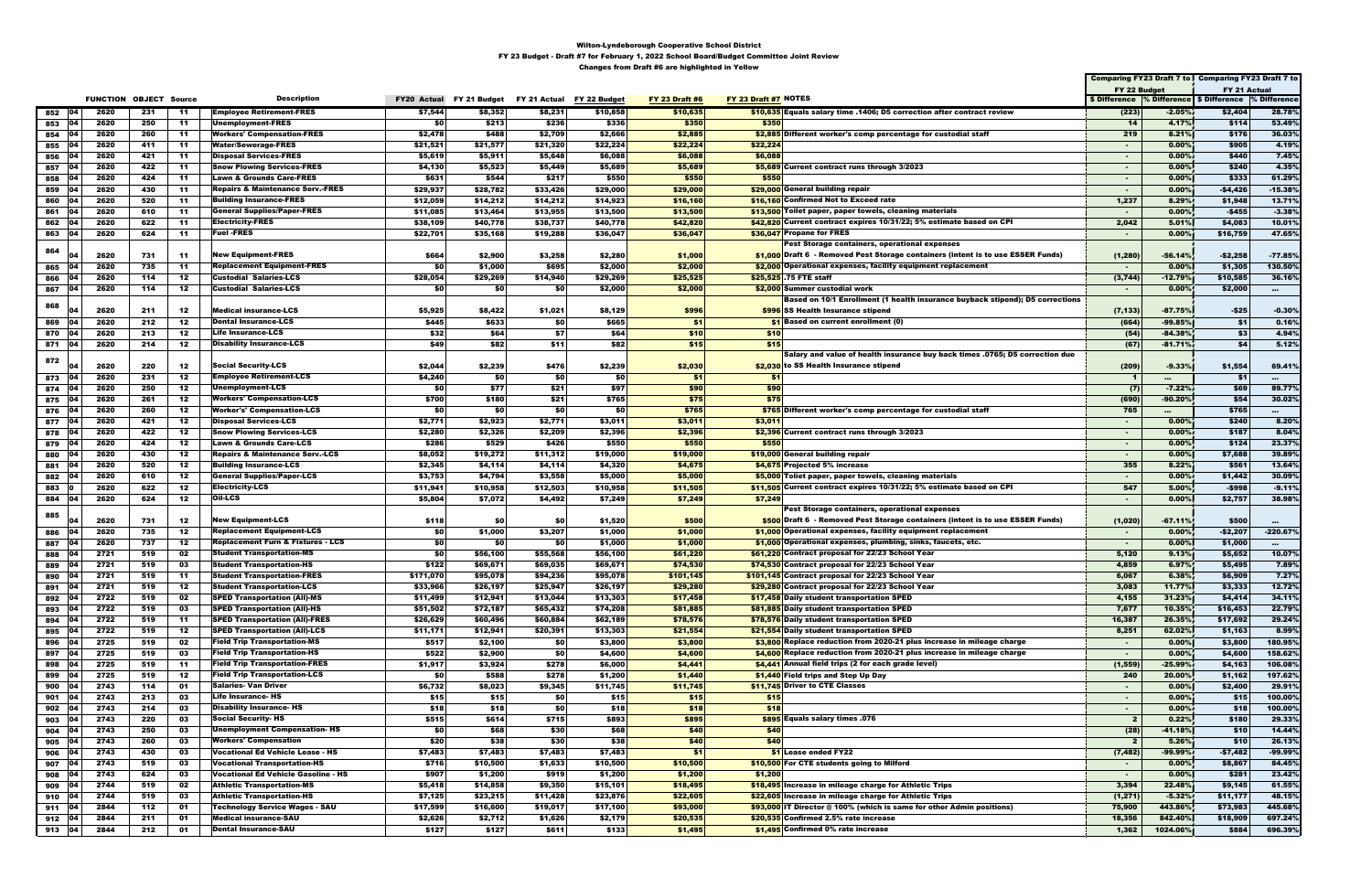|          |              |                               |     |    |                                                 |          |          |                                                    |          |                       |                                                                                      | Comparing FY23 Draft 7 to Comparing FY23 Draft 7 to      |             |              |            |
|----------|--------------|-------------------------------|-----|----|-------------------------------------------------|----------|----------|----------------------------------------------------|----------|-----------------------|--------------------------------------------------------------------------------------|----------------------------------------------------------|-------------|--------------|------------|
|          |              |                               |     |    |                                                 |          |          |                                                    |          |                       |                                                                                      | FY 22 Budget                                             |             | FY 21 Actual |            |
|          |              | <b>FUNCTION OBJECT Source</b> |     |    | <b>Description</b>                              |          |          | FY20 Actual FY 21 Budget FY 21 Actual FY 22 Budget |          | <b>FY 23 Draft #6</b> | FY 23 Draft #7 NOTES                                                                 | \$ Difference % Difference   \$ Difference  % Difference |             |              |            |
| 914 04   |              | 2844                          | 213 | 01 | <b>Life Insurance-SAU</b>                       | \$26     | \$29     | \$22                                               | \$32     | \$100                 | \$100                                                                                | 68                                                       | 212.50%     | \$78         | 270.07%    |
| 915      | $ 04\rangle$ | 2844                          | 214 | 01 | <b>Disability Insurance-SAU</b>                 | \$36     | \$38     | \$32                                               | \$39     | \$100                 | \$100                                                                                | 61                                                       | 156.41%     | \$68         | 179.68%    |
| 916      | 104          | 2844                          | 220 | 01 | <b>Social Security-SAU</b>                      | \$1,321  | \$1,270  | \$1,430                                            | \$1,300  | \$7,115               | \$7,115 Equals salary times .076                                                     | 5,815                                                    | 447.31%     | \$5,685      | 447.64%    |
| 917      | 104          | 2844                          | 231 | 01 | <b>Employee Retirement-SAU</b>                  | \$1,888  | \$1,854  | \$2,012                                            | \$2,404  | \$13,080              | \$13,080 Draft 3 corrected to reflect accurate employer rate                         | 10,676                                                   | 444.09%     | \$11,068     | 596.96%    |
| 918      | ∣04          | 2844                          | 250 | 01 | Unemployment-SAU                                | \$0      | \$68     | \$20                                               | \$69     | \$295                 | \$295                                                                                | 226                                                      | 327.54%     | \$275        | 403.84%    |
| 919      | 104          | 2844                          | 260 | 01 | <b>Workers' Compensation-SAU</b>                | \$53     | \$156    | \$117                                              | \$69     | \$255                 | \$255                                                                                | 186                                                      | 269.57%     | \$138        | 88.53%     |
| 920      | 04           | 2844                          | 330 |    | <b>01   T</b>   Technology Contracted Servs-SAU | \$866    | \$1,000  | \$4,613                                            | \$1,050  | \$2,000               | \$2,000 Network Security                                                             | 950                                                      | 90.48%      | $-$2,613$    | $-261.35%$ |
|          |              |                               |     |    |                                                 |          |          |                                                    |          |                       | "tech mileage \$200                                                                  |                                                          |             |              |            |
|          |              |                               |     |    |                                                 |          |          |                                                    |          |                       | DoT mileage allowance \$1,000                                                        |                                                          |             |              |            |
| 921      | 04           | 2844                          | 580 |    | 01   T   Travel/Conferences - SAU TECH          | \$2,833  | \$1,750  | \$104                                              | \$1,803  |                       | <b>NHSTE Conf (\$350) + travel (\$90)</b>                                            |                                                          |             |              |            |
|          |              |                               |     |    |                                                 |          |          |                                                    |          |                       | CMTT&T Conf (\$350) + travel (\$90)                                                  |                                                          |             |              |            |
|          |              |                               |     |    |                                                 |          |          |                                                    |          | \$2,000               | \$2,000 other out-of-district mileage \$400 (NHSTE mtgs, NHPSUG mtgs, other)"        | 197                                                      | 10.93%      | \$1,896      | 108.34%    |
| 922 04   |              | 2844                          | 610 |    | 01   T   Tech Supplies - SAU TECH               | \$781    | \$700    | \$O                                                | \$700    | \$2,000               | \$2,000 Servers, infrastructure                                                      | 1,300                                                    | 185.71%     | \$2,000      | 285.71%    |
|          |              |                               |     |    |                                                 |          |          |                                                    |          |                       | TeamViewer \$100, Asset Tiger \$21, MS Server Licensing \$160, Content               |                                                          |             |              |            |
|          |              |                               |     |    |                                                 |          |          |                                                    |          |                       | <b>Filtering \$4,590, Anti-Malware for Servers \$875, Anti-Malware for EndPoints</b> |                                                          |             |              |            |
| 923      | 04           | 2844                          | 650 |    | 01   T Computer Software - SAU TECH             | \$3,881  | \$2,864  | \$3,218                                            | \$3,107  |                       | \$250, Swift Messaging System \$950                                                  |                                                          |             |              |            |
|          |              |                               |     |    |                                                 |          |          |                                                    |          |                       | Informacast/SingleWire [3 yr cycle, so plan on renewal in FY25 budget - ~\$5,000     |                                                          |             |              |            |
|          |              |                               |     |    |                                                 |          |          |                                                    |          | \$7,000               | $$7,000$ (~\$17,000 total)]                                                          | 3,893                                                    | 125.30%     | \$3,782      | 132.07%    |
|          |              |                               |     |    |                                                 |          |          |                                                    |          |                       | "eWaste ~\$25                                                                        |                                                          |             |              |            |
| 924      |              | 2844                          | 735 |    | 01   T Replace Equipment - SAU TECH             | \$859    | \$2,000  | \$0                                                | \$2,000  |                       | Replace Firewall, Switches, WAPs. Eligible for 60% E-Rate Reimbursement.             |                                                          |             |              |            |
|          |              |                               |     |    |                                                 |          |          |                                                    |          | \$6,025               | \$6,025 Line item has been budgeted at 40% of cost with an estimated 25% increase    | 4,025                                                    | 201.25%     | \$6,025      | 301.25%    |
|          |              |                               |     |    |                                                 |          |          |                                                    |          |                       | CoSN member (required for SDPA access) \$425                                         |                                                          |             |              |            |
| 925      |              | 2844                          | 810 | 01 | <b>T Dues and Fees - Technology</b>             | \$340    | \$500    | \$340                                              | \$515    |                       | <b>NHSTE member (\$30)</b>                                                           |                                                          |             |              |            |
|          |              |                               |     |    |                                                 |          |          |                                                    |          | \$1,155               | \$1,155 SDPA (Student Data Privacy Alliance/The Education Cooperative) \$700         | 640                                                      | 124.27%     | \$815        | 163.00%    |
| 926      | 04           | 2844                          | 112 | 02 | <b>Technology Service Wages - MS</b>            | \$33,200 | \$33,200 | \$36,346                                           | \$34,200 | -\$1                  | \$1 Budgeted IT Director 100% in SAU line item                                       | (34, 199)                                                | $-100.00%$  | $-$36,345$   | $-109.47%$ |
| 927      | - 04         | 2844                          | 211 | 02 | <b>Medical insurance-MS</b>                     | \$3,253  | \$2,712  | \$3,252                                            | \$2,826  | \$1                   | \$1 Budgeted IT Director 100% in SAU line item                                       | (2,825)                                                  | $-99.96%$   | $-$ \$3,251  | $-119.87%$ |
| 928      | 104          | 2844                          | 212 | 02 | <b>Dental Insurance-MS</b>                      | \$253    | \$253    | \$674                                              | \$266    | \$1                   | \$1 Budgeted IT Director 100% in SAU line item                                       | (265)                                                    | $-99.62%$   | $-$673$      | $-265.94%$ |
| 929      | 04           | 2844                          | 213 | 02 | <b>Life Insurance-MS</b>                        | \$54     | \$59     | \$43                                               | \$63     | \$1                   | \$1 Budgeted IT Director 100% in SAU line item                                       | (62)                                                     | $-98.41%$   | $-$42$       | $-71.53%$  |
| 930      | 04           | 2844                          | 214 | 02 | <b>Disability Insurance-MS</b>                  | \$71     | \$75     | \$64                                               | \$77     | \$1                   | \$1 Budgeted IT Director 100% in SAU line item                                       | (76)                                                     | -98.70%     | $-$63$       | $-83.47%$  |
| 931      | <b>04</b>    | 2844                          | 220 | 02 | <b>Social Security-MS</b>                       | \$2,494  | \$2,540  | \$2,734                                            | \$2,599  | \$1                   | \$1 Budgeted IT Director 100% in SAU line item                                       | (2, 598)                                                 | -99.96%     | $-$2,733$    | $-107.58%$ |
| 932      | 104          | 2844                          | 231 | 02 | <b>Employee Retirement-MS</b>                   | \$3,708  | \$3,708  | \$4,025                                            | \$4,809  | \$1                   | \$1 Budgeted IT Director 100% in SAU line item                                       | (4,808)                                                  | $-99.98%$   | -\$4,024     | $-108.52%$ |
| 933      | 104          | 2844                          | 250 | 02 | <b>Unemployment-MS</b>                          | \$0      | \$68     | \$42                                               | \$69     | \$1                   | \$1 Budgeted IT Director 100% in SAU line item                                       | (68)                                                     | $-98.55%$   | $-$41$       | $-60.15%$  |
| 934      | 104          | 2844                          | 260 | 02 | <b>Workers' Compensation-MS</b>                 | \$99     | \$78     | \$61                                               | \$79     | \$1                   | \$1 Budgeted IT Director 100% in SAU line item                                       | (78)                                                     | $-98.73%$   | -\$60        | $-76.92%$  |
| 935      | 104          | 2844                          | 290 | 02 | <b>Workshops/Conferences-MS</b>                 | \$185    | \$2,000  | \$406                                              | \$2,000  | \$1                   | \$1                                                                                  | (1,999)                                                  | $-99.95%$   | $-$405$      | $-20.25%$  |
| 936      | 04           | 2844                          | 330 | 02 | <b>T Technology Contracted Servs-MS</b>         | \$51     | \$2,000  | \$1,998                                            | \$2,100  | \$5,200               | \$5,200 Network Security                                                             | 3,100                                                    | 147.62%     | \$3,203      | 160.13%    |
| 937      | <b>04</b>    | 2844                          | 430 | 02 | <b>T</b> Repairs & Maint - MS TECH              | \$0      | \$2,500  | \$3,954                                            | \$2,625  | \$1                   | \$1                                                                                  | (2,624)                                                  | -99.96%     | $-$3,953$    | $-158.13%$ |
|          |              |                               |     |    |                                                 |          |          |                                                    |          |                       | Contract with BDT for supplies & support through SPC                                 |                                                          |             |              |            |
| 938      |              | 2844                          | 449 |    |                                                 | SO.      | \$9,200  | \$9,190                                            | \$9,200  |                       | PrinterLogic currently on 3 yr license (expiration 8/5/2025 -- renewal then          |                                                          |             |              |            |
|          |              |                               |     |    | 02   T   Info Systems - Print Management - MS   |          |          |                                                    |          | \$9,200               | $\frac{1}{29,200}$ ~\$7,000 for another 3yr term)                                    | $\sim$                                                   | 0.00%       | \$10         | 0.10%      |
| $939$ 04 |              | 2844                          | 610 |    | 02   T   Tech Supplies - MS TECH                | \$105    | \$318    | \$22                                               | \$334    | \$2,000               | \$2,000 servers, infrastructure                                                      | 1,666                                                    | 498.80%     | \$1,978      | 621.97%    |
|          |              |                               |     |    |                                                 |          |          |                                                    |          |                       | <b>MS Server Licensing 500</b>                                                       |                                                          |             |              |            |
|          |              |                               |     |    |                                                 |          |          |                                                    |          |                       | TeamViewer \$200                                                                     |                                                          |             |              |            |
|          |              |                               |     |    |                                                 |          |          |                                                    |          |                       | <b>AssetTiger \$18</b>                                                               |                                                          |             |              |            |
|          |              |                               |     |    |                                                 |          |          |                                                    |          |                       | ChromeMgt \$300 (Removed Draft 6)                                                    |                                                          |             |              |            |
|          |              |                               |     |    |                                                 |          |          |                                                    |          |                       | Mosyle MDM Mgt \$100                                                                 |                                                          |             |              |            |
| 940      | 04           | 2844                          | 650 |    | 02   T Computer Software - MS TECH              | \$21     | \$3,917  | \$1,329                                            | \$4,413  | \$2,000               | $\left  \frac{\$2,000}{\$4} \right $ Anti-malware for EndPoints $\$1,050$            |                                                          |             |              |            |
|          |              |                               |     |    |                                                 |          |          |                                                    |          |                       | Informacast/SingleWire [3 yr cycle, so plan on renewal in FY25 budget -              |                                                          |             |              |            |
|          |              |                               |     |    |                                                 |          |          |                                                    |          |                       |                                                                                      |                                                          |             |              |            |
|          |              |                               |     |    |                                                 |          |          |                                                    |          |                       | ~\$2,400]                                                                            |                                                          |             |              |            |
|          |              |                               |     |    |                                                 |          |          |                                                    |          |                       | <b>GWfE (Google Workspace for Education) Enterprise Licensing \$540 (Removed</b>     |                                                          |             |              |            |
|          |              |                               |     |    |                                                 |          |          |                                                    |          |                       | Draft 6)                                                                             | (2, 413)                                                 | $-54.68%$   | \$671        | 17.12%     |
|          |              |                               |     |    |                                                 |          |          |                                                    |          |                       | eWaste ~\$30                                                                         |                                                          |             |              |            |
| 941      | $ 04\rangle$ | 2844                          | 735 | 02 | <b>T Replace Equipment - MS TECH</b>            | \$1,900  | \$3,745  | \$2,300                                            | \$16,500 |                       | Replace Firewall, Switches, WAPs and 2 IWBs. Eligible for 60% E-Rate                 |                                                          |             |              |            |
|          |              |                               |     |    |                                                 |          |          |                                                    |          |                       | Reimbursement. Line item has been budgeted at 40% of cost with an estimated          |                                                          |             |              |            |
|          |              |                               |     |    |                                                 |          |          |                                                    |          | \$12,000              | \$12,000 25% increase                                                                | (4,500)                                                  | $-27.27%$   | \$9,700      | 259.01%    |
| 942      | 104          | 2844                          | 112 | 03 | <b>Technology Service Wages - HS</b>            | \$33,200 | \$33,200 | \$36,347                                           | \$34,200 | \$1                   | \$1 Budgeted IT Director 100% in SAU line item                                       | (34, 199)                                                | $-100.00\%$ | $-$36,346$   | $-109.47%$ |
| 943      | 04           | 2844                          | 211 | 03 | <b>Medical insurance-HS</b>                     | \$4,753  | \$2,712  | \$3,252                                            | \$2,227  | \$1                   | \$1 Budgeted IT Director 100% in SAU line item                                       | (2, 226)                                                 | -99.96%     | $-$3,251$    | $-119.87%$ |
| 944      | 104          | 2844                          | 212 | 03 | <b>Dental Insurance-HS</b>                      | \$253    | \$253    | \$773                                              | \$266    | \$1                   | \$1 Budgeted IT Director 100% in SAU line item                                       | (265)                                                    | $-99.62%$   | $-5772$      | $-305.28%$ |
| 945      | 104          | 2844                          | 213 | 03 | Life Insurance-HS                               | \$54     | \$59     | \$43                                               | \$63     | \$1                   | <b>\$1 Budgeted IT Director 100% in SAU line item</b>                                | (62)                                                     | $-98.41%$   | $-$42$       | $-71.80%$  |
| 946      | 104          | 2844                          | 214 | 03 | <b>Disability Insurance-HS</b>                  | \$71     | \$75     | \$64                                               | \$77     | \$1                   | <b>\$1 Budgeted IT Director 100% in SAU line item</b>                                | (76)                                                     | $-98.70%$   | $-$63$       | $-83.44%$  |
| 947      | 04           | 2844                          | 220 | 03 | <b>Social Security-HS</b>                       | \$2,608  | \$2,540  | \$2,734                                            | \$2,599  | \$1                   | \$1 Budgeted IT Director 100% in SAU line item                                       | (2, 598)                                                 | -99.96%     | $-$2,733$    | $-107.59%$ |
| 948      | 104          | 2844                          | 231 | 03 | <b>Employee Retirement-HS</b>                   | \$3,708  | \$3,708  | \$4,025                                            | \$4,809  | \$1                   | \$1 Budgeted IT Director 100% in SAU line item                                       | (4,808)                                                  | $-99.98%$   | $-$4,024$    | $-108.52%$ |
| 949      | 104          | 2844                          | 250 | 03 | Unemployment-HS                                 | SO I     | \$68     | \$42                                               | \$71     | \$1                   | \$1 Budgeted IT Director 100% in SAU line item                                       | (70)                                                     | $-98.59%$   | $-$41$       | $-60.15%$  |
| 950      | 04           | 2844                          | 260 | 03 | <b>Workers' Compensation-HS</b>                 | \$104    | \$156    | \$117                                              | \$78     | \$1                   | \$1 Budgeted IT Director 100% in SAU line item                                       | (77)                                                     | $-98.72%$   | $-$116$      | $-74.36%$  |
| 951      | 104          | 2844                          | 330 | 03 | <b>T Technology Contracted Servs-HS</b>         | \$63     | \$2,000  | \$1,998                                            | \$2,100  | \$6,460               | \$6,460 Network Security                                                             | 4,360                                                    | 207.62%     | \$4,463      | 223.13%    |
| 952 04   |              | 2844                          | 430 |    | 03   T Repairs & Maint - HS TECH                | \$0      | \$2,500  | \$1,710                                            | \$2,625  | \$1,000               | \$1,000 Replacement screens, keyboards, trackpads,                                   | (1,625)                                                  | $-61.90%$   | $-$710$      | $-28.41%$  |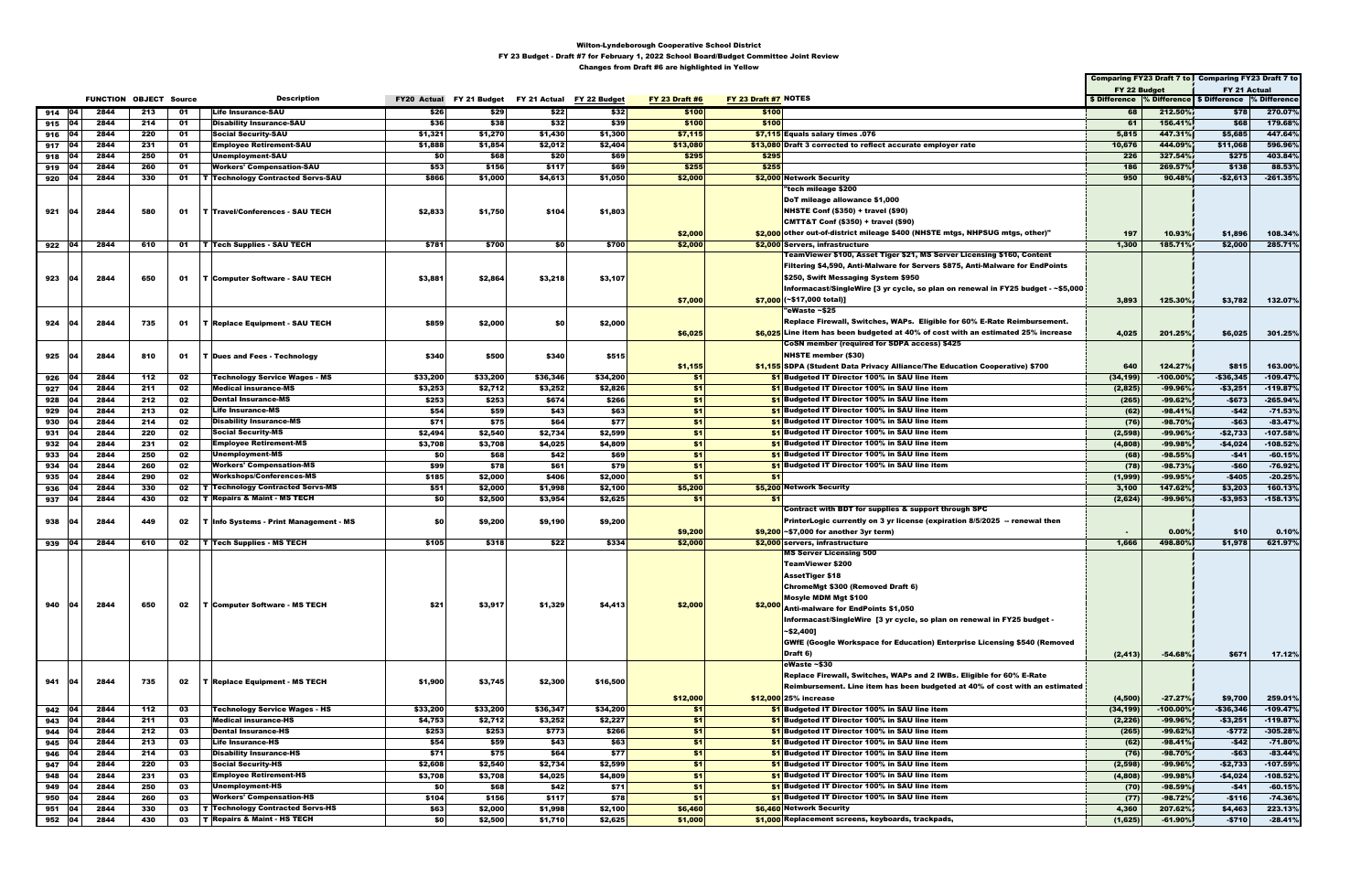|        |              |                               |     |       |                                                 |            |          |                                                    |          | <u>changed nom start #c are mgmgmoa m-romen</u> |                                                                                    |                |           | Comparing FY23 Draft 7 to Comparing FY23 Draft 7 to   |                  |
|--------|--------------|-------------------------------|-----|-------|-------------------------------------------------|------------|----------|----------------------------------------------------|----------|-------------------------------------------------|------------------------------------------------------------------------------------|----------------|-----------|-------------------------------------------------------|------------------|
|        |              |                               |     |       |                                                 |            |          |                                                    |          |                                                 |                                                                                    | FY 22 Budget   |           | FY 21 Actual                                          |                  |
|        |              | <b>FUNCTION OBJECT Source</b> |     |       | <b>Description</b>                              |            |          | FY20 Actual FY 21 Budget FY 21 Actual FY 22 Budget |          | <b>FY 23 Draft #6</b>                           | FY 23 Draft #7 NOTES                                                               |                |           | \$ Difference % Difference \$ Difference % Difference |                  |
|        |              |                               |     |       |                                                 |            |          |                                                    |          |                                                 | Contract with BDT for supplies & support through SPC                               |                |           |                                                       |                  |
| 953    | 04           | 2844                          | 449 |       | 03   T Info Systems - Print Management - HS     | <b>SO</b>  | \$11,200 | \$11,189                                           | \$11,200 | \$11,200                                        | \$11,200 PrinterLogic currently on 3 yr license                                    | $\sim$         | 0.00%     | \$11                                                  | 0.10%            |
|        |              |                               |     |       |                                                 |            |          |                                                    |          |                                                 | FL site charge \$205/mo                                                            |                |           |                                                       |                  |
|        |              |                               |     |       |                                                 |            |          |                                                    |          |                                                 | FL WLC BB \$223/mo                                                                 |                |           |                                                       |                  |
|        |              |                               |     |       |                                                 |            |          |                                                    |          |                                                 |                                                                                    |                |           |                                                       |                  |
| 954    | $ 04\rangle$ | 2844                          | 531 |       | 03   T Info Systems - Phone/Internet - HS       | <b>SO</b>  | \$25,300 | \$29,922                                           | \$26,549 |                                                 | Phone contract ~\$1,100/mo                                                         |                |           |                                                       |                  |
|        |              |                               |     |       |                                                 |            |          |                                                    |          |                                                 | <b>Bluehost Website Hosting \$170</b>                                              |                |           |                                                       |                  |
|        |              |                               |     |       |                                                 |            |          |                                                    |          | \$18,525                                        | \$18,525 GoDaddy domain name renewal \$70                                          | (8,024)        | $-30.22%$ | $-$11,397$                                            | $-45.05%$        |
|        |              |                               |     |       |                                                 |            |          |                                                    |          |                                                 | FL site charge \$205/mo                                                            |                |           |                                                       |                  |
|        |              |                               |     |       |                                                 |            |          |                                                    |          |                                                 | FL WLC BB \$273/mo                                                                 |                |           |                                                       |                  |
| 955    | 04           | 2844                          | 531 |       | 03   T Info Systems - Phone/Internet - HS       | SO.        | \$30,800 | \$37,161                                           | \$32,546 |                                                 | phone contract $~51,600$ /mo                                                       |                |           |                                                       |                  |
|        |              |                               |     |       |                                                 |            |          |                                                    |          | \$25,150                                        | \$25.150 Bluehost Website Hosting \$170                                            | (7, 396)       | $-22.72%$ | $-$12,011$                                            | $-39.00%$        |
| 956 04 |              | 2844                          | 610 |       | $03$   T   Tech Supplies - HS TECH              | \$323      | \$330    | \$13                                               | \$347    | \$2,000                                         | \$2,000 servers, infrastructure                                                    | 1,653          | 476.37%   | \$1,987                                               | 601.98%          |
|        |              |                               |     |       |                                                 |            |          |                                                    |          |                                                 | <b>MS Server Licensing \$780</b>                                                   |                |           |                                                       |                  |
|        |              |                               |     |       |                                                 |            |          |                                                    |          |                                                 | <b>TeamViewer \$290</b>                                                            |                |           |                                                       |                  |
|        |              |                               |     |       |                                                 |            |          |                                                    |          |                                                 |                                                                                    |                |           |                                                       |                  |
|        |              |                               |     |       |                                                 |            |          |                                                    |          |                                                 | AssetTiger \$58                                                                    |                |           |                                                       |                  |
|        |              |                               |     |       |                                                 |            |          |                                                    |          |                                                 | ChromeMgt \$1,250 (Removed Draft 6)                                                |                |           |                                                       |                  |
| 957    | 04           | 2844                          | 650 | 03    | <b>T Computer Software - HS TECH</b>            | <b>SO</b>  | \$4,218  | \$1,243                                            | \$4,574  | \$2,700                                         | \$2.700 Anti-malware for EndPoints \$1,525                                         |                |           |                                                       |                  |
|        |              |                               |     |       |                                                 |            |          |                                                    |          |                                                 | Informacast/SingleWire [3 yr cycle, so plan on renewal in FY25 budget -            |                |           |                                                       |                  |
|        |              |                               |     |       |                                                 |            |          |                                                    |          |                                                 | ~\$3,480]                                                                          |                |           |                                                       |                  |
|        |              |                               |     |       |                                                 |            |          |                                                    |          |                                                 | <b>GWfE (Google Workspace for Education) Enterprise Licensing \$1,740 (Removed</b> |                |           |                                                       |                  |
|        |              |                               |     |       |                                                 |            |          |                                                    |          |                                                 | Draft 6)                                                                           | (1, 874)       | $-40.97%$ | \$1,457                                               | 34.55%           |
|        |              |                               |     |       |                                                 |            |          |                                                    |          |                                                 |                                                                                    |                |           |                                                       |                  |
|        |              |                               |     |       |                                                 |            |          |                                                    |          |                                                 | eWaste ~\$30                                                                       |                |           |                                                       |                  |
|        |              |                               |     |       |                                                 |            |          |                                                    |          |                                                 | Replace Firewall, Switches, WAPs, 2 IWBs Eligible for 60% E-Rate                   |                |           |                                                       |                  |
| 958    | 04           | 2844                          | 735 | 03    | <b>T Replace Equipment - HS TECH</b>            | \$1,006    | \$3,745  | \$2,800                                            | \$19,000 |                                                 | Reimbursement. Line item has been budgeted at 40% of cost with an estimated        |                |           |                                                       |                  |
|        |              |                               |     |       |                                                 |            |          |                                                    |          |                                                 | 25% increase                                                                       |                |           |                                                       |                  |
|        |              |                               |     |       |                                                 |            |          |                                                    |          | \$17,200                                        | \$17,200                                                                           | (1,800)        | $-9.47%$  | \$14,400                                              | 384.51%          |
| 959    | 04           | 2844                          | 112 | -11   | <b>Technology Service Wages - FRES</b>          | \$34,054   | \$35,992 | \$36,723                                           | \$36,992 | \$39,075                                        | \$39,075 IT assistant @ 80%; IT Director moved to SAU line item                    | 2,083          | 5.63%     | \$2,352                                               | 6.54%            |
| 960    |              | 2844                          | 211 | $-11$ | <b>Medical insurance-FRES</b>                   | \$12,305   | \$380    | \$17,560                                           | \$879    | \$17,180                                        | \$17,180 IT assistant @ 80%; confirmed 2.5% rate increase                          | 16,301         | 1854.49%  | $-$380$                                               | $-100.11%$       |
| 961    | 104          | 2844                          | 212 | -11   | <b>Dental Insurance- FRES</b>                   | \$871      | SO I     | \$0                                                | \$1,231  | \$1,195                                         | $\frac{1}{2}$ 1,195 IT assistant @ 80%; confirmed 0.% rate increase                | (36)           | $-2.92%$  | \$1,195                                               | $\sim 10^{-1}$   |
| 962    | 04           | 2844                          | 213 | -11   | <b>Life Insurance-FRES</b>                      | \$27       | \$63     | \$43                                               | \$65     | \$50                                            | \$50 IT assistant @ 80%; IT Director moved to SAU line item                        | (15)           | $-23.08%$ | \$7                                                   | 10.79%           |
|        | 04           | 2844                          |     |       | <b>Disability Insurance-FRES</b>                | \$28       | \$81     | \$69                                               |          |                                                 | \$75 IT assistant @ 80%; IT Director moved to SAU line item                        |                |           | \$6                                                   |                  |
| 963    |              |                               | 214 | -11   |                                                 |            |          |                                                    | \$84     | \$75                                            |                                                                                    | (9)            | $-10.71%$ |                                                       | 7.56%            |
| 964    | 104          | 2844                          | 220 | -11   | <b>Social Security-FRES</b>                     | \$2,501    | \$2,753  | \$2,549                                            | \$2,811  | \$2,990                                         | \$2,990 IT assistant @ 80%; IT Director moved to SAU line item                     | 179            | 6.37%     | \$441                                                 | 16.01%           |
| 965    | 104          | 2844                          | 231 | -11   | <b>Employee Retirement-FRES</b>                 | \$3,304    | \$4,020  | \$4,102                                            | \$5,201  | \$5,495                                         | \$5,495 IT assistant @ 80%; IT Director moved to SAU line item                     | 294            | 5.65%     | \$1,393                                               | 34.65%           |
| 966    | 04           | 2844                          | 250 | -11   | <b>Unemployment-FRES</b>                        | \$0        | \$68     | \$60                                               | \$0      | \$125                                           | \$125 IT assistant @ 80%; IT Director moved to SAU line item                       | 125            | $\sim$    | \$65                                                  | 95.65%           |
| 967    | 04           | 2844                          | 260 | 11    | <b>Worker's Compensation - FRES</b>             | \$531      | \$169    | \$960                                              | \$156    | \$110                                           | \$110 IT assistant @ 80%; IT Director moved to SAU line item                       | (46)           | $-29.49%$ | $-$850$                                               | -502.96%         |
| 968    | 104          | 2844                          | 330 |       | 11   T   Technology Contracted Servs - FRES     | \$0        | \$2,000  | \$2,025                                            | \$3,100  | \$8,480                                         | \$8,480 Network Security                                                           | 5,380          | 173.55%   | \$6,455                                               | 322.75%          |
| 969    | 104          | 2844                          | 430 | -11   | <b>T</b> Repairs & Maint. - FRES TECH           | SO I       | \$2,500  | \$523                                              | \$2,625  | \$1,000                                         | \$1,000 Replacement screens, keyboards, trackpads, etc                             | (1,625)        | $-61.90%$ | \$477                                                 | 19.06%           |
|        |              |                               |     |       |                                                 |            |          |                                                    |          |                                                 | Contract with BDT for supplies & support through SPC                               |                |           |                                                       |                  |
| 970    | 104          | 2844                          | 449 |       | 11   T   Info Systems - Print Management - FRES | SO.        | \$15,200 | \$15,339                                           | \$15,200 | \$15,200                                        | \$15,200 PrinterLogic currently on 3 yr license                                    |                | 0.00%     | $-$139$                                               | $-0.91%$         |
|        |              |                               |     |       |                                                 |            |          |                                                    |          |                                                 | FL site charge \$380/mo                                                            |                |           |                                                       |                  |
|        |              |                               |     |       |                                                 |            |          |                                                    |          |                                                 | FL FRES BB \$455/mo                                                                |                |           |                                                       |                  |
| 971 04 |              | 2844                          | 531 |       | 11   T   Info Systems - Phone/Internet - FRES   | <b>SOI</b> | \$41,800 | \$50,795                                           | \$44,753 |                                                 | Phone contract ~\$2,300/mo                                                         |                |           |                                                       |                  |
|        |              |                               |     |       |                                                 |            |          |                                                    |          |                                                 |                                                                                    |                |           |                                                       |                  |
|        |              |                               |     |       |                                                 |            |          |                                                    |          | \$38,000                                        | \$38,000 Bluehost Website Hosting \$170                                            | (6, 753)       | $-15.09%$ | $-$12,795$                                            | $-30.61%$        |
| 972 04 |              | 2844                          | 610 |       | 11   T   Tech Supplies - FRES TECH              | \$252      | \$600    | \$142                                              | \$630    | \$2,000                                         | \$2,000 Servers, infrastructure                                                    | 1,370          | 217.46%   | \$1,858                                               | 309.66%          |
|        |              |                               |     |       |                                                 |            |          |                                                    |          |                                                 | <b>MS Server Licensing \$945</b>                                                   |                |           |                                                       |                  |
|        |              |                               |     |       |                                                 |            |          |                                                    |          |                                                 | TeamViewer \$420                                                                   |                |           |                                                       |                  |
|        |              |                               |     |       |                                                 |            |          |                                                    |          |                                                 | <b>AssetTiger \$84</b>                                                             |                |           |                                                       |                  |
|        |              |                               |     |       |                                                 |            |          |                                                    |          |                                                 | ChromeMgt \$1,250 (Removed Draft 6)                                                |                |           |                                                       |                  |
|        |              |                               |     |       |                                                 |            |          |                                                    |          |                                                 | Mosyle MDM Mgt \$600                                                               |                |           |                                                       |                  |
| 973    | 104          | 2844                          | 650 |       | 11   T Computer Software - FRES TECH            | \$742      | \$5,645  | \$1,464                                            | \$6,887  |                                                 | <b>Anti-malware for EndPoints \$2,205</b>                                          |                |           |                                                       |                  |
|        |              |                               |     |       |                                                 |            |          |                                                    |          |                                                 | Informacast/SingleWire [3 yr cycle, so plan on renewal in FY25 budget -            |                |           |                                                       |                  |
|        |              |                               |     |       |                                                 |            |          |                                                    |          |                                                 |                                                                                    |                |           |                                                       |                  |
|        |              |                               |     |       |                                                 |            |          |                                                    |          |                                                 | ~\$5,040]                                                                          |                |           |                                                       |                  |
|        |              |                               |     |       |                                                 |            |          |                                                    |          |                                                 | <b>GWfE (Google Workspace for Education) Enterprise Licensing \$2,520 (Removed</b> |                |           |                                                       |                  |
|        |              |                               |     |       |                                                 |            |          |                                                    |          | \$4,300                                         | \$4,300 Draft 6)                                                                   | (2, 587)       | $-37.56%$ | \$2,836                                               | 50.24%           |
|        |              |                               |     |       |                                                 |            |          |                                                    |          |                                                 | eWaste ~\$50                                                                       |                |           |                                                       |                  |
| 974    |              |                               |     |       |                                                 |            |          |                                                    |          |                                                 | Replace Firewall, Switches, WAPs. Eligible for 60% E-Rate Reimbursement. Line      |                |           |                                                       |                  |
|        | 04           | 2844                          | 735 | 11    | <b>T Replace Equipment - FRES TECH</b>          | \$938      | \$7,490  | \$3,800                                            | \$19,000 | \$16,800                                        | \$16,800 item has been budgeted at 40% of cost with an estimated 25% increase      | (2, 200)       | $-11.58%$ | \$13,000                                              | 173.56%          |
| 975    | 104          | 2844                          | 112 | -12   | <b>Technology Service Wages - LCS</b>           | \$8,513    | \$8,998  | \$9,181                                            | \$9,945  | \$9,770                                         | \$9,770 IT assistant @ 20%; IT Director moved to SAU line item                     | (175)          | $-1.76%$  | \$589                                                 | 6.55%            |
| 976    | <b>04</b>    | 2844                          | 211 | 12    | <b>Medical insurance-LCS</b>                    | \$3,076    | \$845    | \$4,390                                            | \$1,042  | \$4,295                                         | $$4,295$ IT assistant @ 80%; confirmed 2.5% rate increase                          | 3,253          | 312.19%   | $-$95$                                                | $-11.24%$        |
|        | $ 04\rangle$ | 2844                          |     |       | <b>Dental Insurance-LCS</b>                     |            |          |                                                    |          |                                                 | \$300 IT assistant @ 80%; confirmed 0.% rate increase                              |                |           | \$300                                                 |                  |
| 977    |              |                               | 212 | 12    |                                                 | \$218      | \$0      | \$0                                                | \$308    | \$300                                           |                                                                                    | (8)            | $-2.60%$  |                                                       | $\sim$ 100 $\pm$ |
| 978    | 104          | 2844                          | 213 | 12    | <b>Life Insurance-LCS</b>                       | \$7        | \$16     | \$11                                               | \$17     | \$15                                            | $\frac{15}{15}$ IT assistant @ 20%; IT Director moved to SAU line item             | (2)            | $-11.76%$ | \$4                                                   | 25.50%           |
| 979    | 104          | 2844                          | 214 | 12    | <b>Disability Insurance-LCS</b>                 | \$7        | \$20     | \$17                                               | \$21     | \$20                                            | \$20 IT assistant @ 20%; IT Director moved to SAU line item                        | (1)            | $-4.76%$  | \$3                                                   | 14.30%           |
| 980    | 104          | 2844                          | 220 | 12    | <b>Social Security-LCS</b>                      | \$625      | \$688    | \$637                                              | \$756    | \$750                                           | \$750 IT assistant $@20\%;$ IT Director moved to SAU line item                     | (6)            | $-0.79%$  | \$113                                                 | 16.38%           |
| 981    | 104          | 2844                          | 231 | 12    | <b>Employee Retirement-LCS</b>                  | \$826      | \$1,005  | \$1,026                                            | \$1,398  | \$1,375                                         | \$1,375 IT assistant @ 20%; IT Director moved to SAU line item                     | (23)           | $-1.64%$  | \$349                                                 | 34.77%           |
| 982    | 104          | 2844                          | 250 | 12    | Unemployment-LCS                                | \$0        | \$68     | \$15                                               | \$23     | \$30                                            | \$30 IT assistant @ 20%; IT Director moved to SAU line item                        | $\overline{7}$ | 30.43%    | \$15                                                  | 22.04%           |
| 983 04 |              | 2844                          | 260 | 12    | <b>Workers' Compensation-LCS</b>                | \$133      | \$42     | \$240                                              | \$59     | \$30                                            | \$30 IT assistant @ 20%; IT Director moved to SAU line item                        | (29)           | $-49.15%$ | $-$210$                                               | -499.86%         |
|        |              |                               |     |       |                                                 |            |          |                                                    |          |                                                 |                                                                                    |                |           |                                                       |                  |